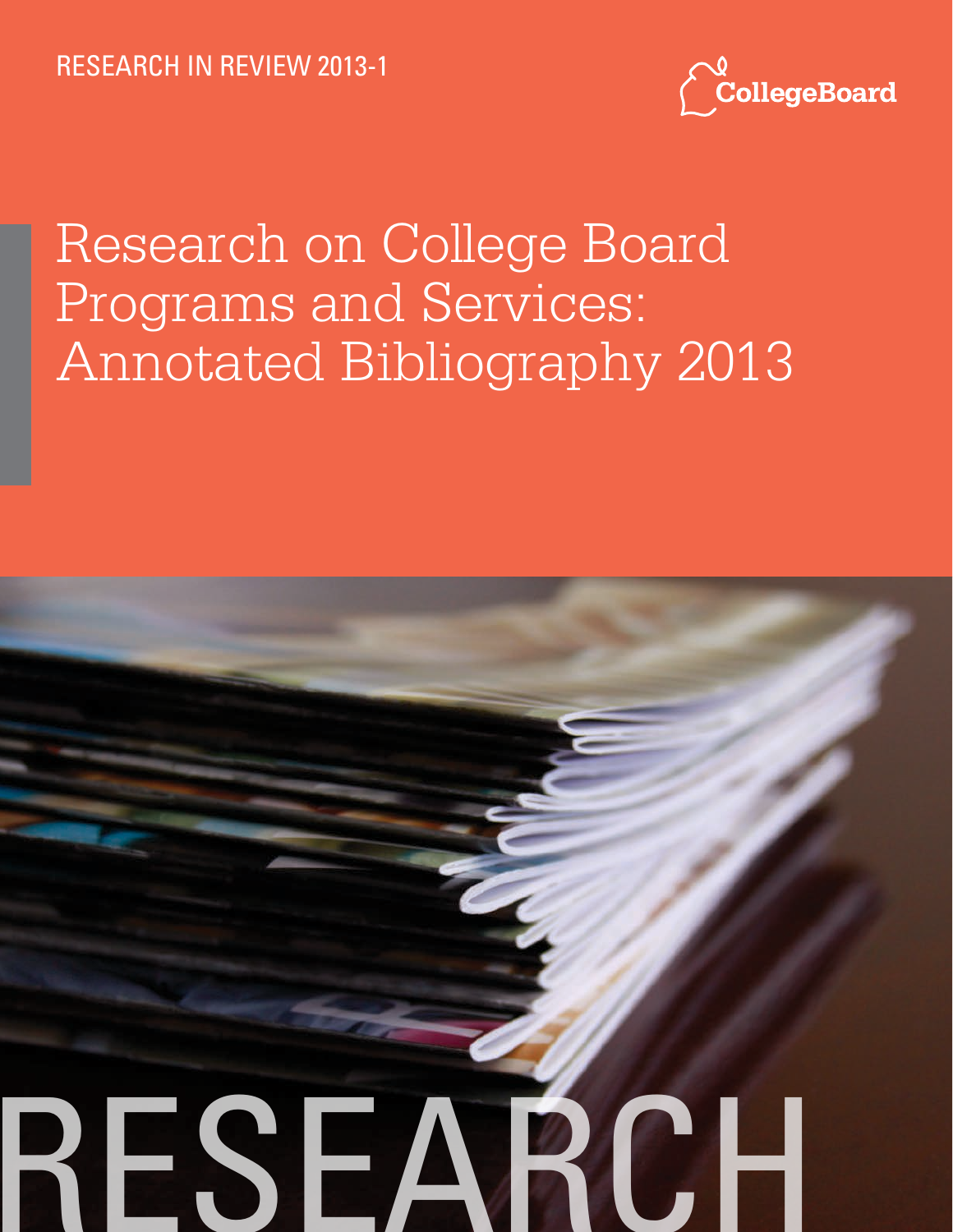#### **College Board authors:**

**Carol Barry,** Assistant Research Scientist **Siobhan Cooney,** Associate Research Scientist **Vytas Laitusis,** Research Scientist **Haifa Matos-Elefonte,** Assistant Research Scientist **Mary McKillip,** Assistant Research Scientist **Jennifer Merriman,** Senior Director **Sunny Niu, Research Scientist Kara Smith,** Assistant Research Scientist. **Mission Statement**

The College Board's mission is to connect students to college success and opportunity. We are a not-for-profit membership organization committed to excellence and equity in education.

#### **About the College Board**

The College Board is a mission-driven not-for-profit organization that connects students to college success and opportunity. Founded in 1900, the College Board was created to expand access to higher education. Today, the membership association is made up of over 6,000 of the world's leading educational institutions and is dedicated to promoting excellence and equity in education. Each year, the College Board helps more than seven million students prepare for a successful transition to college through programs and services in college readiness and college success — including the SAT® and the Advanced Placement Program®. The organization also serves the education community through research and advocacy on behalf of students, educators and schools. For further information, visit www.collegeboard.org.

© 2013 The College Board. College Board, Advanced Placement, Advanced Placement Program, SAT, Springboard and the acorn logo are registered trademarks of the College Board. AP Potential, College Readines System, My College QuickStart, SAT Subject Tests and Skills Insight are trademarks owned by the College Board. PSAT/NMSQT is a registered trademark of the College Board and National Merit Scholarship Corporation. All other products and services may be trademarks of their respective owners. Visit the College Board on the Web: www.collegeboard.org.

For more information on College **Board research and data**, visit research.collegeboard.org. **Board research and data, visit research.collegeboard.org.**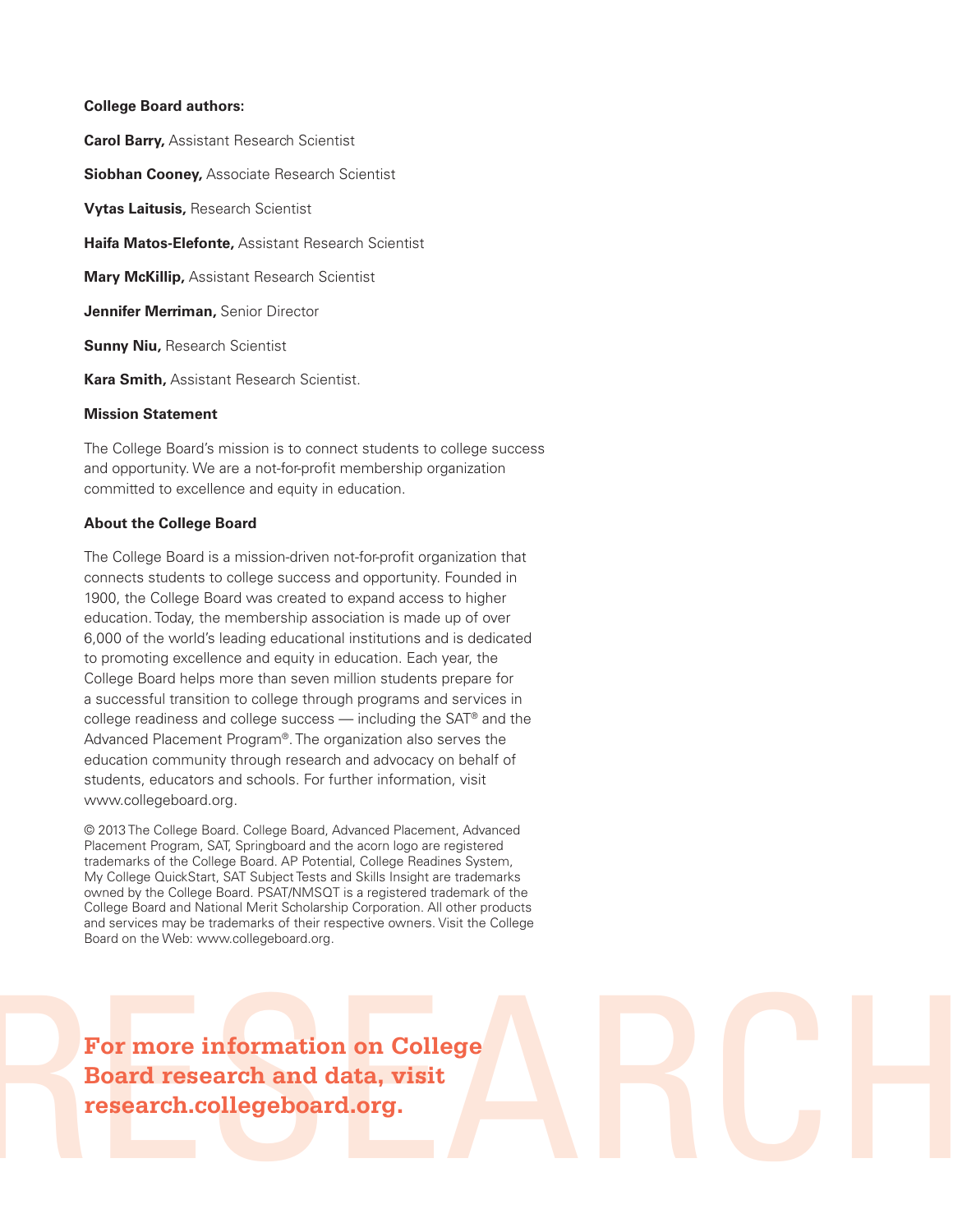## **Contents**

| PSAT/NMSOT <sup>®</sup> | 21 |
|-------------------------|----|
|                         | 31 |
|                         | 45 |
|                         |    |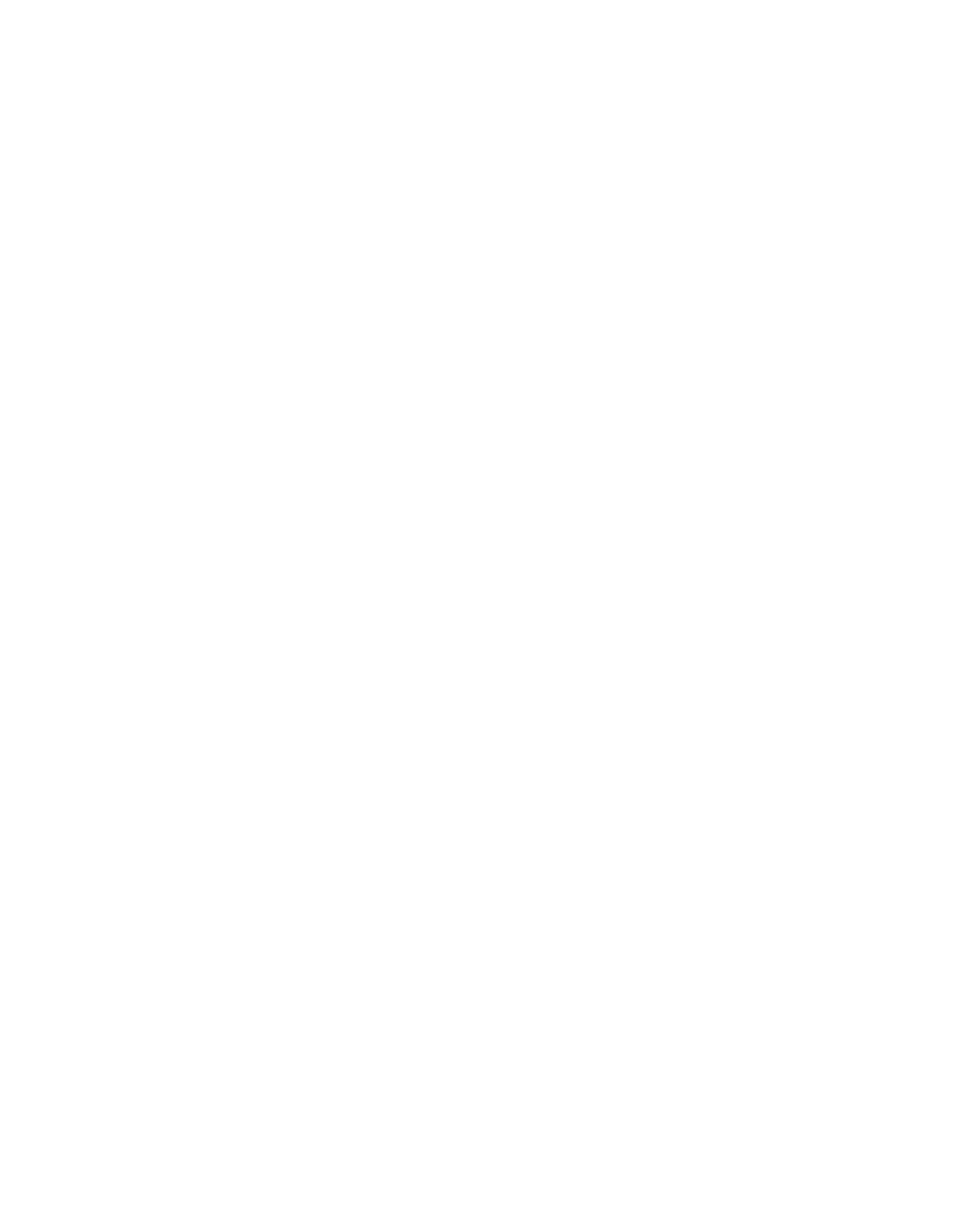## Methods

*This annotated bibliography contains summaries of research studies examining a number of College Board assessments and programs. To be included in the bibliography, each study needed to meet a number of criteria. First, articles must have been published (as a College Board research report, in an external journal, or as an ETS research report). Conference presentations or proceedings were not included because these materials often do not undergo as much scientific scrutiny as fully published papers. Also, the articles must represent research as either a validity study or an impact/evaluation study. All SAT*® *studies must have used samples from 2005 or later to account for the new test design, and*  Advanced Placement Program® (AP®) studies should have been published in the last 20 years. *All studies are grouped by assessment/program, and key findings that represent a synthesis across the studies are presented. Key findings refer to results of the most rigorous work to date regarding the College Board program in question.*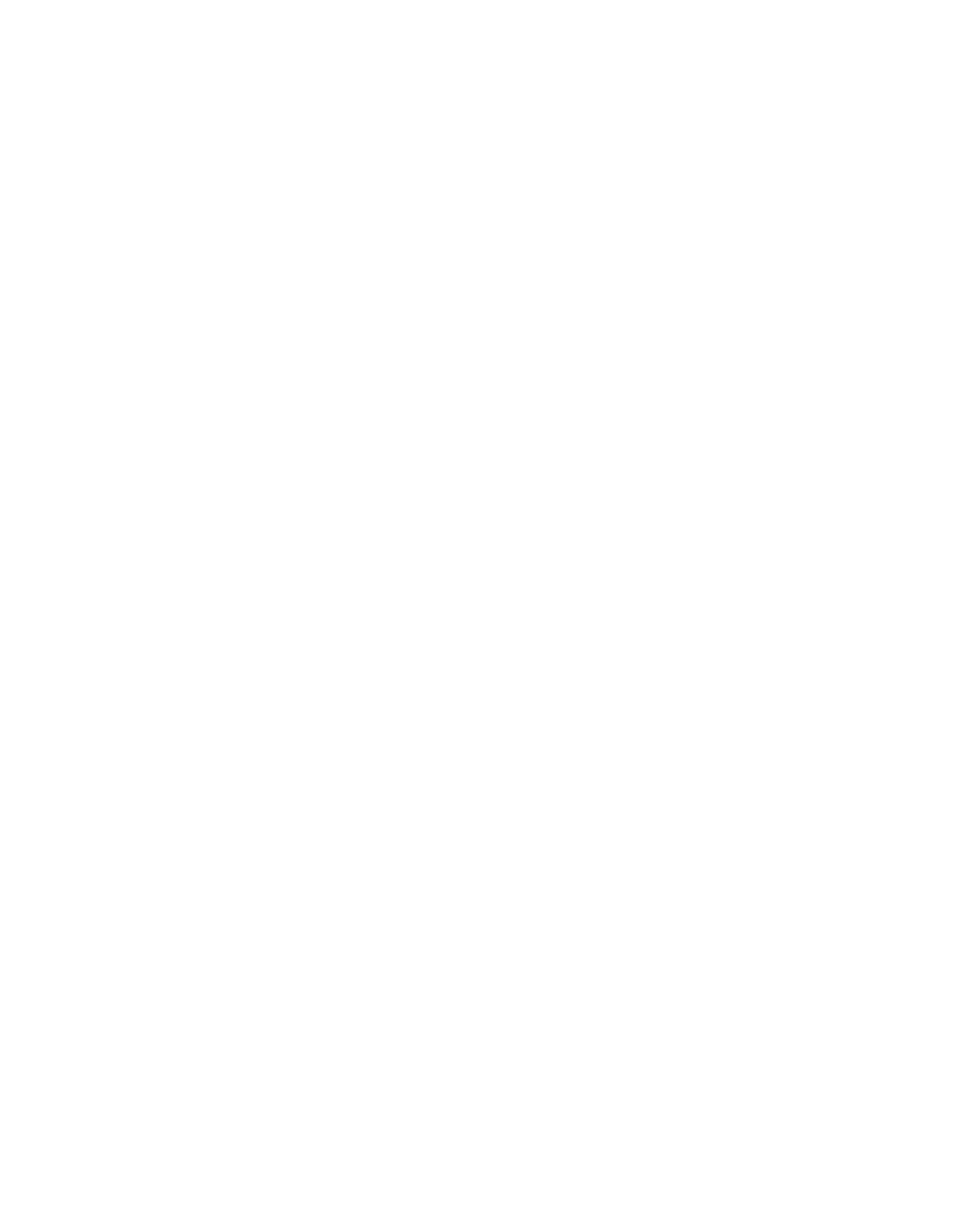# **Advanced Placement Advanced Placement<br>Program**

## Advanced Placement Program ®

*The Advanced Placement Program (AP), developed and offered by the College Board, is a program designed to offer high school students the opportunity to complete college-level work while still in high school. Specifically, students enroll in AP courses and complete the required course work. They then have the opportunity to take an end-of-course AP Exam. Subsequently, colleges and universities may grant the student course credit, advanced placement, or both on the basis of successful exam scores (i.e., 3 or above).*

## Key Findings:

| Key Finding 1: AP examinees, particularly those taking two or three AP Exams, were<br>more likely to attend a four-year institution than non-AP examinees.                                                                                   |
|----------------------------------------------------------------------------------------------------------------------------------------------------------------------------------------------------------------------------------------------|
|                                                                                                                                                                                                                                              |
| Key Finding 2: AP examinees, particularly those earning course credit or scoring a 3<br>or higher, attended more selective institutions and had higher college-level GPAs and<br>higher freshman-year retention rates than non-AP examinees. |
| Key Finding 3: AP examinees, especially those scoring a 3 or higher, were more likely<br>to graduate from college than non-AP examinees; the finding held across race/ethnicity<br>and income groups.                                        |
| Key Finding 4: AP examinees, especially those scoring a 5, earned higher grades in<br>introductory and subsequent college-level course work, or in courses in the same<br>subject area as the exam, compared to non-AP examinees.            |
| Key Finding 5: AP STEM examinees were more likely to graduate with a STEM major<br>than to choose a nonscience major.                                                                                                                        |
| Key Finding 6: Students taking AP courses were similar to students not taking AP<br>courses in first-semester college grades and in retention to the second year when non-AP<br>course taking was also considered.                           |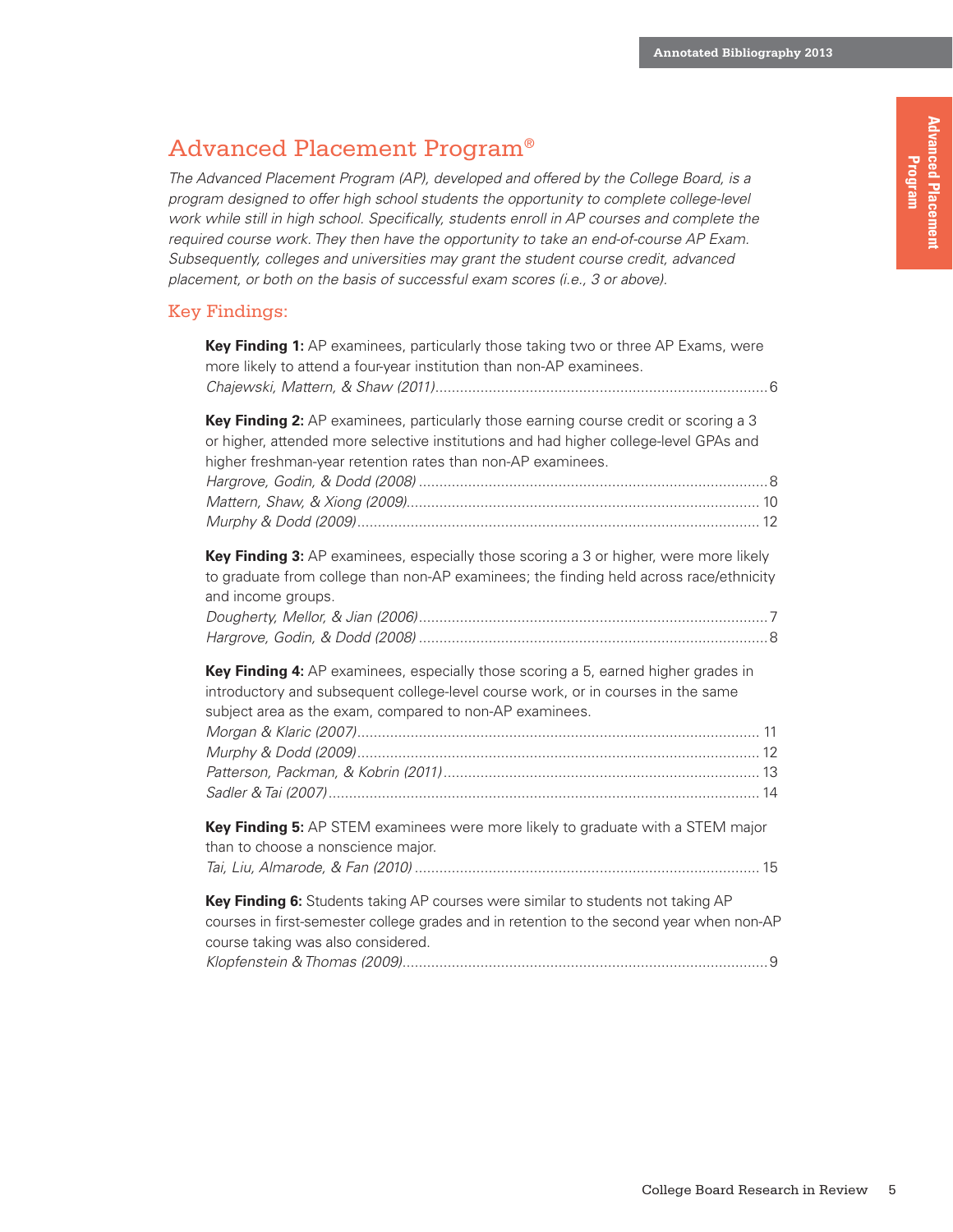#### **Chajewski, M., Mattern, K., & Shaw, E. J. (2011). AP participation and college enrollment.**  *Education Measurement: Issues and Practice, 30***, 16–27.**

#### **Brief Description:**

This study examined the relationship between AP Exam participation and enrollment in a fouryear postsecondary institution. A positive relationship was expected, given that the primary purpose of offering AP courses is to allow students to engage in college-level academic work while in high school and potentially receive college credit by earning qualifying scores on the corresponding AP Exam.

#### **Key Findings (including specifics related to statistical significance and magnitude of effect):**

The study finds that AP Exam participation was related to college enrollment, even after controlling for student demographic and ability characteristics and high-school-level predictors. The study controlled for the number of AP Exam titles offered; average high school PSAT/ NMSQT® critical reading, mathematics, and writing score; and students' gender, ethnicity, and prior academic performance as indexed by their composite PSAT/NMSQT score. The odds of attending a four-year postsecondary institution increased by at least 171% for all three AP participation groups (those taking either one AP Exam, two or three AP Exams, or four or more AP Exams) compared to students who took no AP Exams. The largest increase in odds was observed for those students taking two or three AP Exams. This group's odds of attending a four-year institution increased by 224%. After controlling for prior student ability and proxy high-school-level characteristics, African American students had a higher probability of enrolling in 4-year institutions as opposed to white peers, while Asians and Hispanic students had lower probabilities.

#### **Research Design:**

Logistic regression with statistical controls: PSAT/NMSQT; number of AP Exams offered at the high school; average high school PSAT/NMSQT critical reading, mathematics, and writing scores; gender; and race/ethnicity.

#### **Sample Size and Characteristics:**

High school seniors in the class of 2007 who took College Board tests were matched with National Student Clearinghouse data, and the final working sample includes 1,523,546 students from 17,142 high schools. Data were split into two subsets of randomly selected cases, so as to duplicate and thus provide cross-validation of the findings ( $N_{_I}$  = 761,740 and  $N_{2}$  = 761,806). Estimates and statistics presented here are based on the primary ( $N_{1}$ ) dataset.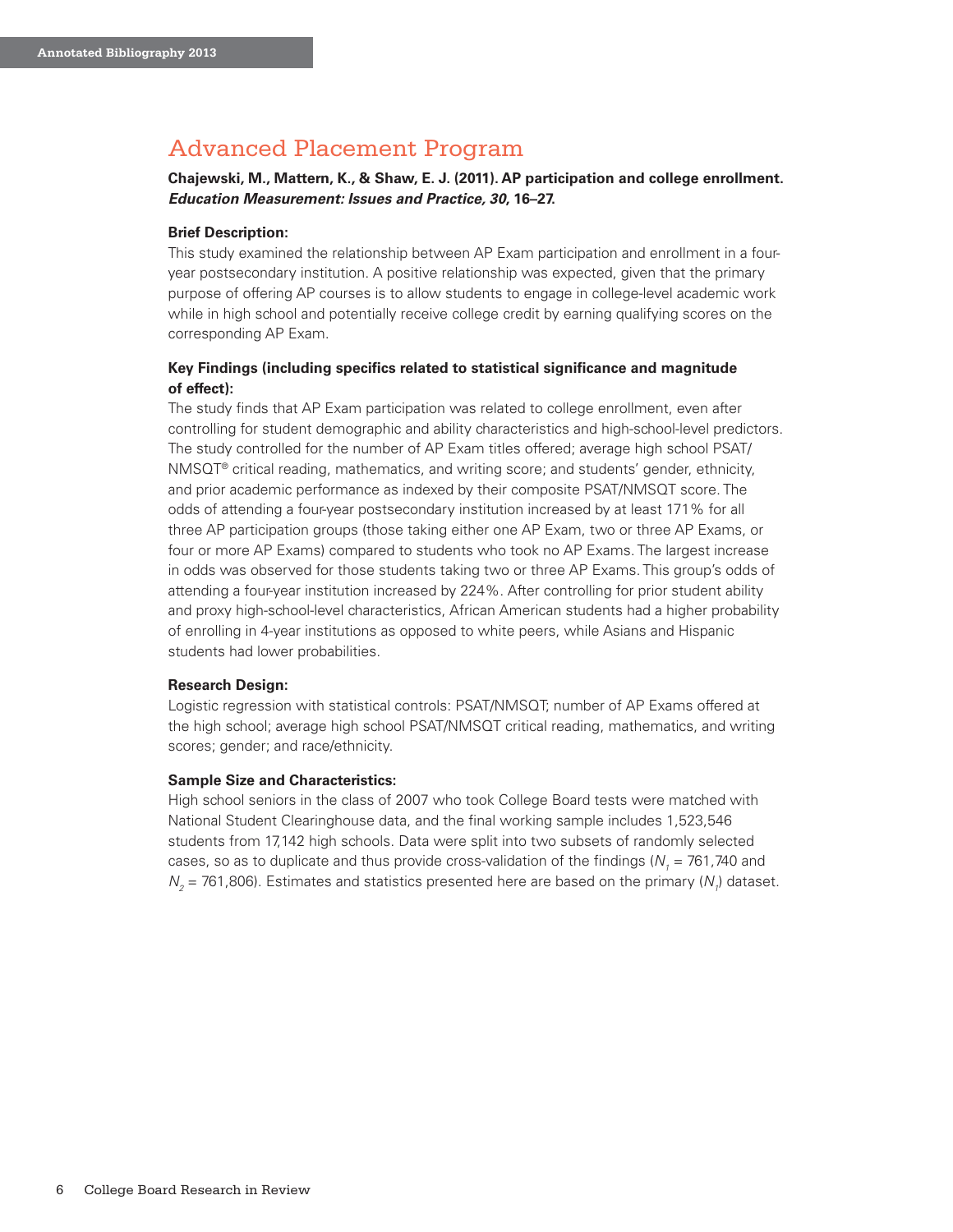## Advanced Placement **Advanced Placement Program**

## Advanced Placement Program

**Dougherty, C., Mellor, L., & Jian, S. (2006).** *The relationship between Advanced Placement and college graduation* **(National Center for Educational Accountability: 2005 AP Study Series, Report 1). Austin, Texas: National Center for Educational Accountability.**

## **Brief Description:**

This study explored the relationship between college graduation rates and student participation and achievement in AP courses and exams. Students were assigned to one of four categories based on their AP experience: (1) received a 3 or higher on at least one AP Exam; (2) took but did not received a 3 or higher on at least one AP Exam; (3) took AP course, not AP Exam; and (4) took no AP course or exam. Student ethnicity (African American, Hispanic, and white) and socioeconomic status (low-income versus non-low-income) were also taken into account.

#### **Key Findings (including specifics related to statistical significance and magnitude of effect):**

The results indicated that students who took and received a 3 or higher on at least one AP Exam were more likely to graduate from college than students in the other three categories. Additionally, 63% of students who earned a 3 or better on at least one AP Exam graduated from college in five years or less, whereas only 17% of students who did not participate in AP graduated in five years or less. Even after controlling for prior academic achievement, student-level variables, and school-level variables, the study found that students who earned a 3 or better on at least one AP Exam still had a higher probability of graduating from college than students in the other three categories.

Among student subgroups, African American and Hispanic students who achieved a 3 or higher on an AP Exam had a 28% higher probability of graduating from college than African American and Hispanic students who did not participate in AP. White students who received a 3 or higher on an AP Exam had a 33% higher probability of graduating from college than white students who did not participate in AP. If they received a 3 or higher on an AP Exam, low-income students had a 26% higher probability of graduating from college than students who did not participate in AP. Non-low-income AP students had a 34% increase in probability of graduating from college over non-low-income students who did not participate in AP.

To control for school-related variables, a school-level regression analysis was also run, and similar results were found. Overall, students who received a 3 or higher on one or more AP Exams were more likely to graduate from college in five years or less than students who did not pass the exam or who did not participate in AP. Regression coefficients were statistically significant (*p* < .001) for Hispanic, white, low-income, and non-low-income students who received a 3 or higher on at least one AP Exam, but not for African American students.

### **Research Design:**

Correlational/regression design with statistical controls: eighth-grade math test score; student socioeconomic status; average test scores and percentage of economically disadvantaged students in the students' school.

### **Sample Size and Characteristics:**

Statewide 1994 cohort of 67,412 eighth-grade students from Texas; students graduated from high school in 1998 and within 12 months enrolled in a Texas public college or university.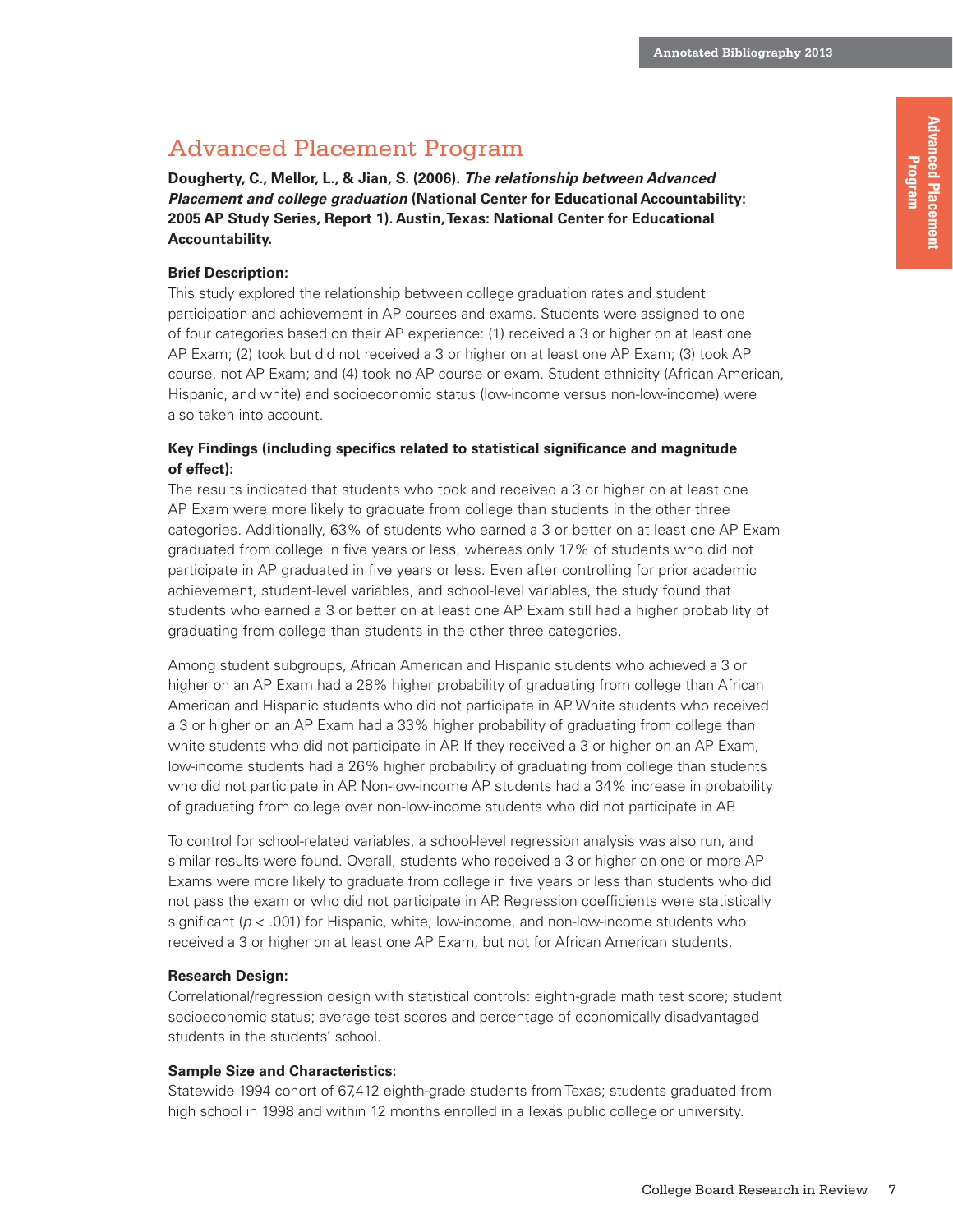**Hargrove, L., Godin, D., & Dodd, B. G. (2008).** *College outcomes comparisons by AP and non-AP high school experiences* **(College Board Research Report 2008-3). New York: The College Board.**

#### **Brief Description:**

The study explored the performance of five cohorts of students (1998–2002) who graduated from public high schools in Texas and subsequently attended a public college or university in Texas. Analyses were broken into two phases. The first phase examined the impact of AP course taking on college outcomes by course for AP English Language, English Literature, Calculus, Biology, Chemistry, U.S. History, and Spanish Language. College outcomes included (1) first- and fourth-year grade point averages, (2) first- and fourth-year credit hours earned, and (3) four-year graduation status. Outcomes were compared across students who varied by three types of AP (course only, exam only, and both course and exam) and two types of non-AP (dual enrollment only and other course only) experiences in high school. Phase 2 looked at similar outcomes as Phase 1 but used aggregated AP data across subject areas.

#### **Key Findings (including specifics related to statistical significance and magnitude of effect):**

Results of Phase 1 showed that students who took one or more AP courses and exams generally outperformed groups that had taken the AP course only, as well as groups that had taken other courses, for all college outcomes in most cohort years and for most subjects after using the SAT score and free or reduced-price lunch (FRPL) status as statistical controls. Students who took the AP course and exam tended to outperform (1) students who took the AP course only, and (2) students who only took dual enrollment and other courses on the following outcomes: GPA, college graduation rate, and "most credit hours earned" on most courses for most cohort years.

In Phase 2, aggregated AP results showed that students who took one or more AP courses and exams significantly outperformed the "AP course only" and "other courses" groups on all college outcomes in all years, after using the SAT score and FRPL status as statistical controls. Students who took the AP course and exam significantly outperformed (1) students who took the AP course only, and (2) students who only took dual enrollment and other courses on the following outcomes: GPA, college graduation rate, and "most credit hours earned."

#### **Research Design:**

MANOVA, ANOVA, and logistic regression analyses were conducted. Variations in comparison groups relating to prior achievement and SES were statistically accounted for in analyses.

#### **Sample Size and Characteristics:**

Five cohorts ranging from 58,899 to 62,709 Texas public high school graduates attending a Texas public institution of higher education through their first year; and four cohorts ranging from 38,907 to 42,199 students through their fourth year at a Texas public higher education institution.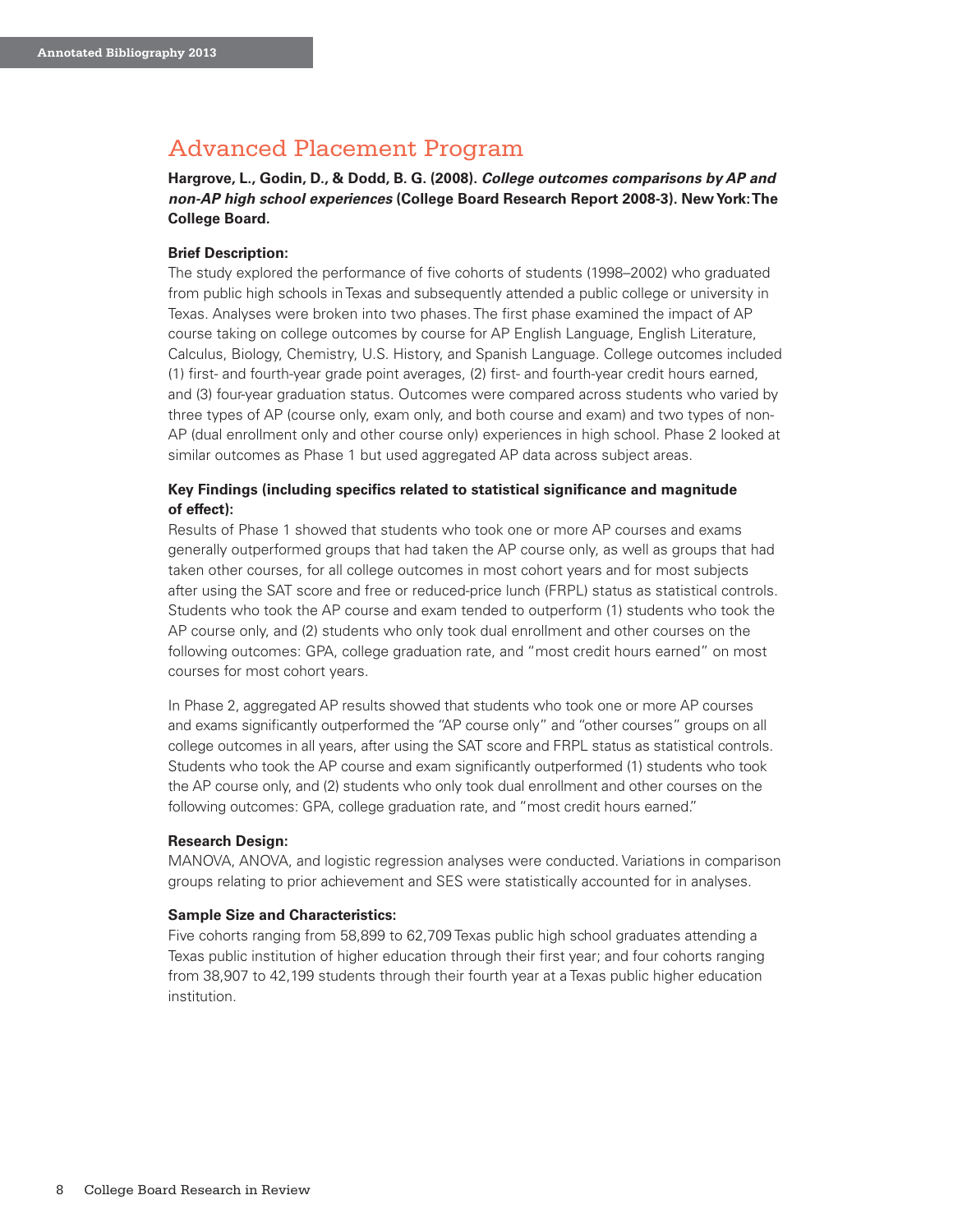**Klopfenstein, K., & Thomas, K. (2009). The link between Advanced Placement experience and early college success.** *Southern Economic Journal, 75***(3), 873–891.**

#### **Brief Description:**

This paper examined the extent to which AP course taking predicts early college grades and retention in Texas. Controlling for a broad range of student, school, and curricular characteristics, the authors found that AP course taking does not reliably predict first semester college grades or retention to the second year when controlling for students' non-AP course work. They showed that failing to control for the students' non-AP curricular experience, particularly in mathematics and science, leads to positively biased AP coefficients.

#### **Key Findings (including specifics related to statistical significance and magnitude of effect):**

First, AP course credits had a small but statistically significant positive effect on the likelihood of persistence when student, family, high school characteristics, and colleges attended were considered. However, these positive and significant findings were only significant for Hispanic students when non-AP courses taken were also considered. The AP effect on retention for the average Hispanic student appeared to be driven by AP science; the Texas Pre-Freshmen Engineering Program (TexPREP), which emphasizes AP science, might be a possible cause. Second, AP course credits also had statistically significant positive and large effects on firstyear GPA for white students when student, family, high school characteristics, and colleges attended were considered. The effects were much larger, albeit insignificant, for minorities. However, the magnitudes dropped substantially but remained significant for white students when non-AP courses taken were also considered. Furthermore, three of the most popular AP courses — AP Calculus, English, and History — had no effect on first-semester GPA for any group. Instead, AP Government, Economics, and Psychology were found to have positive effects. Such effects were most likely capturing some unobserved characteristics of the high schools that could offer an AP curriculum of such breadth and the students who chose to take AP courses outside the core.

#### **Research Design:**

Logit and OLS regressions with statistical controls: student, family, high school characteristics, non-AP courses taken, and universities attended.

#### **Sample Size and Characteristics:**

*n* = 19,801 whites, 3,126 blacks and 5,240 Hispanics as freshmen in Texas public universities in 1999.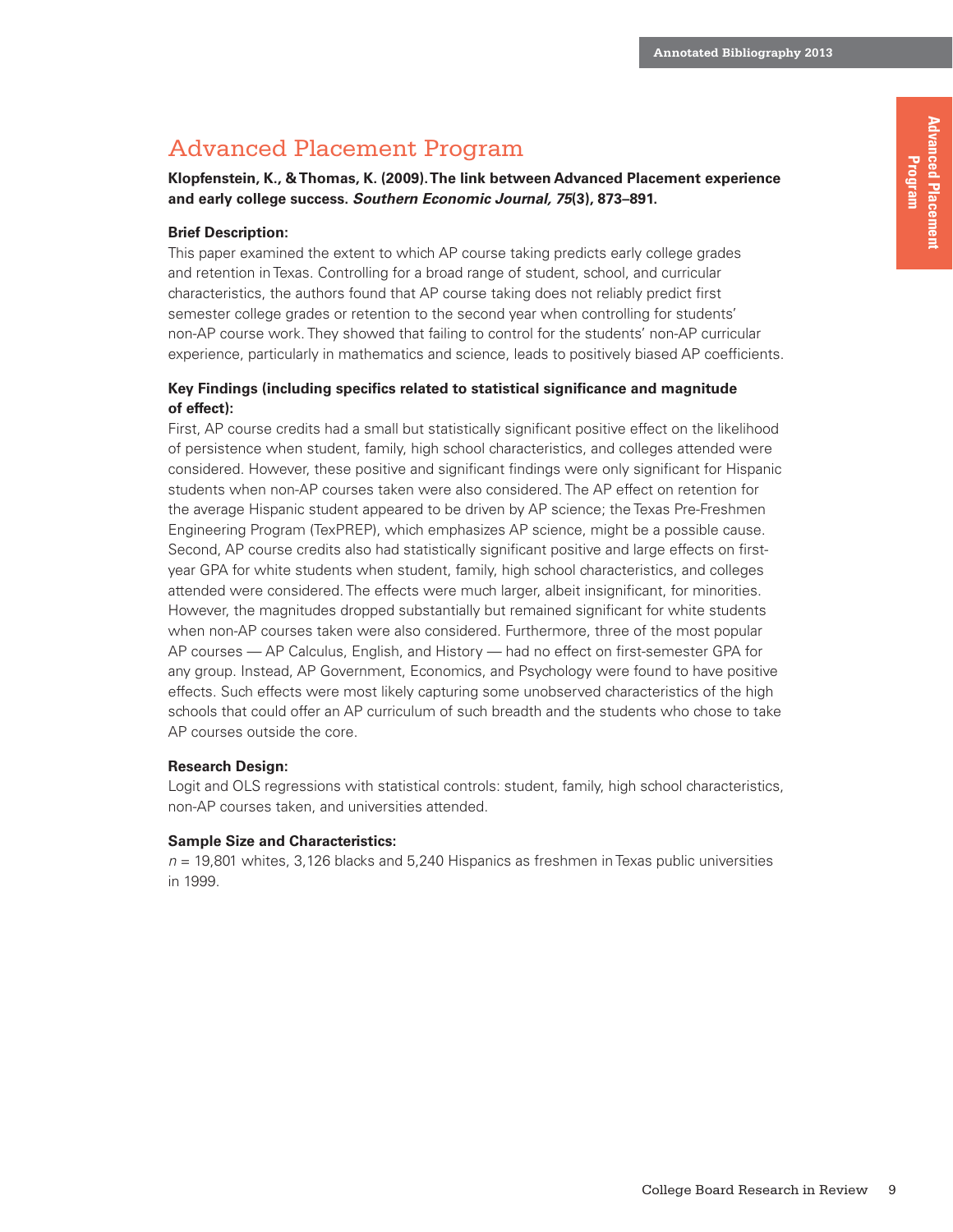**Mattern, K. D., Shaw, E. J., & Xiong, X. (2009).** *The relationship between AP Exam performance and college outcomes* **(College Board Research Report 2009-4). New York: The College Board.**

#### **Brief Description:**

This study explored the relationship between student achievement in AP courses and exams and college outcomes. The outcomes examined included first-year GPA (FYGPA), institutional selectivity, and retention. Students were categorized as having no AP score, scoring a 1 or 2 on an AP Exam, or scoring a 3 or higher. Four AP Exams were studied: English Language, Biology, Calculus AB, and U.S. History.

#### **Key Findings (including specifics related to statistical significance and magnitude of effect):**

In general, higher performance on AP Exams corresponded to higher FYGPAs, attendance at more selective institutions, and higher second-year retention rates. Separate paired contrasts and ANCOVAs were run for each AP Exam; however, the results were comparable across the four exams. For the paired contrasts, students scoring a 3 or higher on an AP Exam had a statistically significantly (< .01) higher FYGPA, attended statistically significantly (< .01) more selective institutions, and were statistically significantly (< .01) more likely to return for their second year of college than students with no AP experience or students scoring a 1 or 2. The ANCOVA analyses were conducted to control for prior academic achievement (high school GPA [HSGPA] and SAT scores). After controlling for HSGPA and SAT scores, all paired contrasts remained statistically significant; however, the effect sizes decreased in magnitude. Effect sizes ranged from small (about .2) to moderate (about .5) and tended to be small for FYGPA and moderate for institutional selectivity and retention across the numerous comparisons. One difference from the paired contrasts that emerged in the ANCOVA was that students who received a 1 or 2 on the AP Exam had statistically significantly lower FYGPAs than non-AP students; however, the effect size was minimal (< 0.1).

#### **Research Design:**

Paired contrasts and ANCOVA.

#### **Sample Size and Characteristics:**

Data were from the national SAT Validity Study database, which includes data provided by four-year colleges and universities that are matched to College Board data. The total number of students used in each analysis varied based on the AP Exam. The sample size ranged from 71,377 for AP Biology to 93,775 for AP U.S. History across 99 four-year institutions.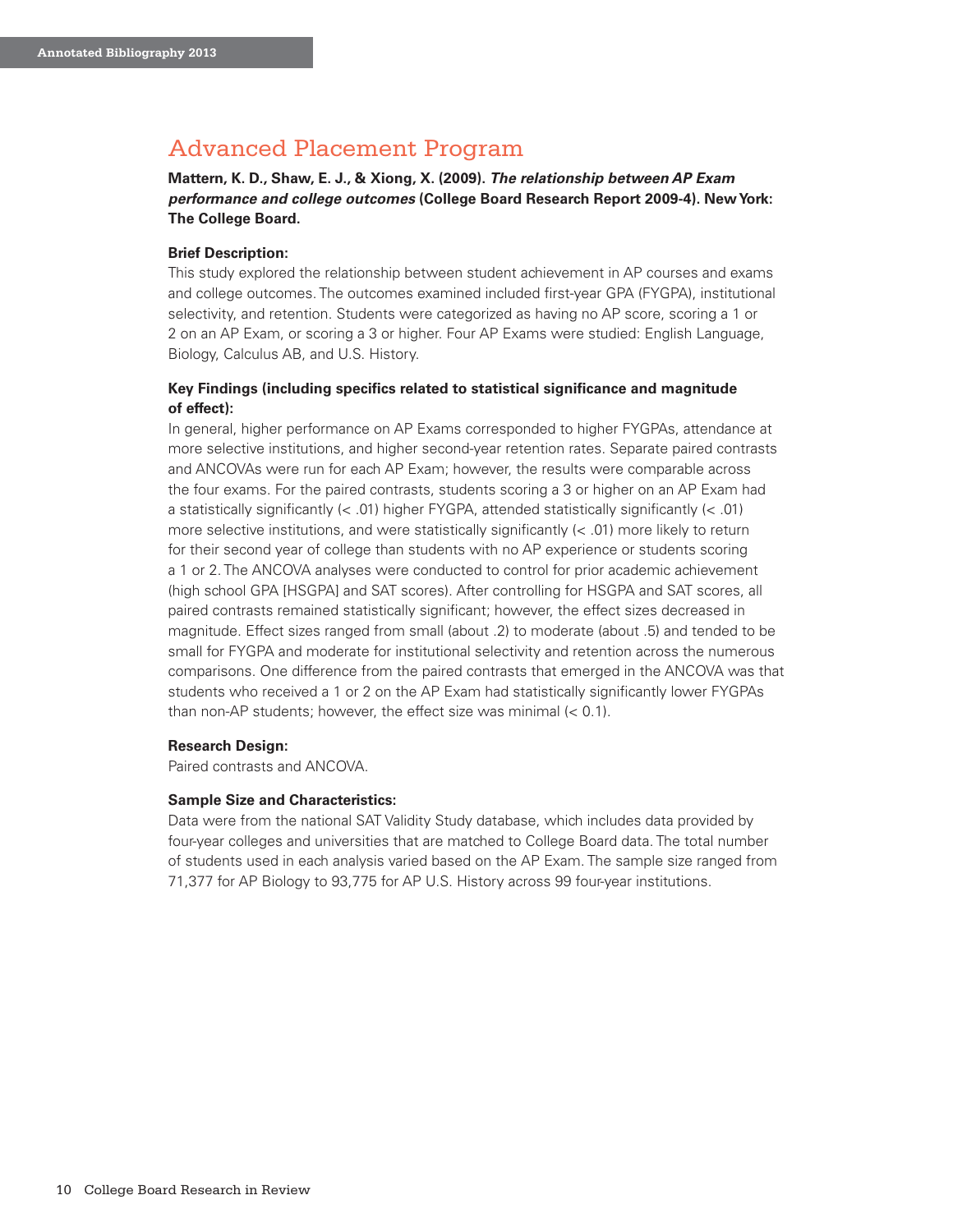**Morgan, R., & Klaric, J. (2007).** *AP students in college: An analysis of five-year academic careers* **(College Board Research Report 2007-4). New York: The College Board.**

#### **Brief Description:**

This study examined the academic careers of students who took AP Exams compared to students who did not take AP Exams. Specifically, this study followed college students for five years, examining performance and subsequent course work, graduation rates, and college major.

#### **Key Findings (including specifics related to statistical significance and magnitude of effect):**

For most AP course areas, students with scores of 5 on AP Exams had statistically significantly higher grades in college-level intermediate courses than non-AP students, even after controlling for prior achievement ( $p < 0.05$ ); students with scores of 3 or 4 on AP Exams had at least comparable grades in intermediate courses compared to non-AP students (for all but one subject area), even after controlling for prior achievement. The effect sizes varied across subject areas but ranged in size from small to moderate. Further, AP students generally graduated significantly earlier than non-AP students, even after controlling for prior achievement ( $p < 0.001$ ); this finding holds across gender and race/ethnic groups.

Additionally, with the exception of students who took the AP English Language and AP English Literature Exams, AP students took a greater number of courses in the academic area related to their AP Exam than did non-AP students. Although significance tests were not reported, the AP students took anywhere from approximately one to seven more courses in the subject area than non-AP students. Of those students who graduated, the percentages of AP students majoring in an area closely related to their AP Exam were higher than those for non-AP students. It is important to note, however, that no statistical control was included in this analysis.

#### **Research Design:**

Correlational/regression design with statistical controls (SAT) for examination of performance and graduation rates; mean comparison for examination of subsequent course work and college major.

#### **Sample Size and Characteristics:**

The sample consisted of 72,457 students attending 27 collegiate institutions. The 200 institutions that received the largest number of AP scores were identified and contacted, having first been categorized according to location, selectivity, and whether public or private. The 27 institutions in the study provided five years of academic data for students from the incoming class of 1994.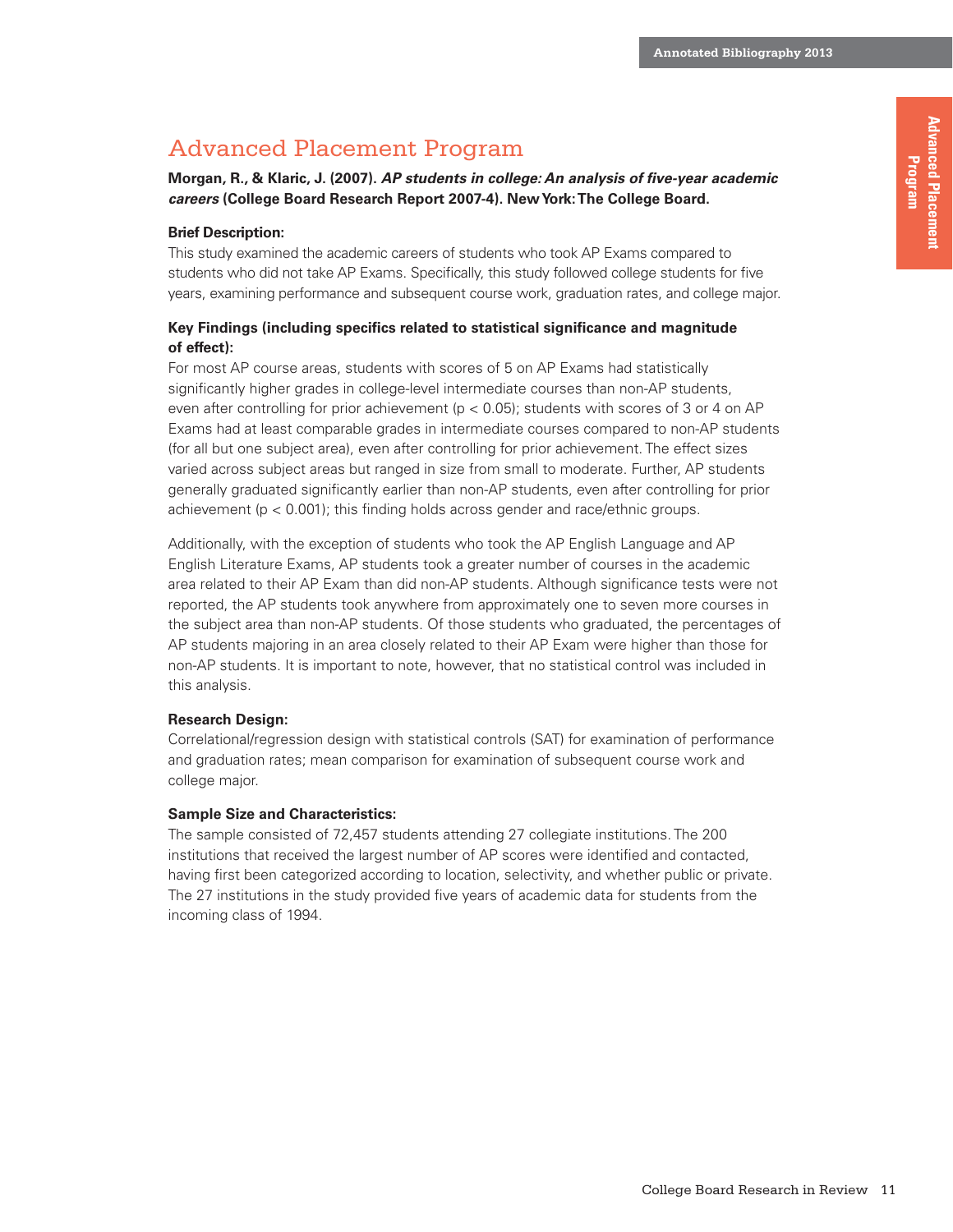**Murphy, D., & Dodd, B. (2009).** *A comparison of college performance of matched AP and non-AP student groups* **(College Board Research Report 2009-6). New York: The College Board.**

#### **Brief Description:**

This study examined the relationships between college performance (GPA and number of credit hours) and AP achievement. AP students were assigned to the following categories: (1) AP credit, meaning that students took an AP Exam and received college credit, or (2) AP no credit, meaning that students took an AP Exam but did not score well enough to receive college credit. AP students were compared to two different groups of students: non-AP students (i.e., students from the same cohort, but without AP credit) and concurrent students (i.e., high school students concurrently enrolled in a college course).

#### *This study expands upon:*

Keng, L., & Dodd, B. G. (2008). A comparison of AP and non-AP student groups in 10 subject areas (College Board Research Report No. 2008-7). New York: The College Board.

Dodd, B. G., Fitzpatrick, S. J., De Ayala, R. J., & Jennings, J. A. (2002). An investigation of the validity of AP scores of 3 and a comparison of AP and non-AP student groups (College Board Research Report No. 2002-9). New York: The College Board.

#### **Key Findings (including specifics related to statistical significance and magnitude of effect):**

Overall, AP students consistently outperformed non-AP students. Specifically, students who had taken at least one AP Exam took more credit hours in their first year, in their related subject area, and in college overall than non-AP students. AP students also had consistently higher GPAs in the subject area related to the AP Exam than non-AP students. Furthermore, students with credit statistically significantly outperformed AP students who did not receive credit for the AP, and also outperformed their matched counterparts without AP credit by having statistically significantly higher GPAs and number of credits. In the comparison of AP students to the concurrent group, AP students took more credit hours in their first year of college than the concurrent students.

#### **Research Design:**

Matched AP students to non-AP students and concurrent groups (on SAT scores and high school rank); two-way (AP status x credit status) MANOVA followed by univariate ANOVAs with planned comparisons.

#### **Sample Size and Characteristics:**

Data were obtained from students at The University of Texas at Austin. Four years (1998 to 2001) of entering student cohorts were analyzed to replicate results. Sample sizes were 5,910, 6,345, 6,467, and 6,219 for the 1998, 1999, 2000, and 2001 academic years, respectively.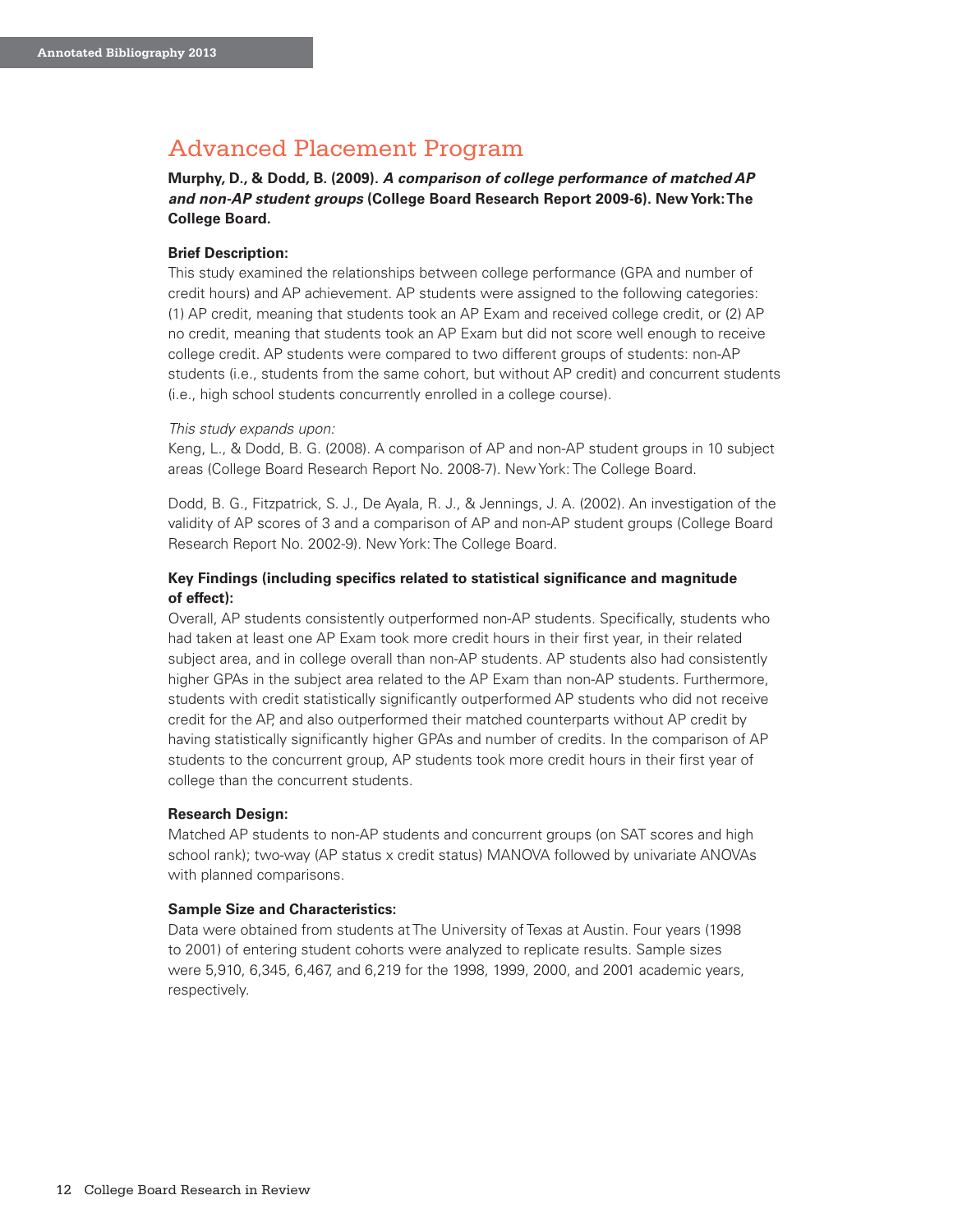## **Advanced Placement Advanced Placement Program**

## Advanced Placement Program

**Patterson, B. F., Packman, S., & Kobrin, J. L. (2011). Advanced Placement Exam taking and performance: Relationships with first-year subject area college grades (College Board Research Report No. 2011-4). New York: The College Board.**

#### **Brief Description:**

This study examined the effects of Advanced Placement® Exam participation and performance on college grades for courses taken in the same subject area as students' AP Exam(s). Students' first-year college subject area grade point averages (SGPAs) were examined in nine subject areas: mathematics, computer science, engineering, natural science, social science, history, English, world language, and art and music. Using cross-classified multilevel modeling for each subject area separately, and controlling for gender, racial or ethnic identity, socioeconomic status and prior academic ability, as average AP Exam score in each subject area increased, expected SGPA increased.

#### **Key Findings (including specifics related to statistical significance and magnitude of effect):**

The results of this study support the notion that AP Exam performance — above and beyond gender, racial or ethnic identity, socioeconomic status, and academic ability — was related to first-year college performance in each of the nine subject areas considered. There was a positive effect of AP Exam performance across multiple domains. In particular, for seven of the nine subject areas, students with a mean AP Exam grade of 3 or better significantly outperformed the reference group of non-examinees in the relevant subject area. The two subject areas where students earning a 3 failed to outperform non-AP examinees — art and music and computer science — were also those with the smallest AP participation rates. In four of the nine content areas (mathematics, history, English, and world language), students whose mean AP Exam grade in the subject was a 2 significantly outperformed non-AP examinees in that discipline in terms of expected SGPA. Also, mean AP performance seemed to be more predicative of SGPA than AP Exam participation across the nine subject areas.

#### **Research Design:**

Cross-classified multilevel modeling for each subject area separately, controlling for gender, racial or ethnic identity, socioeconomic status and prior academic ability.

#### **Sample Size and Characteristics:**

Sample sizes for each of the nine content-area-samples ranged from 13,214 (engineering) to 115,324 (social sciences).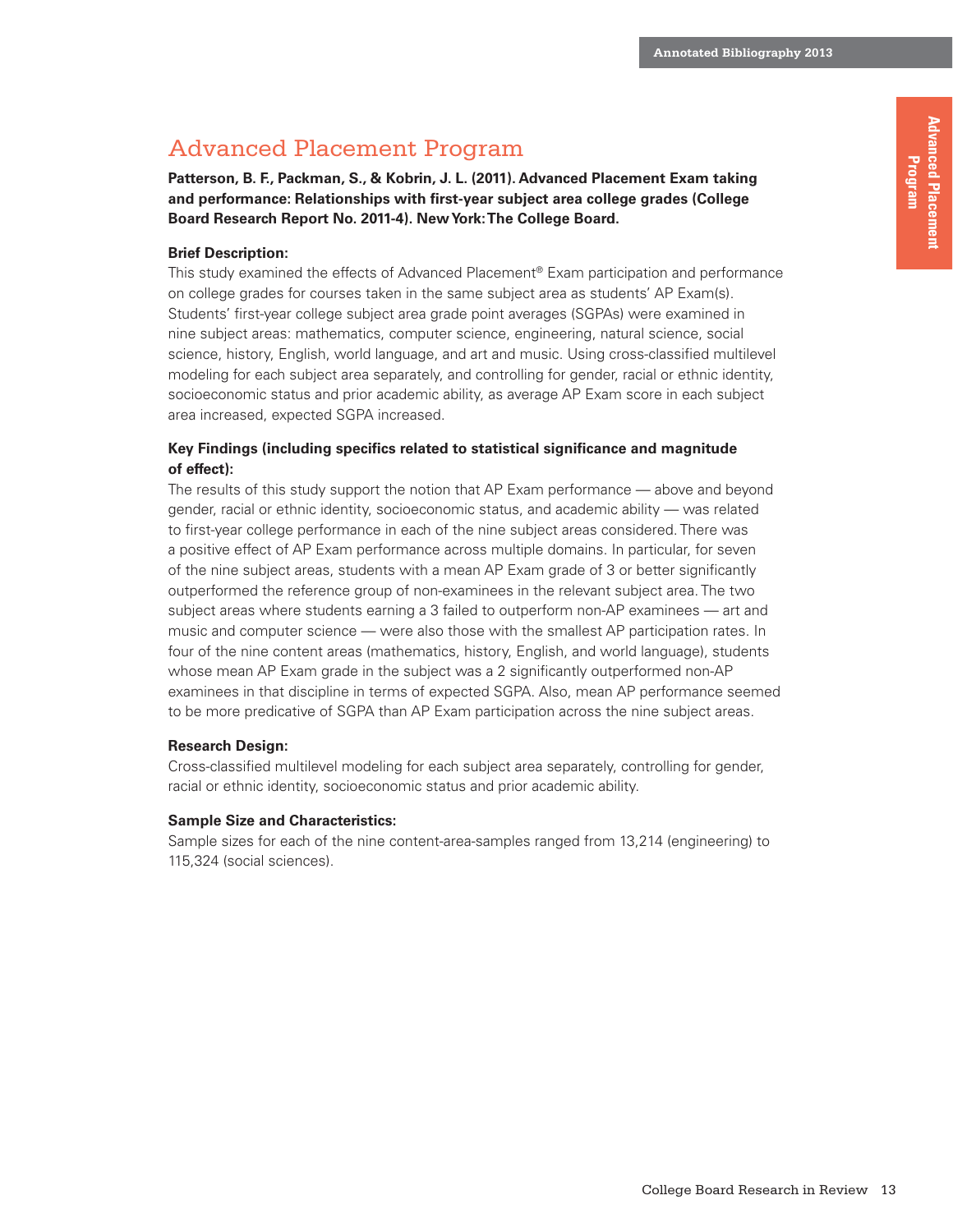**Sadler, P., & Tai, R. (2007). Advanced Placement Exam scores as a predictor of performance in introductory college biology, chemistry and physics courses.** *Science Educator, 16***(1), 1–19.**

#### **Brief Description:**

This study examined the performance of college students taking introductory college biology, chemistry, and physics. Survey data from 8,594 students at 55 randomly chosen colleges and universities found that those having received a score of three or higher on an AP science exam but retaken the introductory course earned somewhat higher college science grades, but not enough to assume prior mastery. Moreover, half of this performance difference appeared to be related to demographics and high school course work, and not to students' AP course work.

#### **Key Findings (including specifics related to statistical significance and magnitude of effect):**

There were large differences between students who enrolled in AP courses and others who didn't. AP students earned college course grades about four points (out of a 100-point scale) higher than the course average of a B-. However, the AP advantages were cut in half when demographics and prior academic achievement were accounted for. Furthermore, once demographics and prior academic achievement were considered, students who scored a 3 on an AP Exam earned 1.5 points higher than non-AP students on average, students who scored 4 on an AP Exam earned 3.4 points higher than non-AP students on average, and students who scored a 5 on an AP Exams earned 4.6 points higher than non-AP students on average.

The study discussed possible explanations for why students who achieved a high score on an AP Exam did not consistently attain levels of performance commensurate with stated College Board expectations including: nonequivalency of the AP Exams and college science attainment measures, overgenerosity in AP Exam scoring, lack of sufficient content coverage in AP Exams, weak methodology in AP score validation, sample size of the current study, missing students who placed out in the current study, and bored AP students who were retaking introductory courses.

#### **Research Design:**

OLS (ordinary least squares) regressions with statistical controls: race/ethnicity, parental education, type of high school, mean education level at home ZIP code, SAT scores, highest mathematics course, mathematics grade, English grade, science grades, prep course taken and grades, honor course taken.

#### **Sample Size and Characteristics:**

*n* = 8,594 college freshmen in 2005.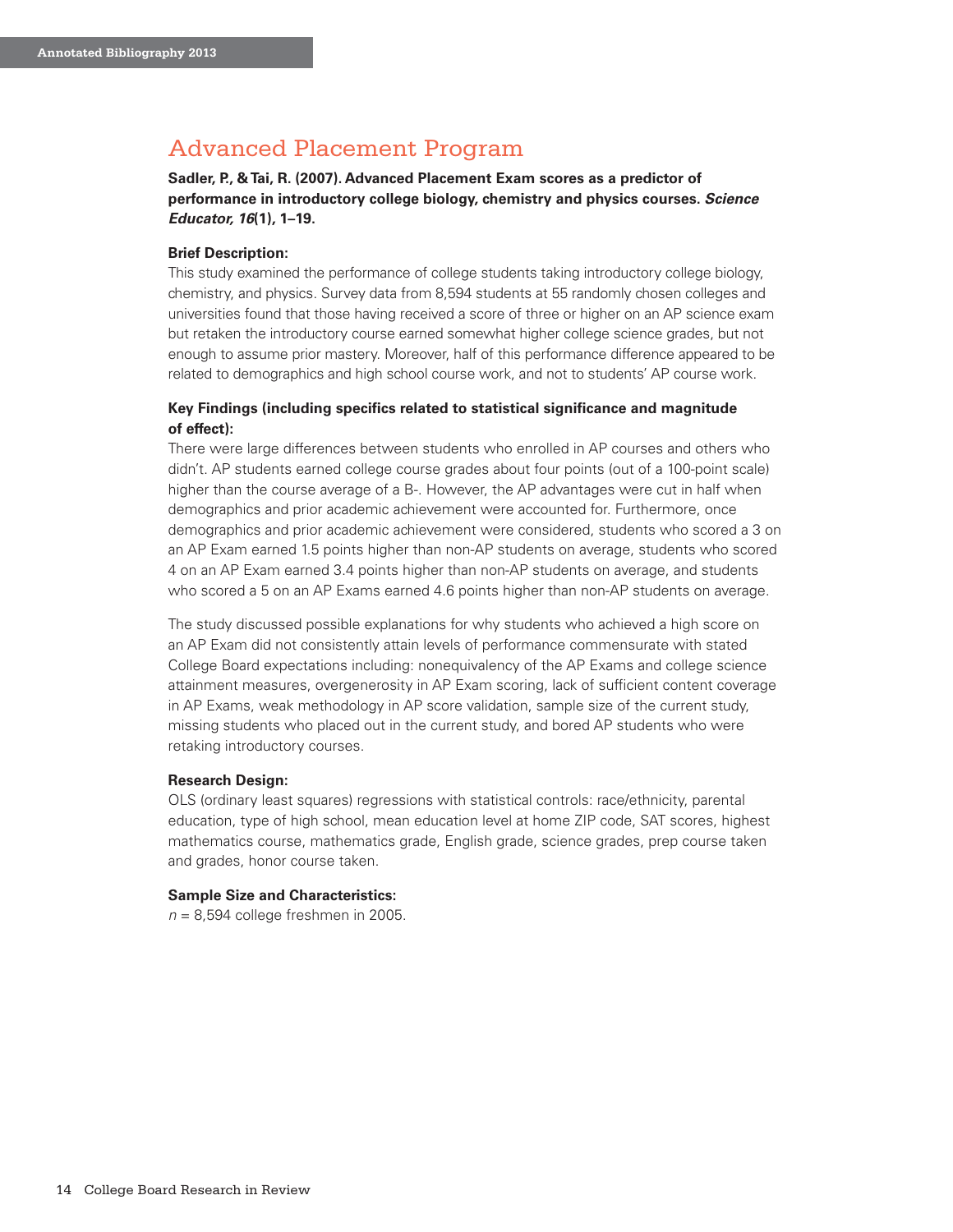## **Advanced Placement Advanced Placement Program**

## Advanced Placement Program

**Tai, R. H., Liu, C. Q., Almarode, J. T., & Fan, X. (2010). Advanced Placement course enrollment and long-range educational outcomes. In P. M. Sadler, G. Sonnert, R. H. Tai, & K. Klopfenstein (Eds.),** *AP: A critical examination of the Advanced Placement program* **(pp. 109–137). Cambridge, MA: Harvard Education Press.**

#### **Brief Description:**

This study examined whether AP math and science students (i.e., students who took an AP Exam in mathematics or science) were more likely to earn STEM-related college degrees than those students who did not take AP math and science exams, when controlling for achievement level of the students as well as the students' backgrounds.

#### **Key Findings (including specifics related to statistical significance and magnitude of effect):**

Students who took AP Calculus were approximately four times more likely to graduate with a physical science major than with a nonscience major. Students who took an AP science exam were more than twice as likely to graduate with a life science major than with a nonscience major. These results were statistically significant (*p* < 0.001).

#### **Research Design:**

Regression design with statistical controls: demographics, parental education and socioeconomic status, test scores, and career expectations.

#### **Sample Size and Characteristics:**

The sample used in this study was a national sample of 3,938 students who attended eighth grade in 1988 and who graduated from a four-year college or university by 2000 (NELS:88).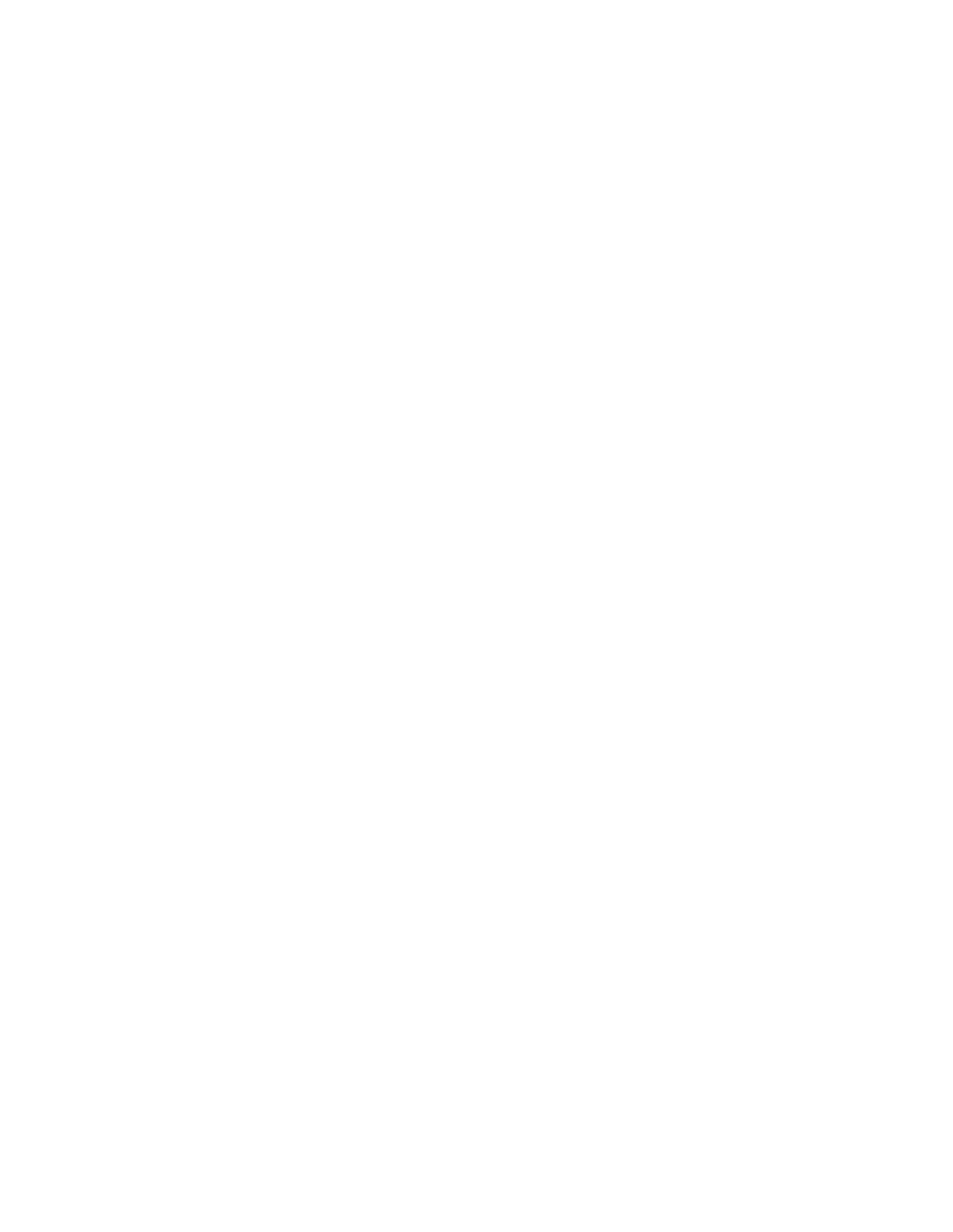## Professional Development

*College Board Professional Development (PD) offers hundreds of workshops each year, training thousands of teachers with more than 1,400 trained consultants. The College Board uses this capacity and experience to manage and deliver both the required professional development and project evaluation to a wide range of districts.*

#### Key Findings:

| <b>Key Finding 1:</b> Students of teachers engaged in PD were more diverse and                                                             |  |
|--------------------------------------------------------------------------------------------------------------------------------------------|--|
| demonstrated lower levels of prior achievement in the year following PD, but they were                                                     |  |
| still able to maintain consistent levels of AP performance.                                                                                |  |
|                                                                                                                                            |  |
| <b>Key Finding 2:</b> The number of AP Exams taken in a school was significantly influenced<br>by the number of AP teachers in the school. |  |
|                                                                                                                                            |  |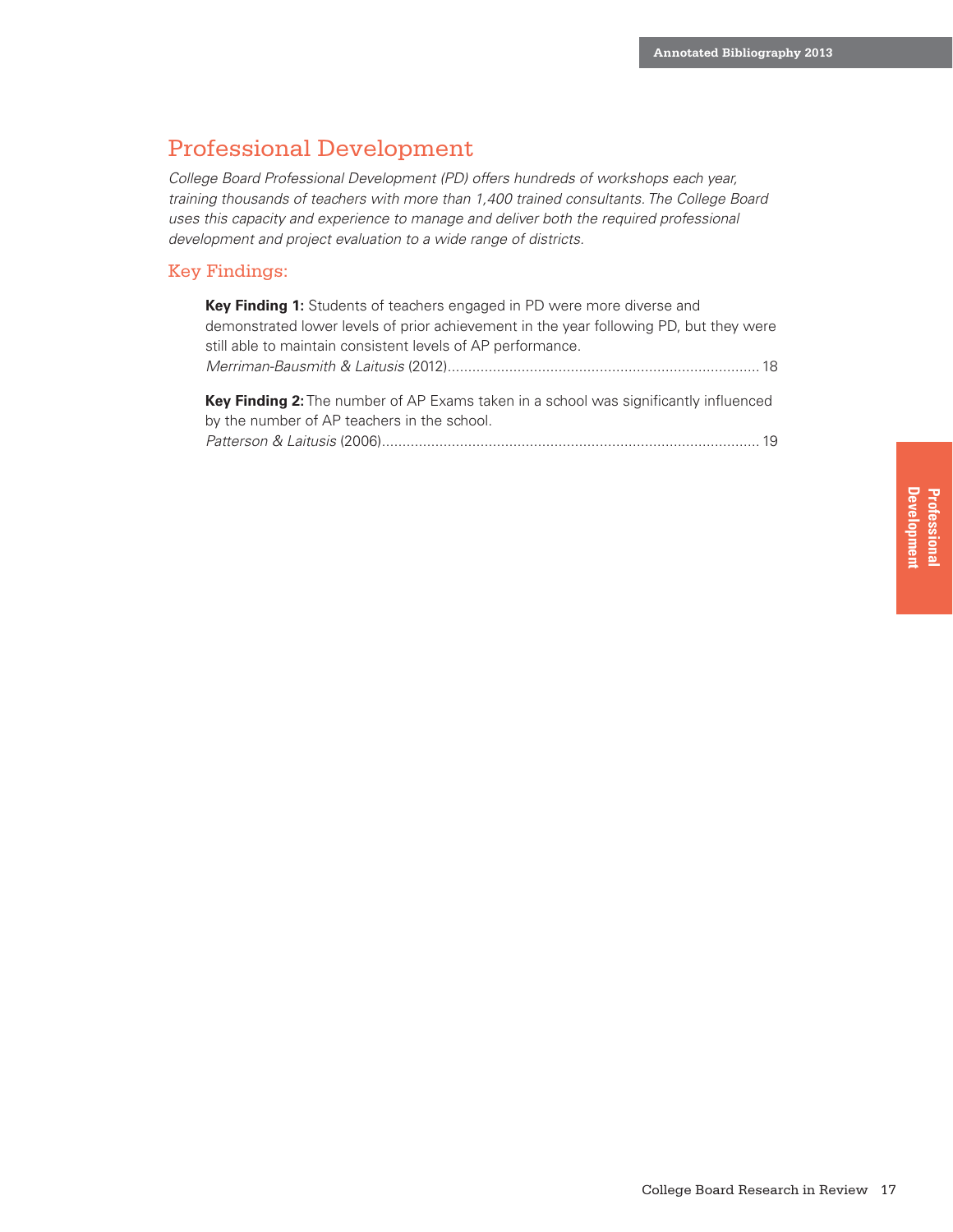## Professional Development

**Merriman-Bausmith, J., & Laitusis, V. (2012).** *The Impact of AP Achievement Institute I on students' AP performance* **(College Board Research Report 2012-7). New York: The College Board.**

#### **Brief Description:**

The AP Achievement Institute I (APAI I) is a four-day professional development program offered to teachers and administrators. The program is designed to help teachers develop effective AP instructional strategies for a diverse student body, and to help district, school, and curriculum leaders strengthen the district's infrastructure to support AP students and teachers.

This study examined the impact of APAI I on student AP achievement on English language arts and social studies course exams. Students' AP Exam scores from the 2009 and 2010 administrations were examined for all participating teachers' students who took the AP English Language, English Literature, U.S. History, World History, European History, Comparative Government and Politics, U.S. Government and Politics, or Human Geography Exams. For students whose teachers participated in APAI I, achievement on AP Exams was compared before and after the APAI I professional development.

#### **Key Findings (including specifics related to statistical significance and magnitude of effect):**

After the APAI I, more Hispanic students of lower prior ability in absolute counts were enrolled in AP courses taught by the APAI teachers than before APAI I (574 and 509, respectively), although the increase was not statistically significant. Students in 2009-10 also took more AP Exams than in 2008-09 (601 and 523, respectively), with much of this increase represented by Hispanic students. Despite this increase, there were no statistically significant differences between the students before and after APAI I. In summary, students taking AP in the second year were more diverse, representing lower levels of prior achievement while maintaining consistent AP Exam performance.

#### **Research Design:**

Nonexperimental ANCOVA design. Multiple cohorts with control for prior achievement using state assessment data.

#### **Sample Size and Characteristics:**

There were 12 teachers who received the APAI I professional development and taught one of the specified AP courses in both the 2008-09 and 2009-10 school years.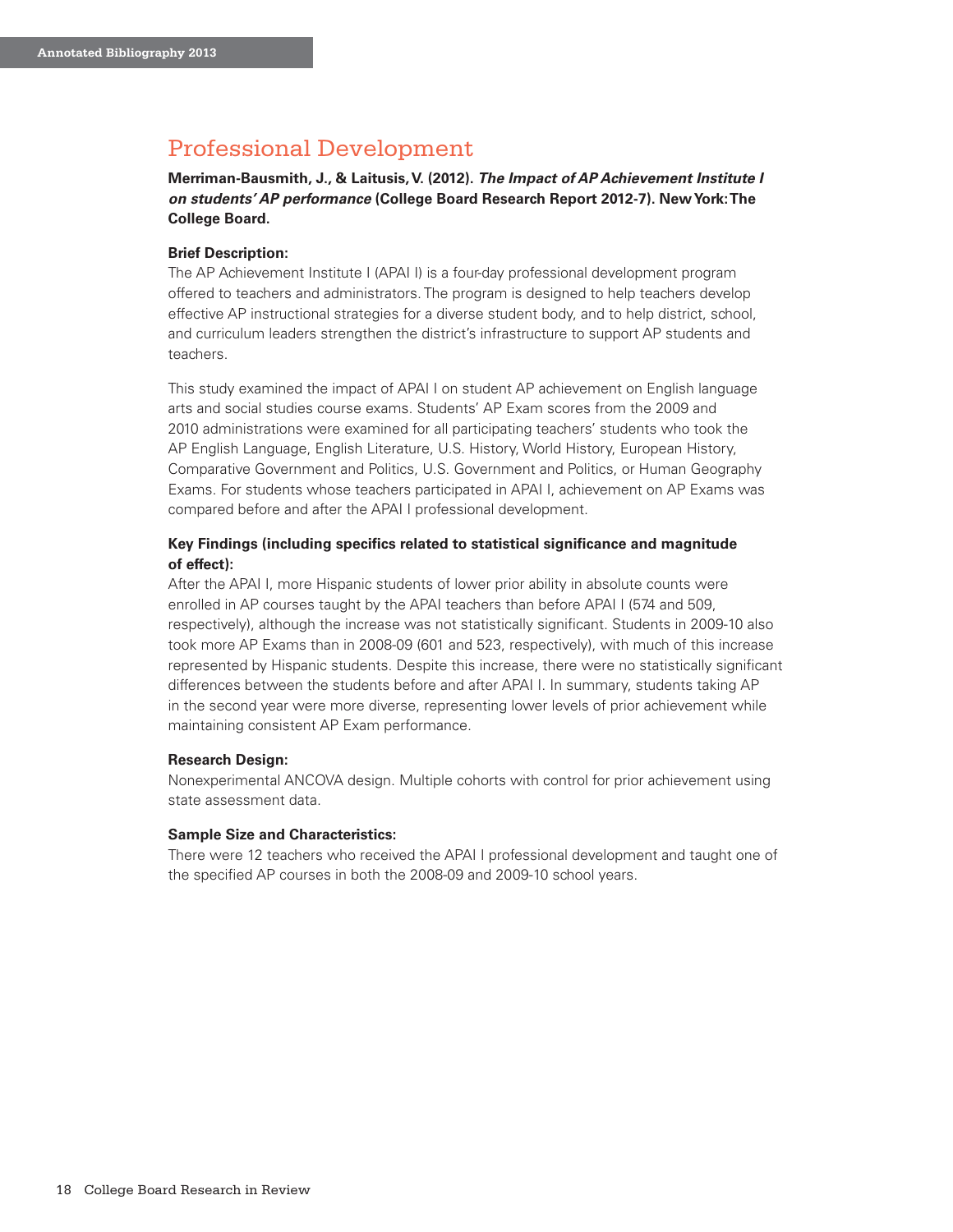## Professional Development

#### **Patterson, B., & Laitusis, V. (2006).** *AP professional development in Florida: Effects on AP Exam participation* **(College Board Research Note RN-27). New York: The College Board.**

#### **Brief Description:**

The study examined the impact of teacher professional development for AP courses on student AP Exam participation. It specifically looked at the impact of teacher participation in two types of professional development: the AP Summer Institute and AP half-day workshops. The analysis was completed at the school level and controlled for socioeconomic level of the school district, school size, and AP program size.

#### **Key Findings (including specifics related to statistical significance and magnitude of effect):**

The number of AP Exams taken in a school was significant and positively impacted by the number of AP teachers in the school for both cohorts at the 0.05 level. The number of days of AP professional development in the three years prior to the academic years was also significant and positively impacted the number of AP Exams in a school at the 0.05 level in 2001-02 and the 0.10 level in 2003-04. The number of AP Exams taken in a school slightly decreased as total student enrollment increased, and this difference was significant at the 0.05 level for the 2001-02 cohort and significant at the 0.10 level for the 2003-04 cohort. Finally, the number of AP Exams taken in a school significantly decreased as the number of days of AP Summer Institute increased in the three years prior to 2001-02. The effect size for the above model was 0.72 for the 2001-02 cohort and 0.78 for the 2003-04 cohort.

Results also indicated that number of days in PD also yielded differential results. The effect of the AP Summer Institutes was significant at the .05 level and negative in 2001-02 and was not significant for 2003-04. Half-day workshops also had differential outcomes for each of the two cohorts with the 2001-02 exam-taking parameter being significant and positive at the .01 level and the 2003-04 parameter also being significant and positive but only at the .10 level. Of the variables used in this study, the number of AP teachers in the school explained most of the variance in number of AP Exams taken, with partial *R*-squared values of 0.69 and 0.77 for 2001-02 and 2003-04, respectively.

#### **Research Design:**

Nonexperimental. Multiple cohort design.

#### **Sample Size and Characteristics:**

In 2001-02, 333 AP Exam takers from 317 of Florida's public schools, along with 309 teachers attending the AP Summer Institute, were included. In 2003-04, 351 AP Exam takers from 327 of Florida's public schools, along with 343 teachers attending the AP Summer Institute, were included.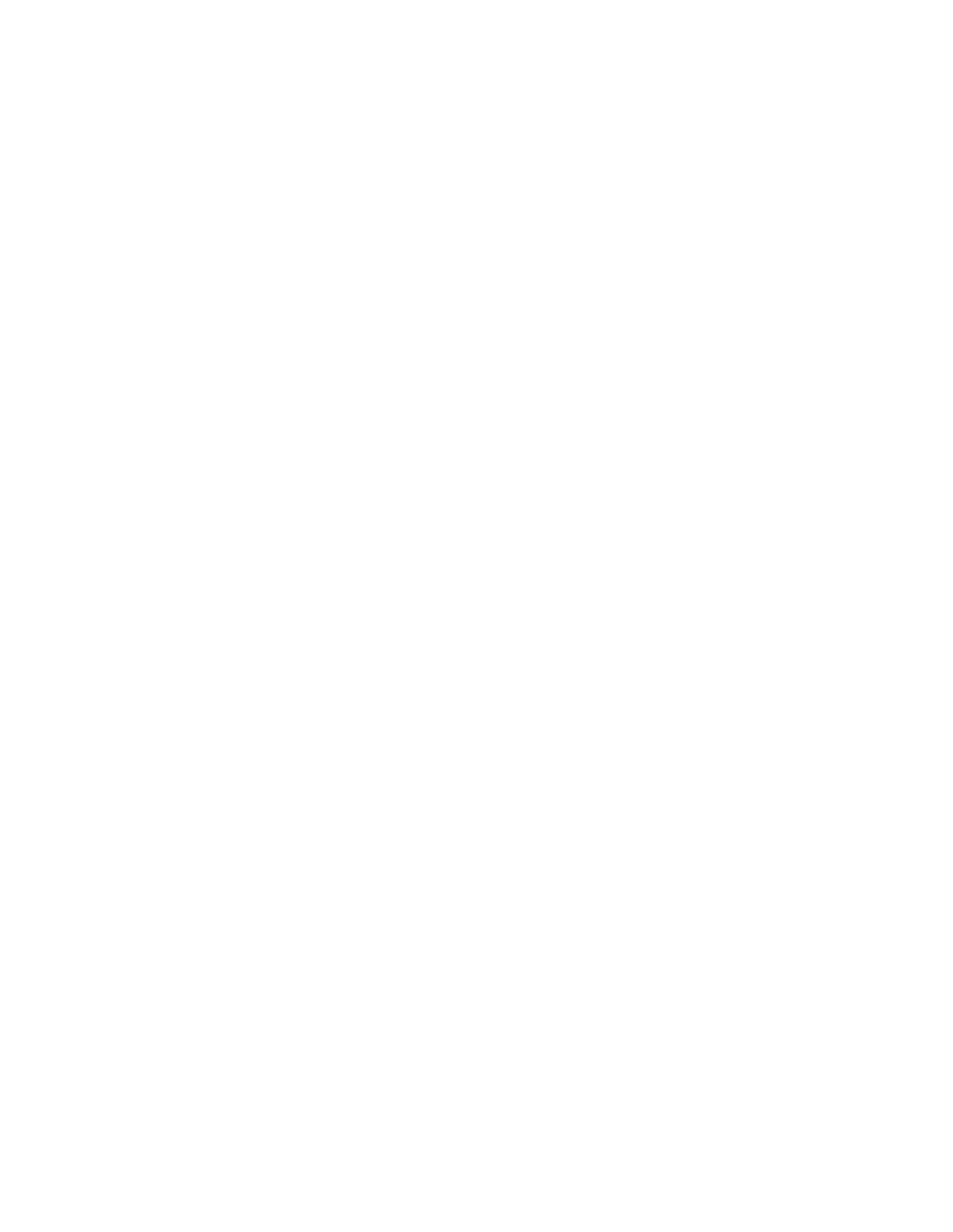*The Preliminary SAT/National Merit Scholarship Qualifying Test (PSAT/NMSQT) is a measure of student aptitude for college cosponsored by the College Board and the National Merit Scholarship Corporation. The exam is taken by students in high school, most of whom are sophomores or juniors. Students taking the exam receive access to various tools to help improve academic skills and identify potential colleges and universities (PSAT/NMSQT Skills Insight*™ *and My College QuickStart*™*, respectively). In addition, junior test-takers are automatically entered in the National Merit Scholarship Competition. Schools use the PSAT/NMSQT scores to help identify students for participation in AP courses via AP Potential*™ *and use the Summary of Answers and Skills (SOAS) as guidance for instruction.*

Key Findings:

| Key Finding 1: Student's PSAT/NMSQT writing scores were strongly related to their<br>AP scores.                                                                |  |
|----------------------------------------------------------------------------------------------------------------------------------------------------------------|--|
|                                                                                                                                                                |  |
| Key Finding 2: PSAT/NMSQT scores were moderately to strongly related to multiple<br>measures of student academic achievement.                                  |  |
|                                                                                                                                                                |  |
| Key Finding 3: Students who took the PSAT/NMSQT and then retook the PSAT/NMSQT<br>or then took the SAT tended to receive higher scores on the subsequent exam. |  |
| Key Finding 4: PSAT/NMSQT scores can be used to identify students who are on track<br>toward college readiness.                                                |  |
|                                                                                                                                                                |  |
| Key Finding 5: PSAT/NMSQT scores are valid measures for selection of National Merit<br>Scholars and are predictive of first year of college GPA.               |  |
|                                                                                                                                                                |  |
|                                                                                                                                                                |  |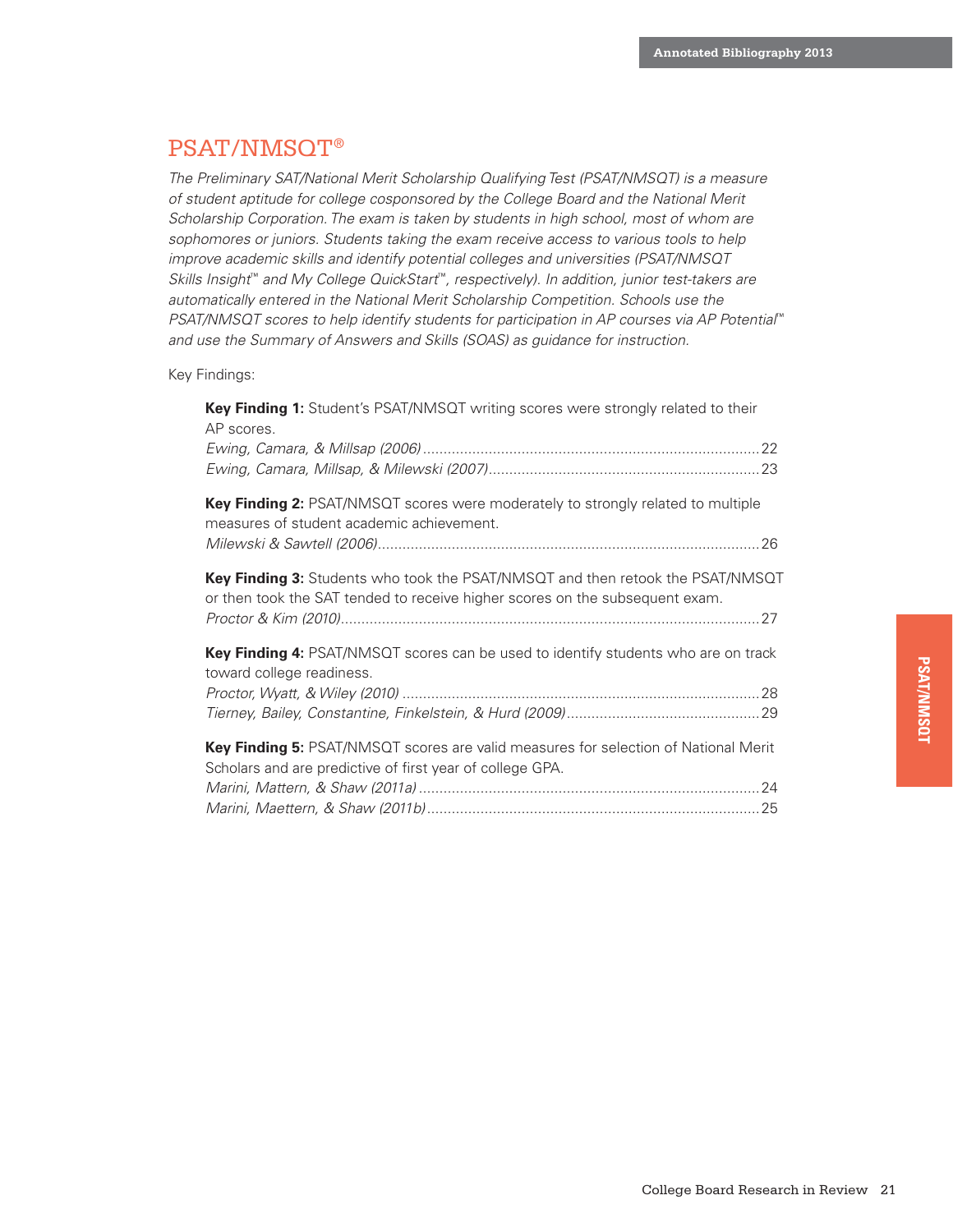**Ewing, M., Camara, W., & Millsap, R. (2006).** *The relationship between PSAT/NMSQT scores and AP Examination grades: A follow-up study* **(College Board Research Report 2006-1). New York: The College Board.**

#### **Brief Description:**

Research has shown a moderate-to-strong correlation between PSAT/NMSQT scores and AP Exam scores (Camara & Millsap, 1998). Due to changes in both the PSAT/NMSQT (e.g., addition of the writing section) and AP Exams, and changes in student participation rates on these assessments since the original study, the purpose of this study was to reexamine the relationship between AP Exam scores and students' scores on the PSAT/NMSQT using more recent data. Additionally, new expectancy tables were created for AP Exams showing moderate-to-strong correlations with AP performance. Researchers also examined the incremental validity of using the PSAT/NMSQT to predict AP Exam scores, and found that models that included PSAT/NMSQT scores always significantly improved the prediction accuracy over and above models that only included HSGPA and grades in relevant courses. In addition, results showed correlations between PSAT/NMSAT scores and AP Exam scores were generally consistent across various student characteristics. Results of this study provide further validity evidence for using the PSAT/NMSQT to identify 10th- and 11th-grade students with potential to succeed on AP Exams.

#### **Key Findings (including specifics related to statistical significance and magnitude of effect):**

Probabilities of an AP score greater than or equal to 3 and greater than or equal to 4 by PSAT/NMSQT score band are provided. Statistical significance and magnitude of effect were not applicable. Results showed that one or more PSAT/NMSQT scores were moderately to strongly correlated to scores on all AP Exams, with four exceptions: AP German Language, Spanish Language, Studio Art: Drawing, and Studio Art: 2-D Design.

#### **Research Design:**

Nonexperimental design. Pearson-product moment correlations were computed between seven combinations of PSAT/NMSQT scores (verbal only, math only, writing only, verbal + math, verbal + writing, math + writing, and verbal + math + writing) and scores on 33 AP Exams to examine the relationship between PSAT/NMSQT scores and AP Exam scores. Correlations were also computed between high school grades and AP Exam performance to examine the relationship between high school grades and AP performance, and then multiple regression analyses were conducted to examine the incremental validity of the PSAT/NMSQT in predicting AP scores. Finally, expectancy tables were computed for 29 AP Exams, showing the percentage of test-takers obtaining a score of 3 or higher, and a score of 4 and higher across the range of PSAT/NMSQT scores.

#### **Sample Size and Characteristics:**

For this study, the data analyzed included sophomores and juniors who completed the PSAT/NMSQT in October 2000 or October 2001 and took one or more AP Exams 19 months later (i.e., either in May 2002 or May 2003) (*n* = 1,035,696).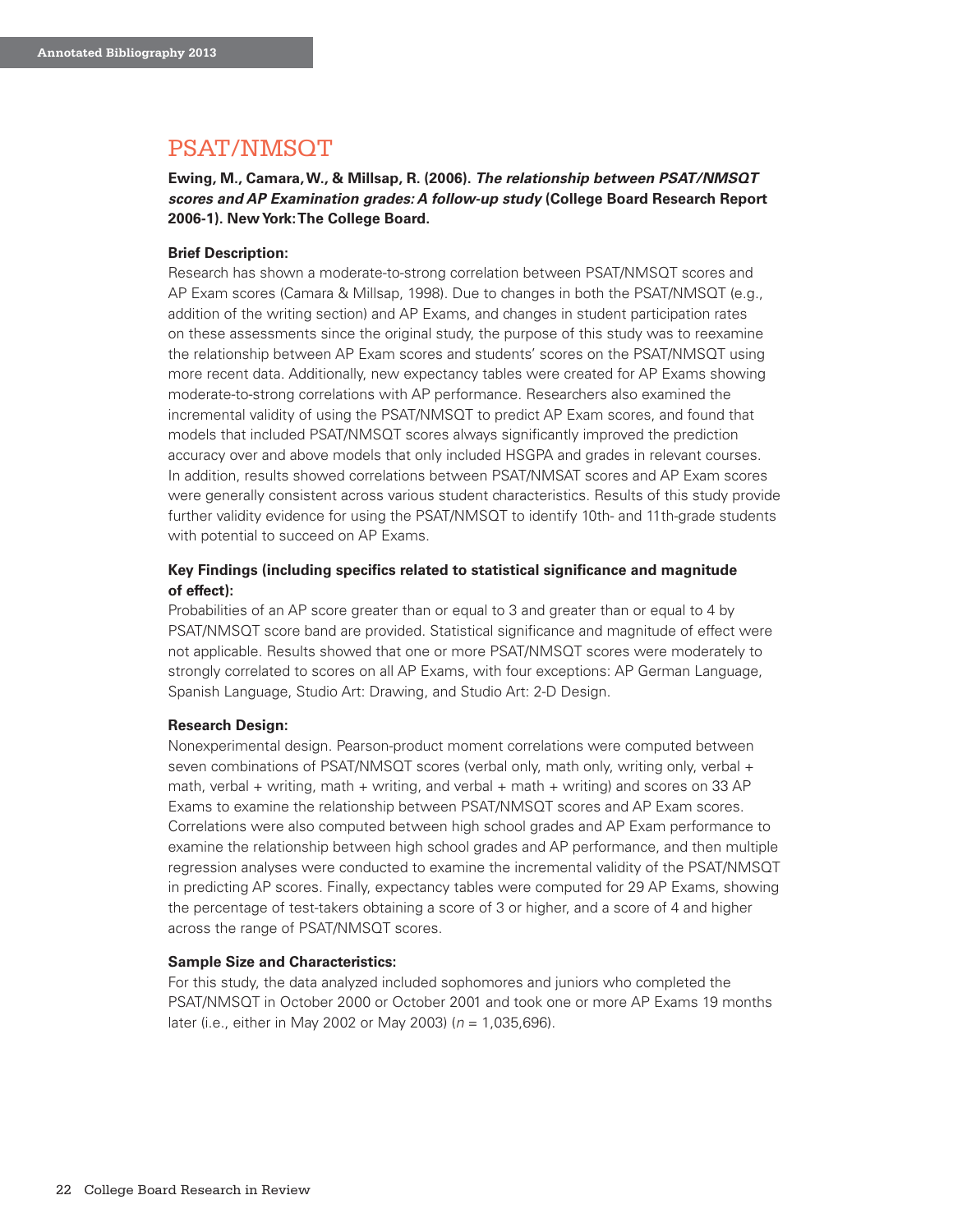**Ewing, M., Camara, W., Millsap, R., & Milewski, G. (2007).** *Updating AP Potential expectancy tables involving PSAT/NMSQT writing* **(College Board Research Note RN-35). New York: The College Board.**

#### **Brief Description:**

Research has shown moderate-to-strong correlations between PSAT/NMSQT scores and AP Exam scores. The purpose of the study was to recompute the expectancy tables between the PSAT/NMSQT and AP for AP Exams that included writing scores after changes were made in 2006 to the writing scale of the PSAT/NMSQT.

#### **Key Findings (including specifics related to statistical significance and magnitude of effect):**

Probabilities of an AP score greater than or equal to 3 and greater than or equal to 4 by PSAT/NMSQT score band are provided. Statistical significance and magnitude of effect were not applicable. Results showed that one or more PSAT/NMSQT scores were moderately to strongly correlated to scores on all AP Examinations, with four exceptions: AP German Language, Spanish Language, Studio Art: Drawing, and Studio Art: 2-D Design.

#### **Research Design:**

Nonexperimental design. To recompute the expectancy tables, the old PSAT/NMSQT scores from the 2000 and 2001 test administrations were placed on the new 2006 PSAT/NMSQT score scale using the conversion table displayed in Table 3. This conversion table was applied exactly as shown except for the conversion from 80 (on the old scale) to 77–80 (on the new scale), wherein the midpoint value of 78.5 was used for the new scale. Once the conversion table was applied, the expectancy tables were recomputed following the same procedures that were outlined in previous research.

#### **Sample Size and Characteristics:**

For this study, the data analyzed included sophomores and juniors who completed the PSAT/NMSQT in October 2000 or October 2001 and took one or more AP Exams 19 months later (i.e., either in May 2002 or May 2003) (*n* = 1,035,696).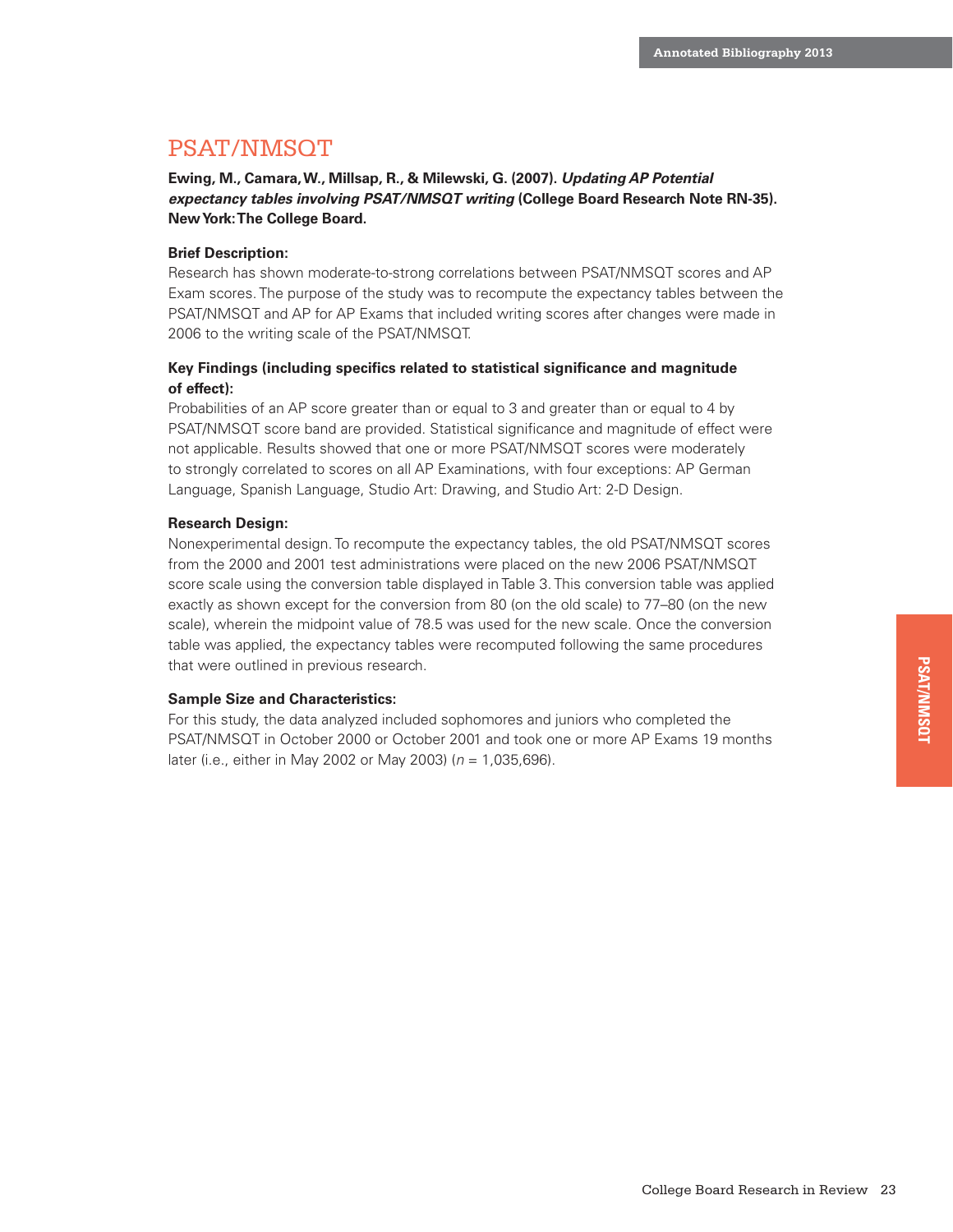#### **Marini, J., Mattern, K., & Shaw, E. (2011a).** *Examining the linearity of the PSAT/NMSQT– FYGPA relationship* **(College Board Research Report 2011-7). New York: The College Board.**

#### **Brief Description:**

Overall, the research sought to provide evidence to support the current use of the PSAT/NMSQT to identify National Merit Scholars and as a predictor of student success in college. In particular, this study extended previous research by examining the linear relationship between the PSAT/NMSQT Selection Index (critical reading + mathematics + writing) and student performance in college as measured by the first-year GPA (FYGPA). Moreover, the authors wanted to validate the use of the exam in differentiating between high-performing students.

#### **Key Findings (including specifics related to statistical significance and magnitude of effect):**

The study confirmed that the relationship between PSAT/NMSQT and FYGPA was linear (increasing significantly) with slight deviations at the lower end of the score scale; such deviations do not impact National Merit Scholarship decisions. The PSAT/NMSQT significantly differentiated among high-scoring students in terms of FYGPA. Using graphical analysis and a power polynomial approach, the study found that most absolute differences between the linear and quadratic model predictions at each PSAT/NMSQT selection was less than 0.05,but the quadratic term did not add any practical significance for inclusion.

#### **Research Design:**

Nonexperimental design. This study examined the relationship between PSAT/NMSQT scores and FYGPA using regression analyses. The authors used a graphical analysis and the power polynomial approach to determine whether the relationship was linear or curvilinear.

#### **Sample Size and Characteristics:**

The study consisted of first-time, first-year students entering 177 colleges and universities throughout the United States in the fall of 2006, 2007, or 2008. Students in the sample had valid PSAT/NMSQT scores and a valid FYGPA ( $n = 444,193$ ). The students in the sample were predominantly white (64.4%) and there were more female (54.5%) than male students in the sample. Students attended very large (55.1%), public (69.8%), and moderately selective (62.7%) institutions more than other types of institutions with regard to size, control, and selectivity, respectively.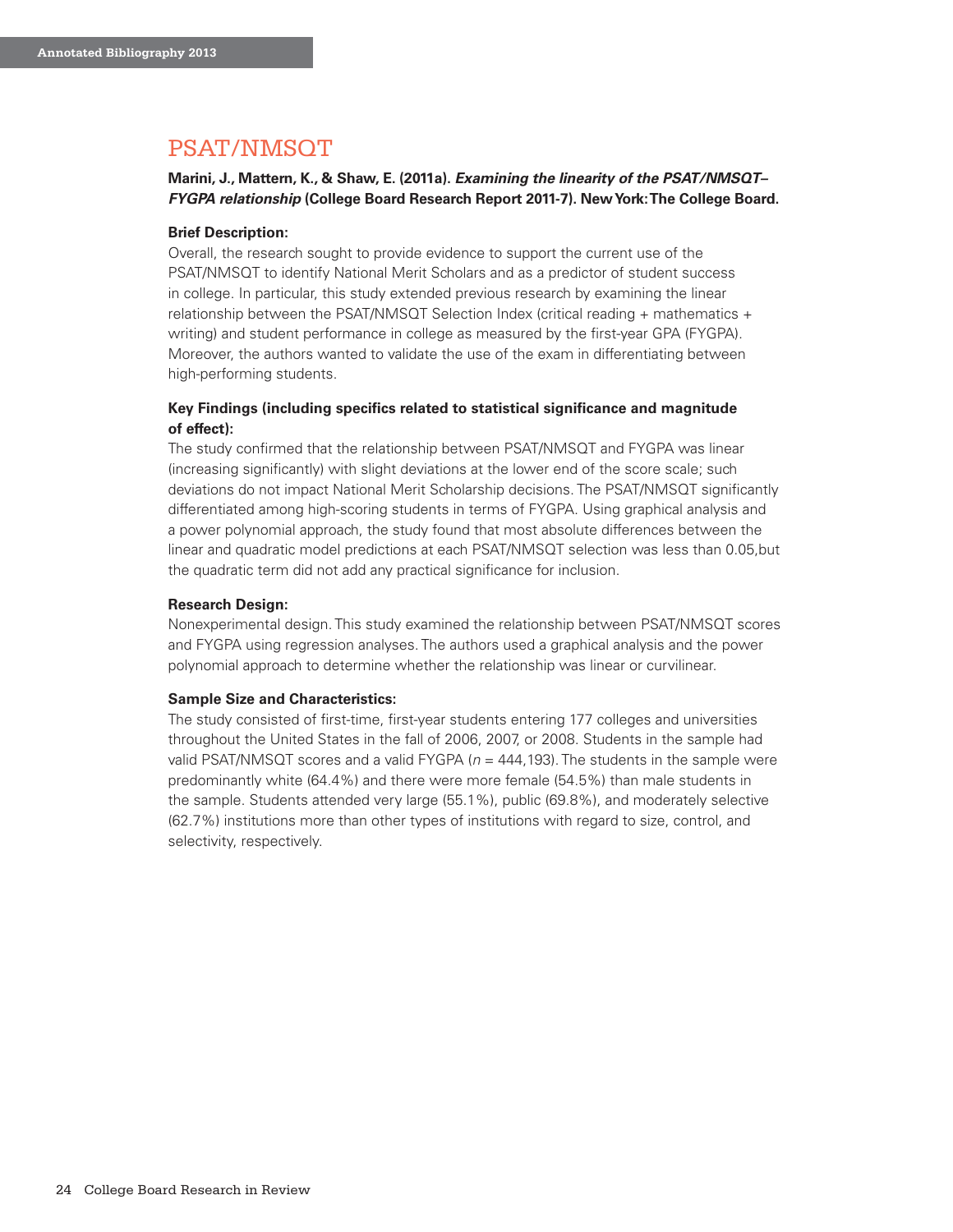**Marini, J., Mattern, K., & Shaw, E. (2011b).** *Examination of college performance by National Merit Scholarship program recognition level* **(College Board Research Report 2011-10). New York: The College Board.**

#### **Brief Description:**

This study examined the aptness of the selection process used for National Merit Scholarship winners, which includes the initial screening criteria of PSAT/NMSQT scores. If students perform well on the PSAT/NMSQT, they can be entered in the scholarship competition, where they have the possibility of progressing to different levels of recognition (e.g., commended, semifinalist, or finalist) and earning a scholarship award. The study compared the college performance of National Merit Scholars at different levels of recognition with that of other college students who did not receive an award. College performance was measured by FYGPA and retention to the second year.

#### **Key Findings (including specifics related to statistical significance and magnitude of effect):**

The National Merit Scholarship Program level of recognition was positively related to PSAT/NMSQT scores, HSGPA, SAT scores, FYGPA, and second-year retention. There was a statistically significant difference between the recognition level and FYGPA, as well as the recognition level and second-year retention rates. The statistically significant differences between FYGPA by recognition levels had a small to medium effect size (0.038).

#### **Research Design:**

Non-experimental design. This study classified students by National Merit Scholarship recognition level and then compared the students' average FYGPA and second-year retention rate. ANOVA was used to test for differences in FYGPA between the five recognition levels with subsequent effect sizes. A chi-squared statistic was used to test for group differences on the categorical retention rate variable.

#### **Sample Size and Characteristics:**

The study consisted of first-time, first-year students entering 177 colleges and universities across the United States in the fall of 2006, 2007, or 2008. Students in the sample participated in the PSAT/NMSQT and SAT and had to have a HSGPA (self-reported), FYGPA, and second-year retention information (*n* = 386,011).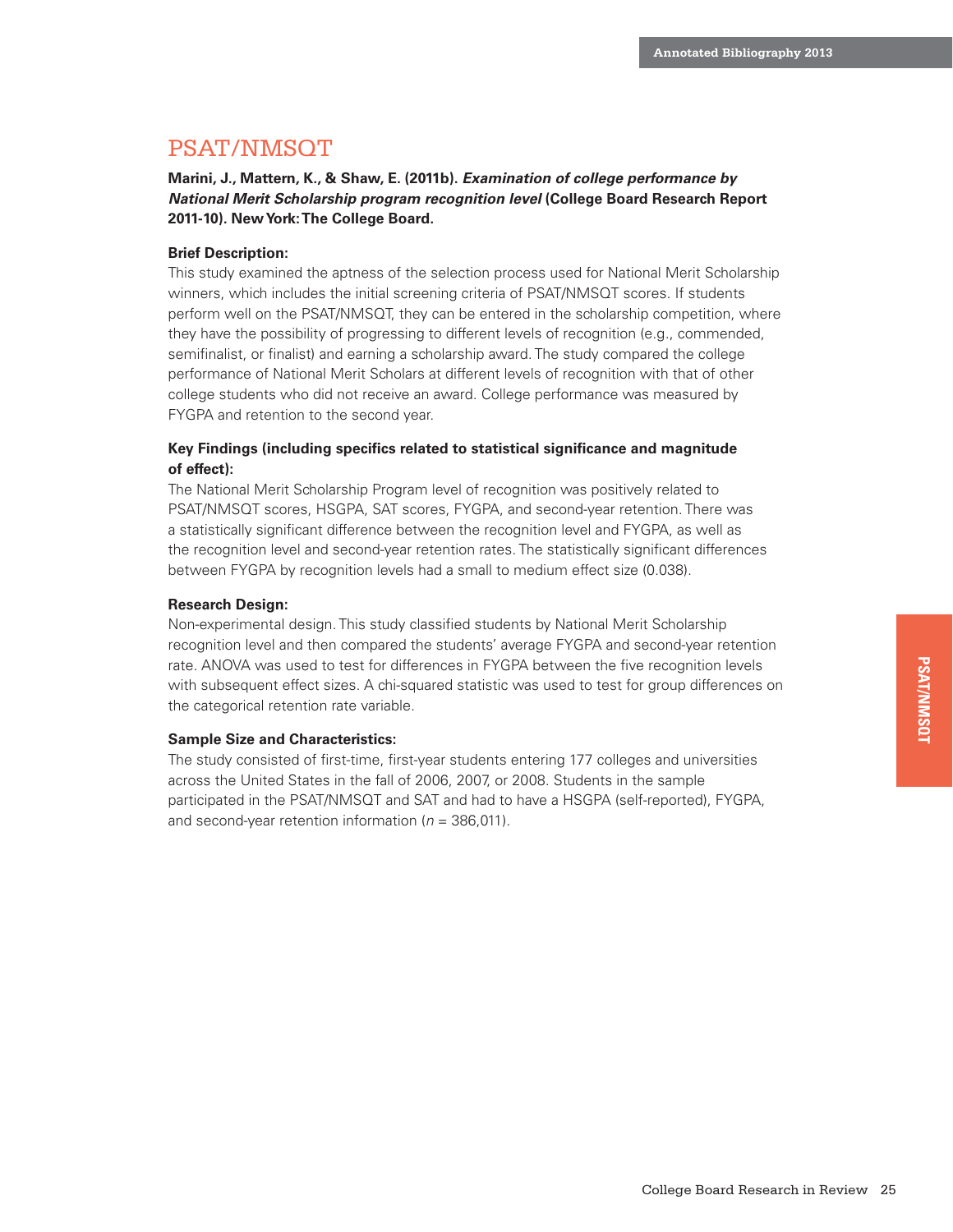**Milewski, G., & Sawtell, E. A. (2006).** *Relationships between PSAT/NMSQT scores and academic achievement in high school* **(College Board Research Report 2006-6). New York: The College Board.**

#### **Brief Description:**

This study investigated relationships between scores on the verbal (as it was then known), mathematics, and writing sections of the PSAT/NMSQT, the PSAT/NMSQT composite (verbal + mathematics + writing scores), and the following indicators of academic achievement in high school: years of study, participation in specific mathematics and English language arts courses, HSGPA, academic intensity, and participation and performance in AP courses.

#### **Key Findings (including specifics related to statistical significance and magnitude of effect):**

The results indicated that students with more years of study (across all academic areas) obtained higher mean PSAT/NMSQT scores. Correlations between verbal, mathematics, writing, and composite PSAT/NMSQT scores and HSGPA were medium to large. The correlations with PSAT/NMSQT scores (by section and for the composite) were medium to large for academic intensity in mathematics and science *(r* = .45 to .59), medium to large for academic intensity in humanities and social science (*r* = .44 to .52), and large for overall academic intensity  $(r = .53 \text{ to } .61)$ . This relationship was also supported by the large multiple correlation between PSAT/NMSQT composite scores and the two academic intensity variables (mathematics/science and humanities/social science), which was .62 (*R2* = .38).

#### **Research Design:**

Nonexperimental design. Correlations between PSAT/NMSQT scores and the various academic achievement variables.

#### **Sample Size and Characteristics:**

The analysis began with a data set that contained all of the students who graduated in May or June 2002 and participated in at least one College Board program. This data set was reduced to include only the students who took the PSAT/NMSQT in October 2000 during their junior year and the SAT sometime before they graduated in May or June 2002. The reduced data set that was ultimately used for this study was composed of 857,375 students.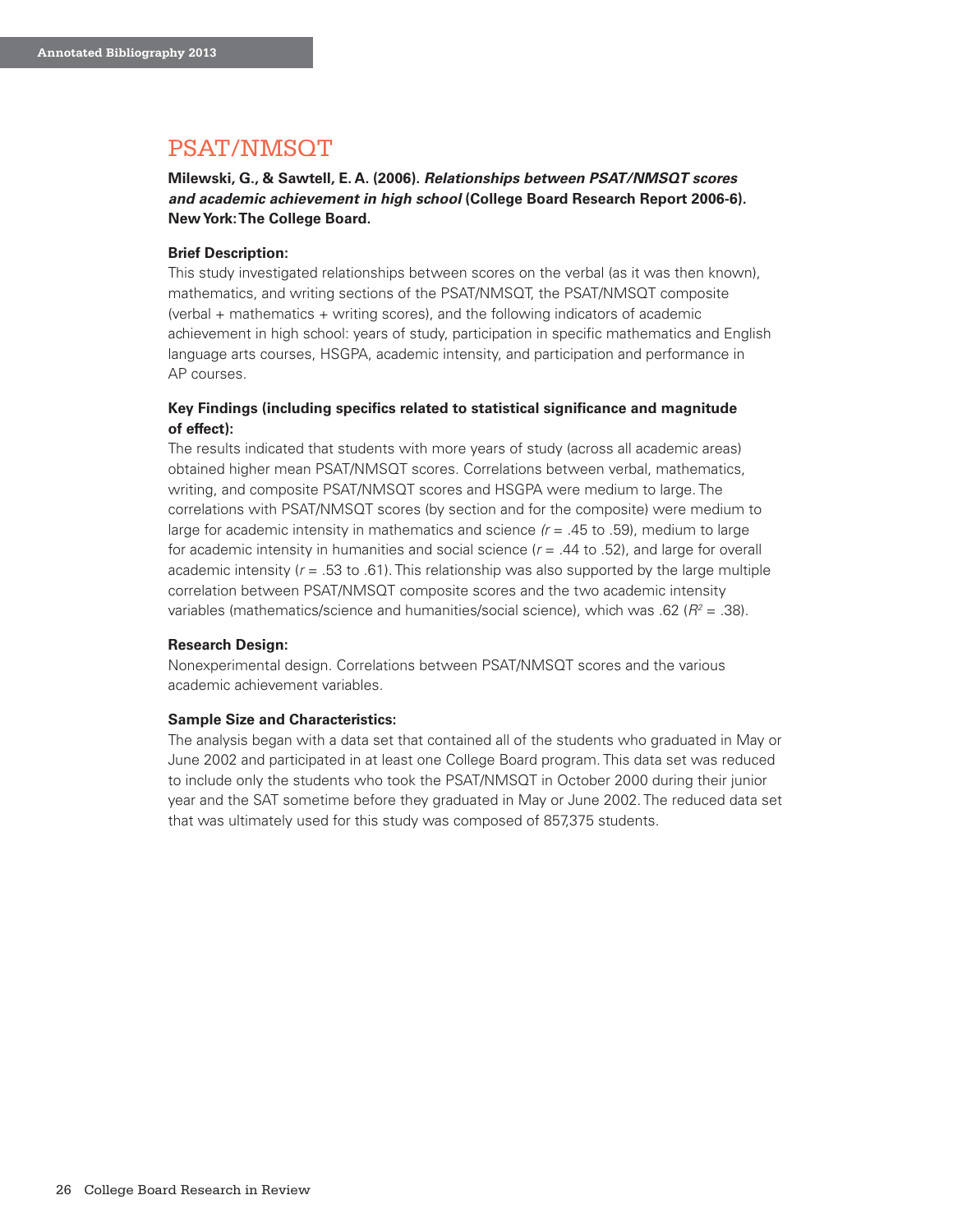**Proctor, T., & Kim, Y. (2010).** *Score change for 2007 PSAT/NMSQT test-takers: An analysis of score changes for PSAT/NMSQT test-takers who also took the 2008 PSAT/NMSQT test or a spring 2008 SAT test* **(College Board Research Note: RN-41). New York: The College Board.**

#### **Brief Description:**

This study provided information about how students' scores changed when they retook the PSAT/NMSQT as juniors, or took the SAT in the spring after they took the PSAT/NMSQT as juniors.

#### **Key Findings (including specifics related to statistical significance and magnitude of effect):**

On average, sophomore PSAT/NMSQT test-takers who repeated the PSAT/NMSQT as juniors improved their critical reading score by 3.3 points, their mathematics score by 4.0 points, and their writing score by 3.3 points. For students who took the PSAT/NMSQT as sophomores and again in October 2008 as juniors, the correlations between the scores were 0.85 for critical reading, 0.87 for mathematics, and 0.84 for writing. On average, junior PSAT/NMSQT testtakers who took their first SAT as a junior received SAT critical reading scores that were 17.5 points higher, SAT mathematics scores that were 15.8 points higher, and SAT writing scores that were 22.5 points higher. For students who took the PSAT/NMSQT as juniors and their first SAT as juniors, the correlations between the PSAT/NMSQT scores and the SAT scores were 0.87 for critical reading, 0.88 for mathematics, and 0.83 for writing.

#### **Research Design:**

Nonexperimental design. To study the change in scores from PSAT/NMSQT to PSAT/NMSQT or SAT, analyses were performed that examined the percentage of students who obtained ranges of changes in scores, average scores, score change, and correlations across testing occasions. These analyses were disaggregated by gender and racial/ethnic groups.

#### **Sample Size and Characteristics:**

For the analysis of sophomore-to-junior PSAT/NMSQT score changes, 710,595 examinees were selected who took the PSAT/NMSQT both as sophomores in October 2007 and as juniors in October 2008, and had valid scores on all three sections of the PSAT/NMSQT for both testing occasions. For the analysis of the junior PSAT/NMSQT to junior SAT score changes, 585,947 examinees were selected who took the PSAT/NMSQT as juniors in October 2007 and took their first SAT in March, May, or June of 2008.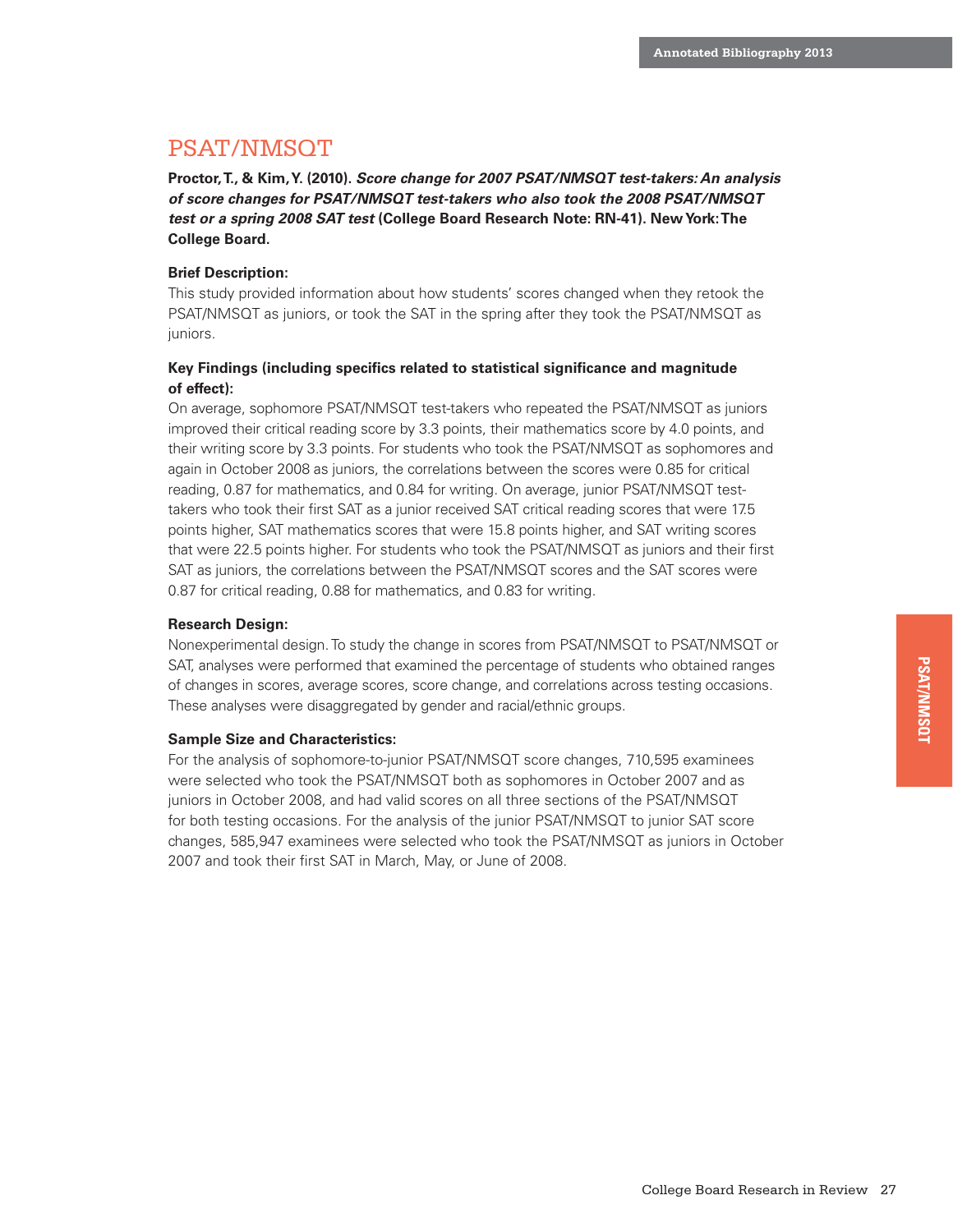#### **Proctor, T., Wyatt, J., & Wiley, A. (2010).** *PSAT/NMSQT indicators of college readiness* **(College Board Research Report 2010-4). New York: The College Board.**

#### **Brief Description:**

This study extended the work of Wiley, Wyatt, & Camara (2010), who developed an indicator of college readiness using HSGPA, SAT scores, and an academic readiness indicator to create a PSAT/NMSQT test score benchmark. This benchmark was used to identify students who were on track toward college readiness when they completed high school.

#### **Key Findings (including specifics related to statistical significance and magnitude of effect):**

Students who scored 55 or above as 11th-grade PSAT/NMSQT test-takers had a very high likelihood of becoming college ready on that SAT section. The same pattern held true for students who scored 55 or higher on the 10th-grade PSAT/NMSQT. On the overall test, juniors who obtained a composite score of 160 or above had a very high likelihood of eventually meeting the SAT benchmark of college readiness. Sophomores who obtained a 155 or above had a very high likelihood of meeting the junior PSAT/NMSQT benchmarks and being on track to be college ready by high school graduation. Overall, 45% of 2008 10th-grade PSAT/NMSQT testtakers met the 11th-grade PSAT/NMSQT benchmarks, and 55% of 11th-grade PSAT/NMSQT test-takers went on to meet or exceed the SAT benchmark.

#### **Research Design:**

Nonexperimental design. In the first analysis, benchmark scores for 10th- and 11th-grade PSAT/NMSQT test-takers were created. In the case of the 11th-grade PSAT/NMSQT benchmark scores, logistic regression was used to obtain the minimum junior PSAT/NMSQT score associated with a 65% probability of obtaining the SAT college readiness benchmark. In the second analysis, contingency tables were established to show the percentage of students who went on to meet or exceed the SAT college readiness benchmark by PSAT/NMSQT score band.

#### **Sample Size and Characteristics:**

First, to analyze the score changes between the junior PSAT/NMSQT and the junior SAT, 585,947 examinees were selected who took the PSAT/NMSQT (as juniors) in October 2007 and their first SAT in March, May, or June of 2008. The second data set was composed of 710,595 students who completed the PSAT/NMSQT in 2007 of their sophomore year and 2008 of their junior year. Last, students who had valid scores on all three test sections were selected. This resulted in 1,517,231 students in 10th grade and 1,545,856 students in 11th grade.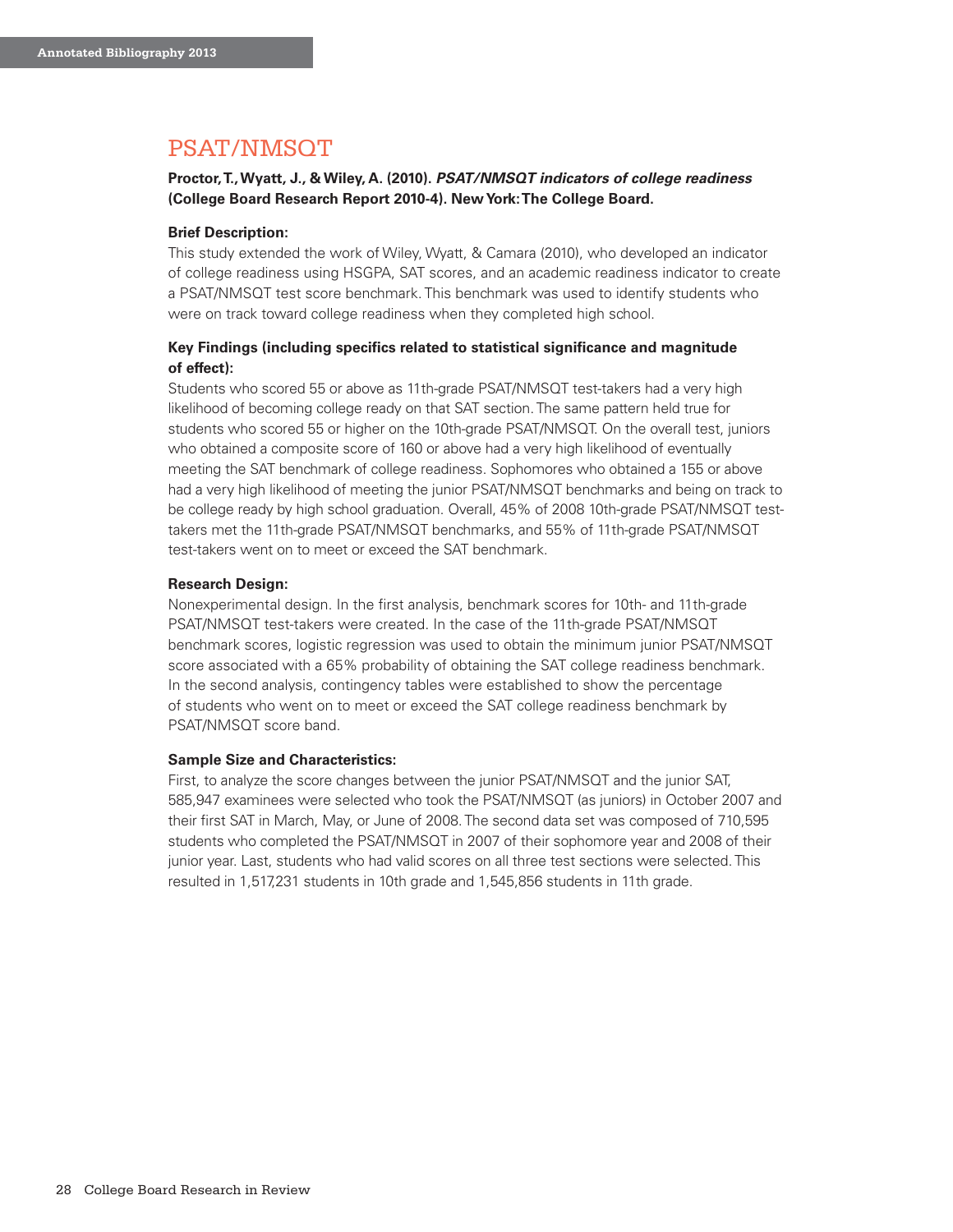**Tierney, W. G., Bailey, T., Constantine, J., Finkelstein, N., & Hurd, N. F. (2009).** *Helping students navigate the path to college: What high schools can do* **(NCEE 2009-4066). Washington, DC: National Center for Education Evaluation and Regional Assistance, Institute of Education Sciences, U.S. Department of Education. Retrieved from http://ies.ed.gov/ncee/wwc/publications/practiceguides/**

#### **Brief Description:**

This report is one of many "practice guides" developed by the Institute of Education Sciences (IES), the research branch of the U.S. Department of Education. This guide is intended to help schools and districts develop practices to increase access to higher education. It contains specific steps on how to implement recommendations that are targeted at school- and district-level administrators, teachers, counselors, and related education staff. The guide also indicates the level of research evidence demonstrating that each recommended practice is effective.

#### **Key Findings (including specifics related to statistical significance and magnitude of effect):**

The expert panel that developed this review recommends "utilize[ing] assessment measures throughout high school so that students are aware of how prepared they are for college, and assist them in overcoming deficiencies as they are identified" (p. 20) such as the PSAT/NMSQT and SAT tests.

#### **Research Design:**

Literature review.

#### **Sample Size and Characteristics:**

Not applicable.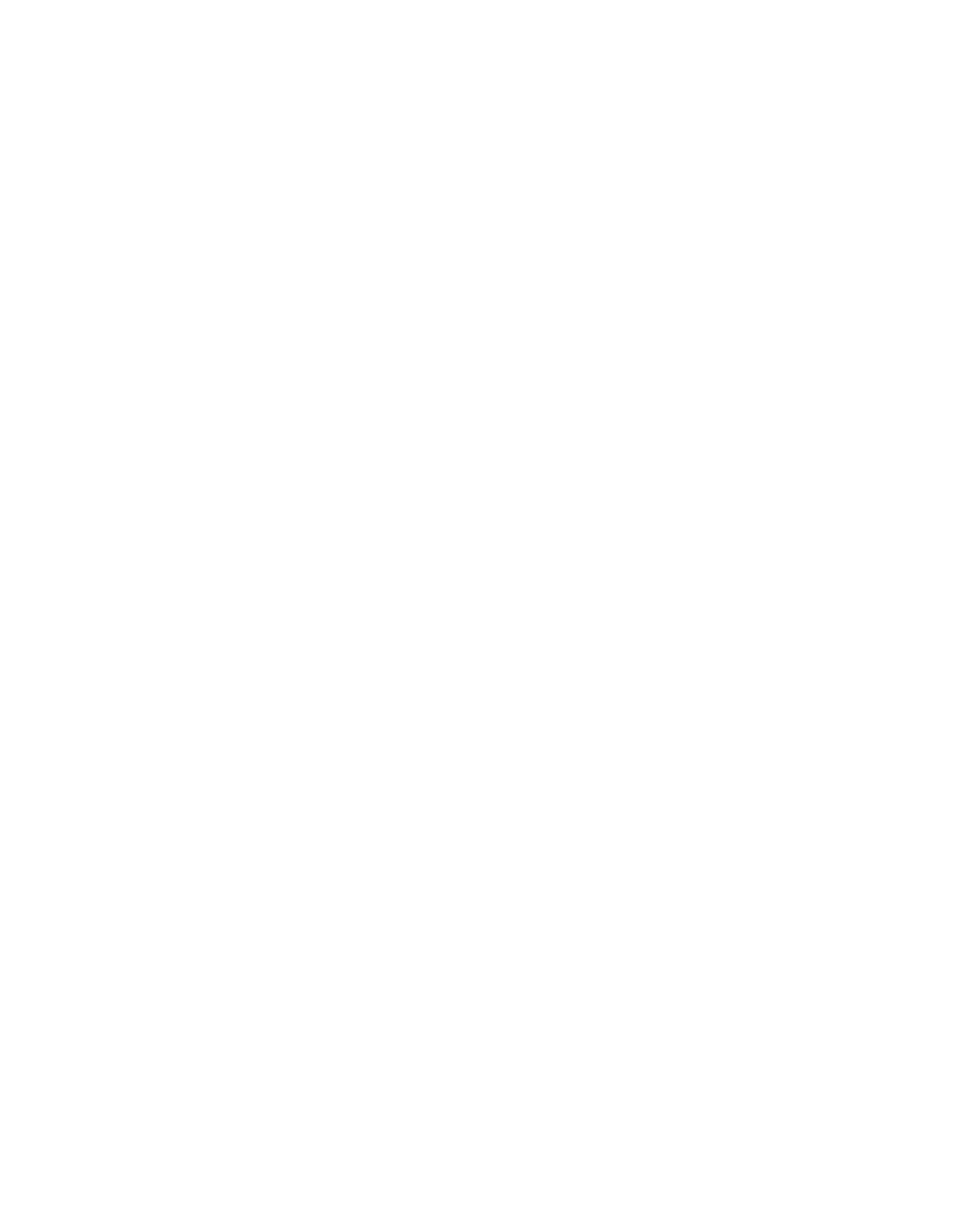## SAT®

As the nation's most widely used college admission test, the SAT is the first step toward higher education for students of all backgrounds. It's taken by more than two million students every year and is accepted by virtually all colleges and universities. The most recent reports are described in this document, but earlier reports show similar findings.

#### Key Findings:

| Key Finding 1: SAT scores were significantly related to college cumulative grade point<br>average, and when used in conjunction with HSGPA, provided incremental predictive<br>power over high school grades alone.                                                                                                                                        |  |
|------------------------------------------------------------------------------------------------------------------------------------------------------------------------------------------------------------------------------------------------------------------------------------------------------------------------------------------------------------|--|
|                                                                                                                                                                                                                                                                                                                                                            |  |
| Key Finding 2: SAT scores were significantly related to FYGPA for males, females,<br>and students across racial/ethnic subgroups, although there were some variations in<br>predictive validity. The report described in this document focused solely on differential<br>validity, but other reports show similar results regarding differential validity. |  |
| Key Finding 3: SAT scores were positively related to college retention rates to the<br>second, the third, and the fourth year.                                                                                                                                                                                                                             |  |
| Key Finding 4: The use of SAT scores in conjunction with HSGPA in predicting college<br>grade point average appears to minimize the potential over- or underprediction that<br>would result from using either measure alone.                                                                                                                               |  |
| Key Finding 5: SAT scores were positively related to first-year English and Mathematics<br>course grades in college.                                                                                                                                                                                                                                       |  |
| Key Finding 6: SAT and SAT Subject Test scores were positively and significantly related<br>to each other in most cases, and when used together to predict FYGPA, provided<br>incremental predictive power over each other.                                                                                                                                |  |
| Key Finding 7: There is significant variability in the degree to which SAT and HSGPA<br>predict FYGPA at different institutions. Including institutional level variables in a<br>predictive model can help explain the variability in the strength of validity.                                                                                            |  |
|                                                                                                                                                                                                                                                                                                                                                            |  |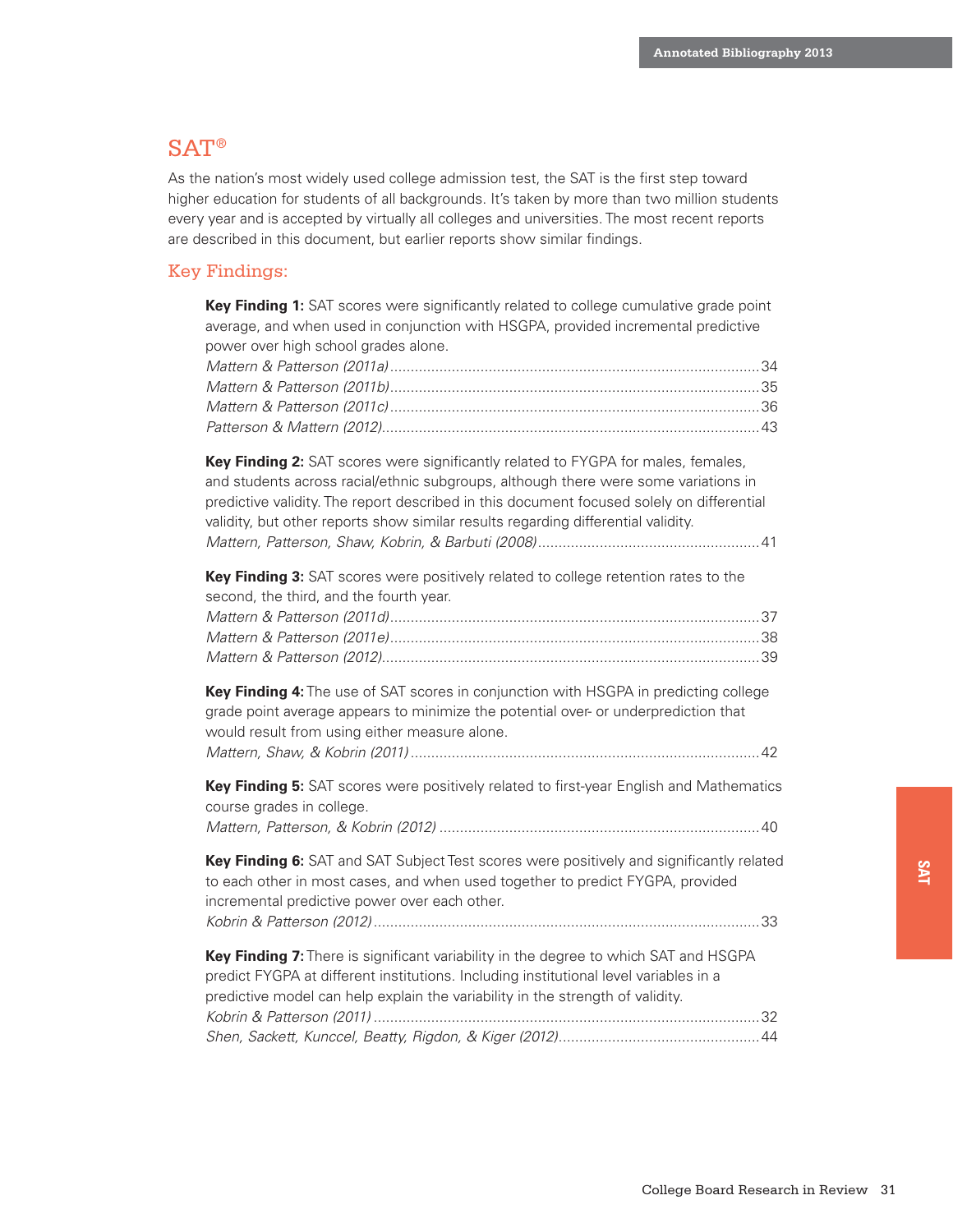**Kobrin, J., & Patterson B. (2011).** *Contextual factors associated with the validity of*  **SAT scores and high school GPA for predicting first-year college grades. Educational** *Assessment 25***(30), 197–219.**

#### **Brief Description:**

Researchers used multilevel modeling to determine institutional characteristics associated with the variability of the strength of the validity of the relationship between SAT and high school grade point average to predict first-year college grade point average across universities.

#### **Key Findings (including specifics related to statistical significance and magnitude of effect):**

Multilevel modeling is a useful way to uncover institutional characteristics that are associated with the variability in the degree to which the SAT and high school grade point average predicts freshman year grade point average. In this study, researchers found that the degree to which SAT and high school grade point average predict first-year college grade point average varies substantially across colleges and universities. When implementing a multilevel approach, they were able to account for this variability and provide a more robust analysis than through a simple correlation, because simple correlations do not account for the nested structure of the data.

The strength of the validity of high school grade point average decreased as the mean SAT score at a college or university increased. Selectivity of an institution could be the cause for the decrease in the predictive nature. For example, because highly selective institutions usually draw students with higher high school grade point averages this may create a ceiling effect leading to restriction of range, which could decrease the effectiveness of the predictor. The study also found that the validity of each section of the SAT (Critical Reading, Mathematics, and Writing) varied based on the institutional-level characteristics.

Although both high school grade point average and SAT scores were found to be predictors of first-year college grade point average, when institutional-level variables were added to the multilevel model, the models were able to better explain the variability in SAT than in high school grade point average. The researchers noted that the standardization and higher reliability of the SAT may account for this difference.

#### **Research Design:**

Non-experimental. Correlational and multilevel modeling to determine the between-group difference of the predictive validity of high school grade point average and SAT by college or university.

#### **Sample Size and Characteristics:**

The sample was a subset of data obtained from 110 colleges and universities participating in the College Board's National SAT Validity Study. Institutions were diverse with respect to region, public/private, size, and selectivity. Students with missing data were removed, as were schools without any data. The final sample was 150,269 students from 109 institutions. For the multilevel analyses the study was split randomly within institution with 80% designated as the calibration sample and 20% designated as the validation sample.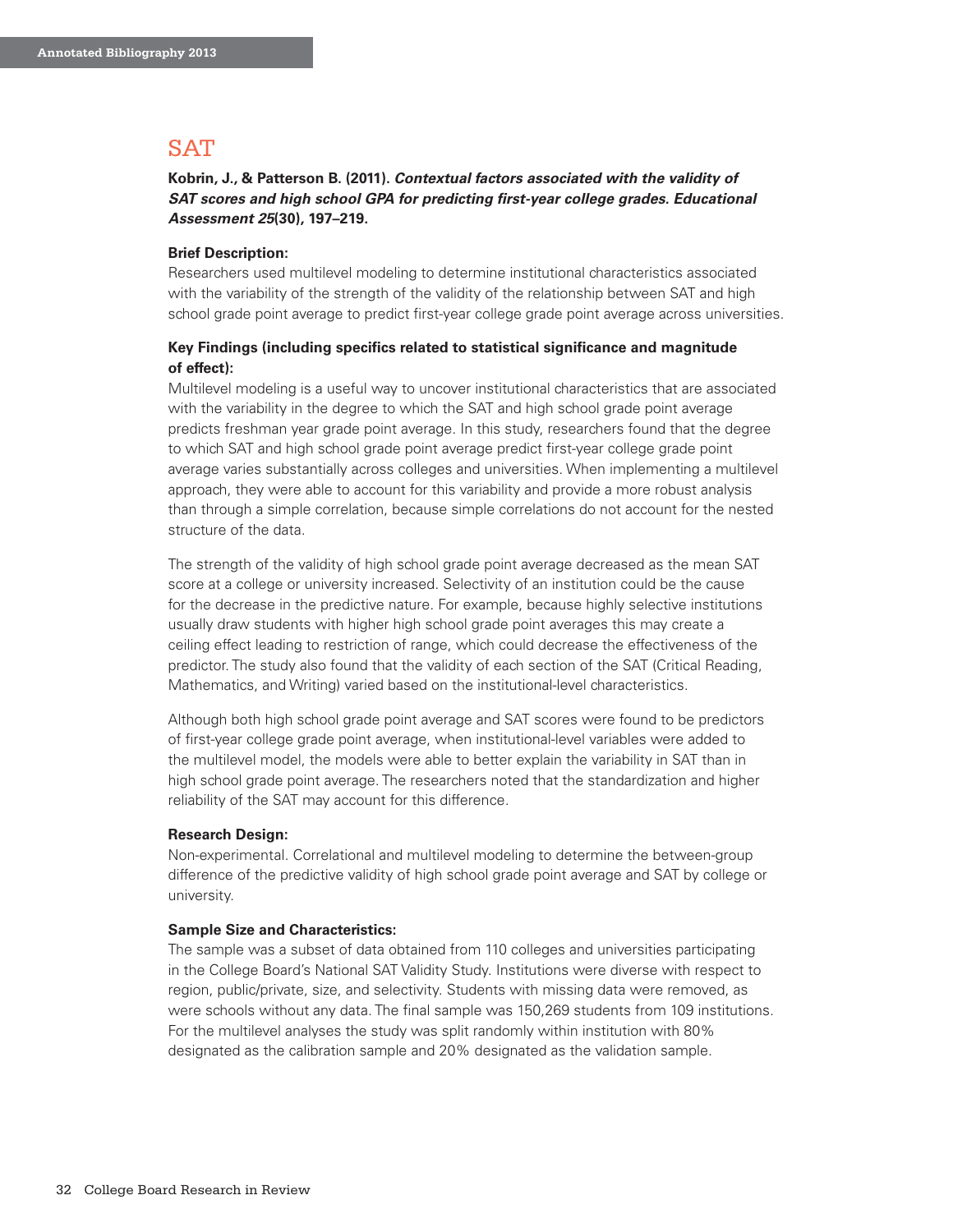#### **Kobrin, J., & Patterson B. (2012).** *The SAT and SAT Subject Tests: Discrepant scores and incremental validity (College Board Research Report, 2012-2.)* **New York: The College Board.**

#### **Brief Description:**

This study examines SAT and SAT Subject Test scores to identify sub-groups of students who have discrepant scores.

#### **Key Findings (including specifics related to statistical significance and magnitude of effect):**

SAT and SAT Subject Test scores were moderately to highly correlated in most cases; the lowest correlations occurred between SAT scores and SAT Subject Test scores on the foreign language SAT Subject Tests™ (e.g., Spanish, Chinese). Although most students did not have large discrepancies (i.e., 100 points or more) between their SAT scores and their average SAT Subject Test Scores, a sizable minority did. The SAT–SAT Subject Test pairs with the smallest percentage of discrepancies were those that are most similar in content (e.g., SAT-CR and the Subject Test in Literature). Most students took the tests within one year of the other, and the length of time between them was not strongly associated with discrepancy scores. In addition, there was no evidence that the test taken later tended to have a higher score (i.e., no evidence of a practice effect); students tended to score higher on the SAT regardless of which was taken first.

SAT and SAT Subject Test scores were found to have incremental predictive power over the other when predicting FYGPA in college; in other words, for accurate prediction of college success, using both SAT scores and SAT Subject Test scores is better than using either alone.

#### **Research Design:**

Correlational. The percentage of students with discrepant scores was compared for each SAT–Subject Test pair, overall and by several student-level characteristics: gender, race/ ethnicity, and best spoken language. The predictive validity of SAT and Subject Test scores for predicting first-year college/university grade point average (FYGPA) was then compared for students with and without discrepant scores.

#### **Sample Size and Characteristics:**

Phase 1: 245,602 students in the 2006 graduating seniors cohort who took the SAT and one of nine SAT Subject Tests (Literature, American History, World History, Mathematics Level 1, Mathematics Level 2, Chemistry, Physics, Ecological Biology, and Molecular Biology). Phase 2: using National SAT Validity Study data (195,099 students entering 110 undergraduate institutions in fall 2006).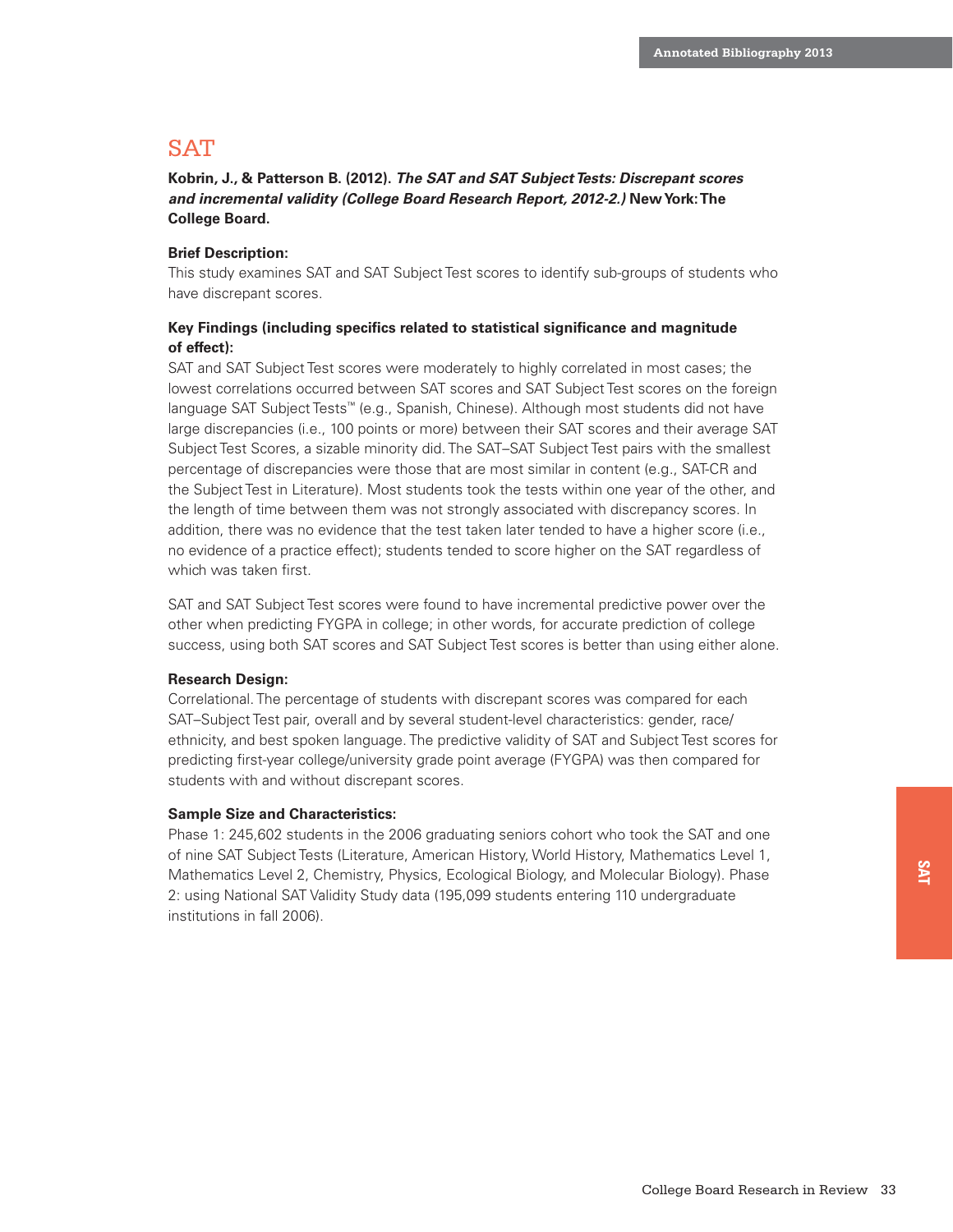**Mattern K., & Patterson B. (2011a).** *Validity of the SAT for predicting second-year grades: 2006 SAT validity sample* **(College Board Statistical Report 2011-1). New York: The College Board.**

#### **Brief Description:**

This study evaluated the validity of the SAT for predicting second-year college GPA.

#### **Key Findings (including specifics related to statistical significance and magnitude of effect):**

Unadjusted correlations with second-year cumulative GPA ranged from 0.26 to 0.34 for the three SAT sections, while corrected correlations ranged from 0.49 to 0.53. Unadjusted correlations with second-year GPA ranged from 0.23 to 0.31 for the three SAT sections, while corrected correlations ranged from 0.44 to 0.49. Of the three SAT sections, the writing section had the highest correlation with both second-year GPA and second-year cumulative GPA. These unadjusted correlations had moderate effect sizes while the corrected correlations had moderate to large effect sizes.

When controlling for HSGPA, positive relationships remained between SAT scores and second-year GPA and cumulative GPA. The incremental validity of SAT scores over HSGPA was 0.07 and 0.08 for second-year GPA and second-year cumulative GPA, respectively. The best predictor of both second-year GPA and second-year cumulative GPA was a combination of HSGPA and SAT scores.

#### **Research Design:**

This study used a correlational (nonexperimental) design. The study looked at SAT and HSGPA, and their correlations with second-year college GPA and second-year cumulative GPA. Second-year cumulative GPA was defined as the average of course grades earned during the student's first and second years of college.

#### **Sample Size and Characteristics:**

The study sample included second-year students at 66 four-year colleges and universities. Students who had valid SAT scores, HSGPA, and first- and second-year GPAs were included, resulting in a sample size of 75,208.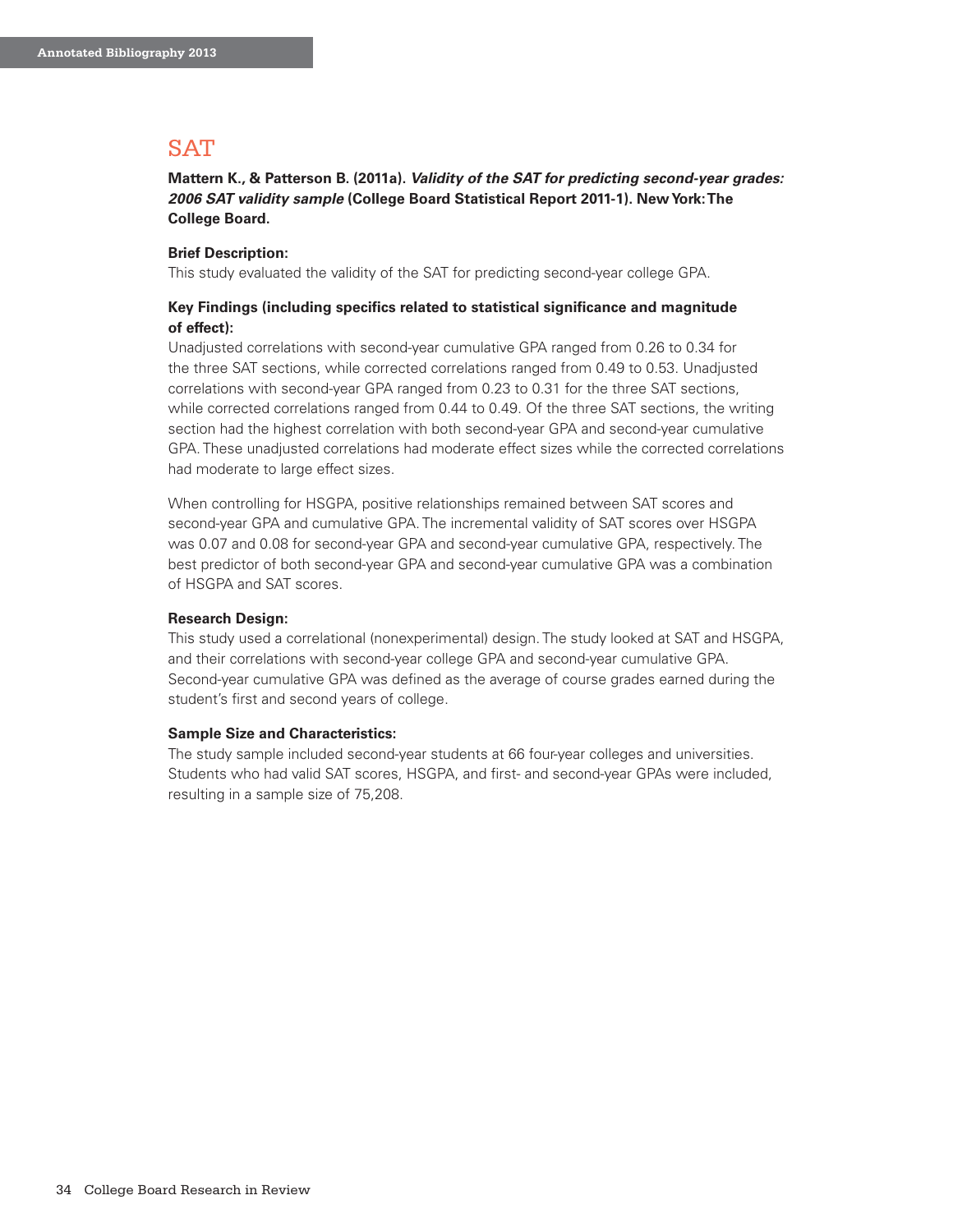**Mattern K., & Patterson B. (2011b).** *Validity of the SAT for predicting third-year grades: 2006 SAT validity sample* **(College Board Statistical Report 2011-3). New York: The College Board.**

#### **Brief Description:**

This study evaluated the validity of the SAT for predicting third-year college GPA.

#### **Key Findings (including specifics related to statistical significance and magnitude of effect):**

Unadjusted correlations with third-year cumulative GPA ranged from 0.27 to 0.36 for the three SAT sections, while corrected correlations ranged from 0.50 to 0.56. Unadjusted correlations with third-year GPA ranged from 0.18 to 0.27 for the three SAT sections, while corrected correlations ranged from 0.38 to 0.43. Of the three SAT sections, the writing section had the highest correlation with both third-year GPA and third-year cumulative GPA. The unadjusted correlations had small to moderate effect sizes while the corrected correlations had moderate to large effect sizes.

When controlling for HSGPA, positive relationships remained between SAT scores and thirdyear GPA and cumulative GPA. The incremental validity of SAT scores over HSGPA was 0.06 and 0.09 for third-year GPA and third-year cumulative GPA, respectively. The best predictor of both third-year GPA and third-year cumulative GPA was a combination of HSGPA and SAT scores.

#### **Research Design:**

This study used a correlational (nonexperimental) design. The study looked at SAT and HSGPA, and their correlations with third-year college GPA and third-year cumulative GPA. Third-year cumulative GPA was defined as the average of course grades earned at any time from the first year through the third year.

#### **Sample Size and Characteristics:**

The study sample included third-year students at 60 four-year colleges and universities. Students who had valid SAT scores, HSGPA, and first- through third-year GPAs were included, resulting in a sample size of 63,736.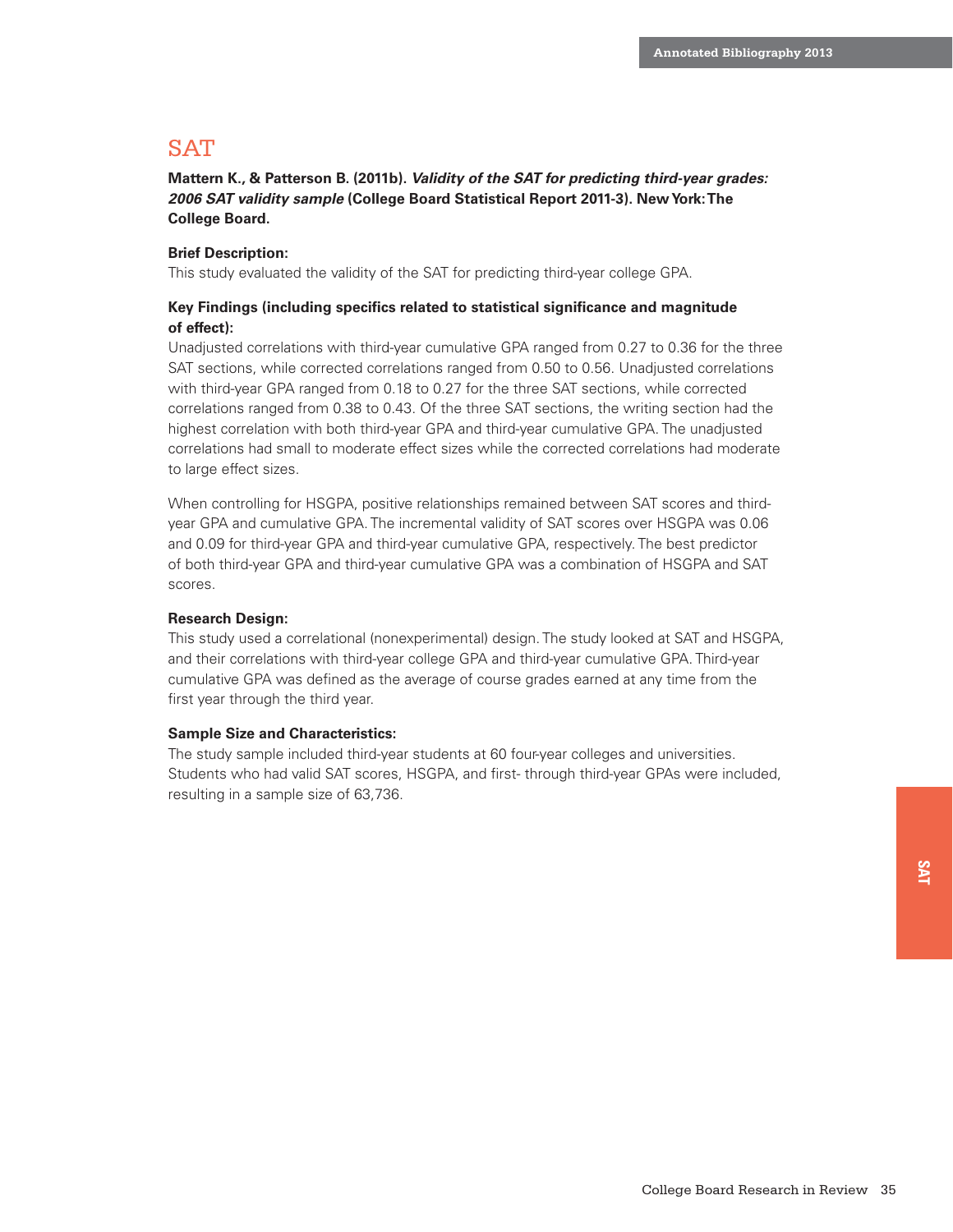**Mattern, K., & Patterson, B. (2011c).** *Validity of the SAT for predicting fourth-year grades: 2006 SAT validity sample* **(College Board Statistical Report 2011-7). New York: The College Board.**

#### **Brief Description:**

This study evaluated the validity of the SAT for predicting fourth-year college GPA.

#### **Key Findings (including specifics related to statistical significance and magnitude of effect):**

Unadjusted correlations with fourth-year cumulative GPA ranged from 0.26 to 0.35 for the three SAT sections, while corrected correlations ranged from 0.48 to 0.54. Unadjusted correlations with fourth-year GPA ranged from 0.15 to 0.24 for the three SAT sections, while corrected correlations ranged from 0.33 to 0.39. Of the three SAT sections, the writing section had the highest correlation with both fourth-year GPA and fourth-year cumulative GPA. Unadjusted correlations had small to moderate effect sizes while corrected correlations had moderate to large effect sizes.

When controlling for HSGPA, positive relationships remained between SAT scores and fourthyear GPA and cumulative GPA. The incremental validity of SAT scores over HSGPA was 0.04 and 0.08 for fourth-year GPA and fourth-year cumulative GPA, respectively. The best predictor of both fourth-year GPA and fourth-year cumulative GPA was a combination of HSGPA and SAT scores.

#### **Research Design:**

This study used a correlational (nonexperimental) design. The study looked at SAT and HSGPA, and their correlations with fourth-year college GPA and fourth-year cumulative GPA. Fourthyear cumulative GPA was defined as the average of course grades earned at any time from the first year through the fourth year.

#### **Sample Size and Characteristics:**

The study sample included fourth-year students at 55 four-year colleges and universities. Students who had valid SAT scores, HSGPA, and first- through fourth-year GPAs were included, resulting in a sample size of 56,939.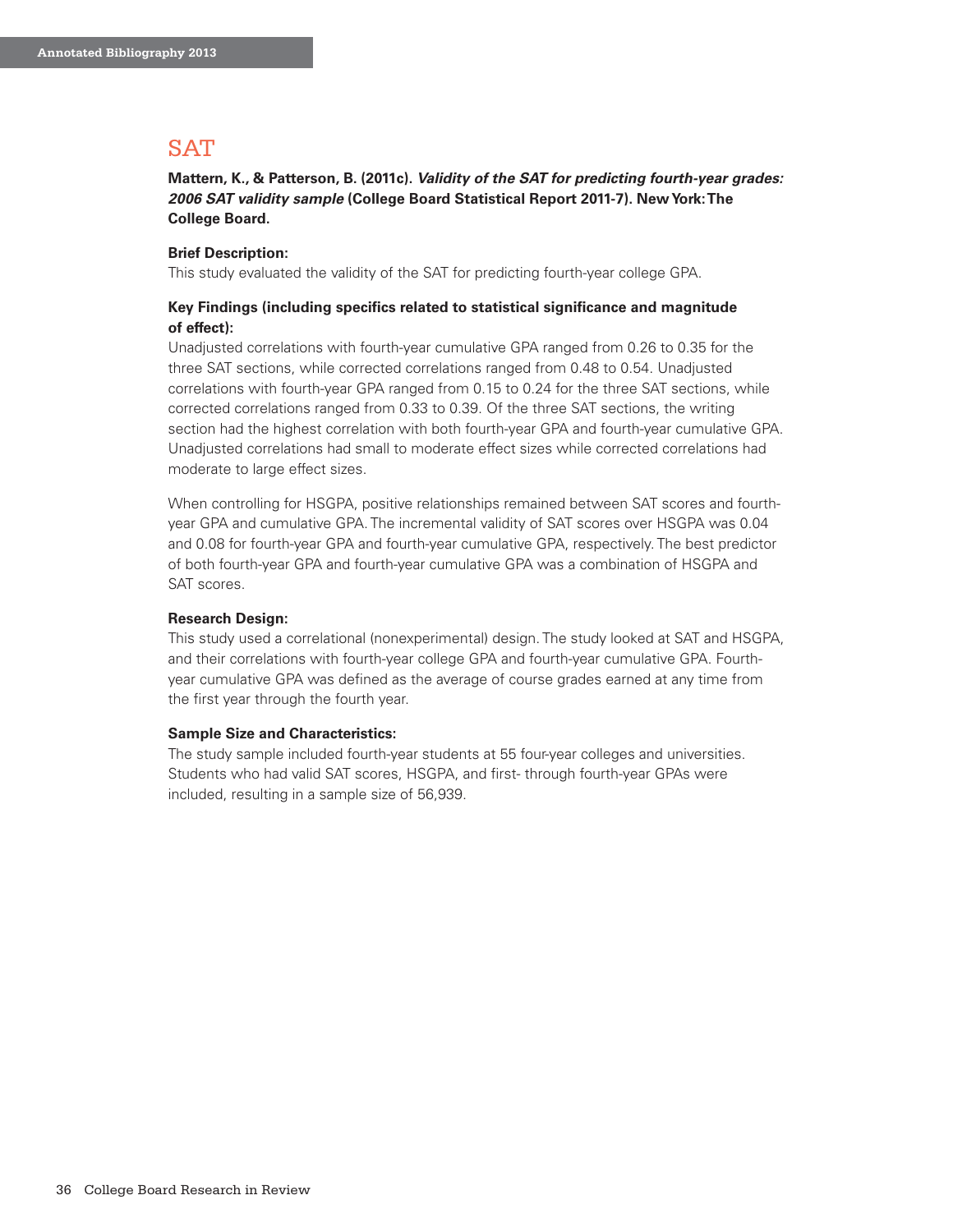**Mattern K., & Patterson, B. (2011d).** *The relationship between SAT scores and retention to the fourth year: 2006 SAT validity sample* **(College Board Statistical Report 2011-6). New York: The College Board.**

#### **Brief Description:**

This study examined the relationship between performance on the SAT and fourth-year retention rates.

#### **Key Findings (including specifics related to statistical significance and magnitude of effect):**

Results indicate that SAT scores correlated positively with fourth-year retention, with 88% of high performers (SAT total scores ranging from 2100 to 2400) returning but only 42% of low performers (SAT total scores ranging from 600 to 890) returning. The mean SAT score (critical reading + mathematics + writing) for students returning for their fourth year of college was 1727 compared to 1611 for nonreturners; this pattern of SAT means for returners and nonreturners held across subgroups. HSGPA also correlated positively with fourth-year retention. Furthermore, the positive relationship between SAT scores and retention rates still held within HSGPA levels. For students with a HSGPA of "A," those who had SAT total scores from 900 to 1190 had an average retention rate of 63%, whereas those with SAT total scores from 2100 to 2400 had an average retention rate of 89%. Although retention rates varied by subgroups and institutional characteristics, these differences were minimized when taking SAT performance into account. No tests of statistical significance were reported.

#### **Research Design:**

Nonexperimental design. Mean SAT scores were computed and then compared for returners (students who returned for the fourth-year) and nonreturners. Retention rates were computed by student academic characteristics (SAT, HSGPA) as well as by student characteristics (gender, race/ethnicity, parental income, and highest parental education) and institutional characteristics (control, size, and selectivity).

#### **Sample Size and Characteristics:**

The sample used for this study consisted of 78,640 students attending 59 colleges and universities in the U.S. Students in the sample were first-time, first-year students who entered college in fall 2006.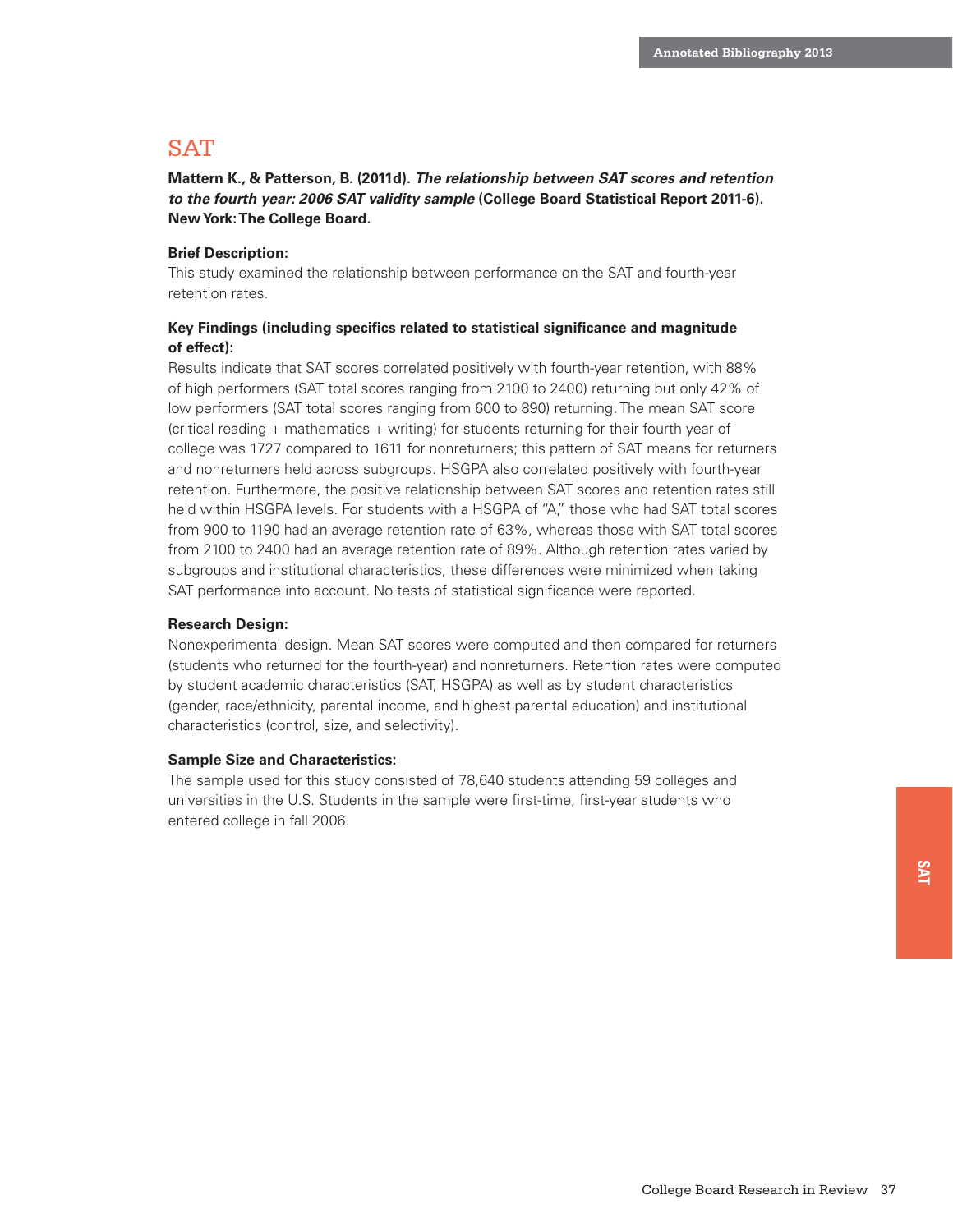**Mattern, K., & Patterson, B. (2011e).** *The relationship between SAT scores and retention to the third year: 2006 SAT validity sample* **(College Board Statistical Report 2011-2). New York: The College Board.**

#### **Brief Description:**

This study examined the relationship between performance on the SAT and third-year college retention rates.

#### **Key Findings (including specifics related to statistical significance and magnitude of effect):**

Results indicated that SAT scores correlated positively with third-year retention, with 93% of high performers (SAT total scores ranging from 2100 to 2400) returning but only 42% of low performers (SAT total scores ranging from 600 to 890) returning. The mean SAT score (critical reading + mathematics + writing) for students returning for their third year of college was 1722, compared to 1599 for nonreturners; this pattern of SAT means for returners and nonreturners held across subgroups. HSGPA also correlated positively with third-year retention; however, the positive relationship between SAT scores and retention rates still held within HSGPA levels. For example, among students with a HSGPA of "A," those who had SAT total scores from 900 to 1190 had an average retention rate of 68%, whereas those with SAT total scores from 2100 to 2400 had an average retention rate of 94%. Although retention rates varied by subgroups and institutional characteristics, these differences were minimized when taking SAT performance into account. No tests of statistical significance were reported.

#### **Research Design:**

Nonexperimental design. Mean SAT scores were computed and then compared for returners (students who returned for the third year) and nonreturners. Retention rates were computed by student academic characteristics (SAT, HSGPA) as well as by student characteristics (gender, race/ethnicity, parental income, and highest parental education).

#### **Sample Size and Characteristics:**

The sample consisted of 89,381 students attending 66 colleges and universities in the U.S.; these institutions were diverse with respect to region, public/private, size, and selectivity. Students in the sample were first-time, first-year students who entered college in fall 2006.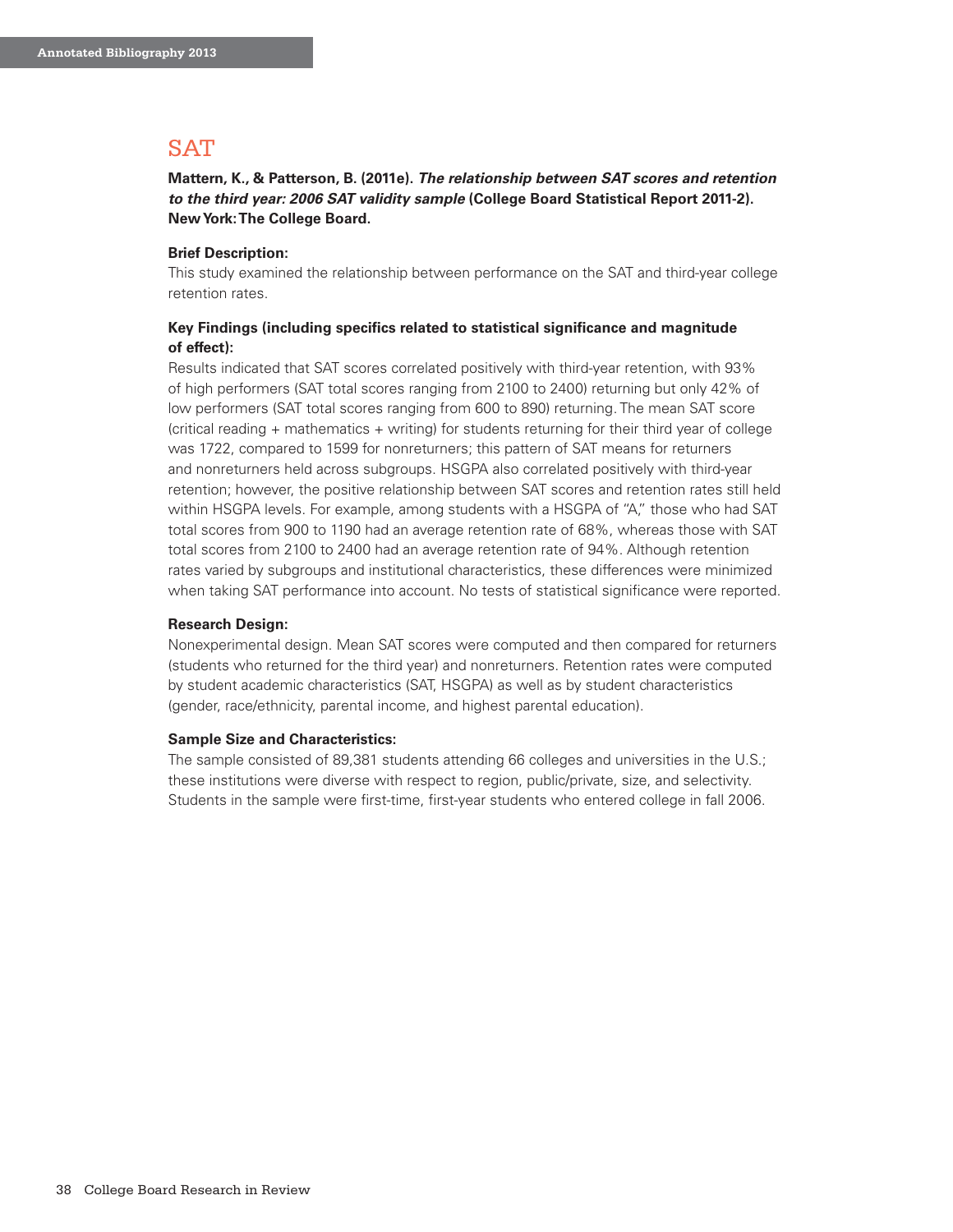**Mattern, K. & Patterson, B. (2012).** *The relationship between SAT scores and retention to the second year: Replication with the 2009 SAT validity sample* **(College Board Statistical Report, 2012-3). New York: The College Board.**

#### **Brief Description:**

This study examined the relationship between performance on the SAT and second-year college retention rates. This research replicated previously conducted studies (Mattern & Patterson, 2009; Mattern & Patterson, 2011) but used a more current sample.

#### **Key Findings (including specifics related to statistical significance and magnitude of effect):**

Results indicated that SAT scores were positively associated with second-year retention, with 96% of high performers (SAT total scores ranging from 2100 to 2400) returning but only 70% of low performers (SAT total scores ranging from 600 to 890) returning. The mean SAT score (critical reading + mathematics + writing) for students returning for their second year of college was 1699, compared to 1564 for nonreturners; this pattern of SAT means for returners and nonreturners held across subgroups. HSGPA also correlated positively with second-year retention; however, the positive relationship between SAT scores and retention rates still held within HSGPA levels. For example, among students with a HSGPA of "A," those who had SAT total scores from 600 and 890 had an average retention rate of 73%, whereas those with SAT total scores from 2100 to 2400 had an average retention rate of 96%. Higher SAT scores were associated with retention across several student and institution characteristics. In other words, the SAT performance gap between returners and nonreturners did not appear to be due to differences in the examined student or institutional characteristics of the two groups. No tests of statistical significance were reported.

#### **Research Design:**

Nonexperimental design. Mean SAT scores were computed and then compared for returners (students who returned for the second year) and nonreturners. Retention rates were computed by student academic characteristics (SAT, HSGPA) as well as by student characteristics (gender, race/ethnicity, parental income, and highest parental education) and institutional characteristics (control, size, and selectivity).

#### **Sample Size and Characteristics:**

The sample used for this study included 199,366 students attending 131 colleges and universities in the U.S.; institutions were diverse with respect to region, public/private, size, and selectivity. Students in the sample were first-year students entering college in fall 2009.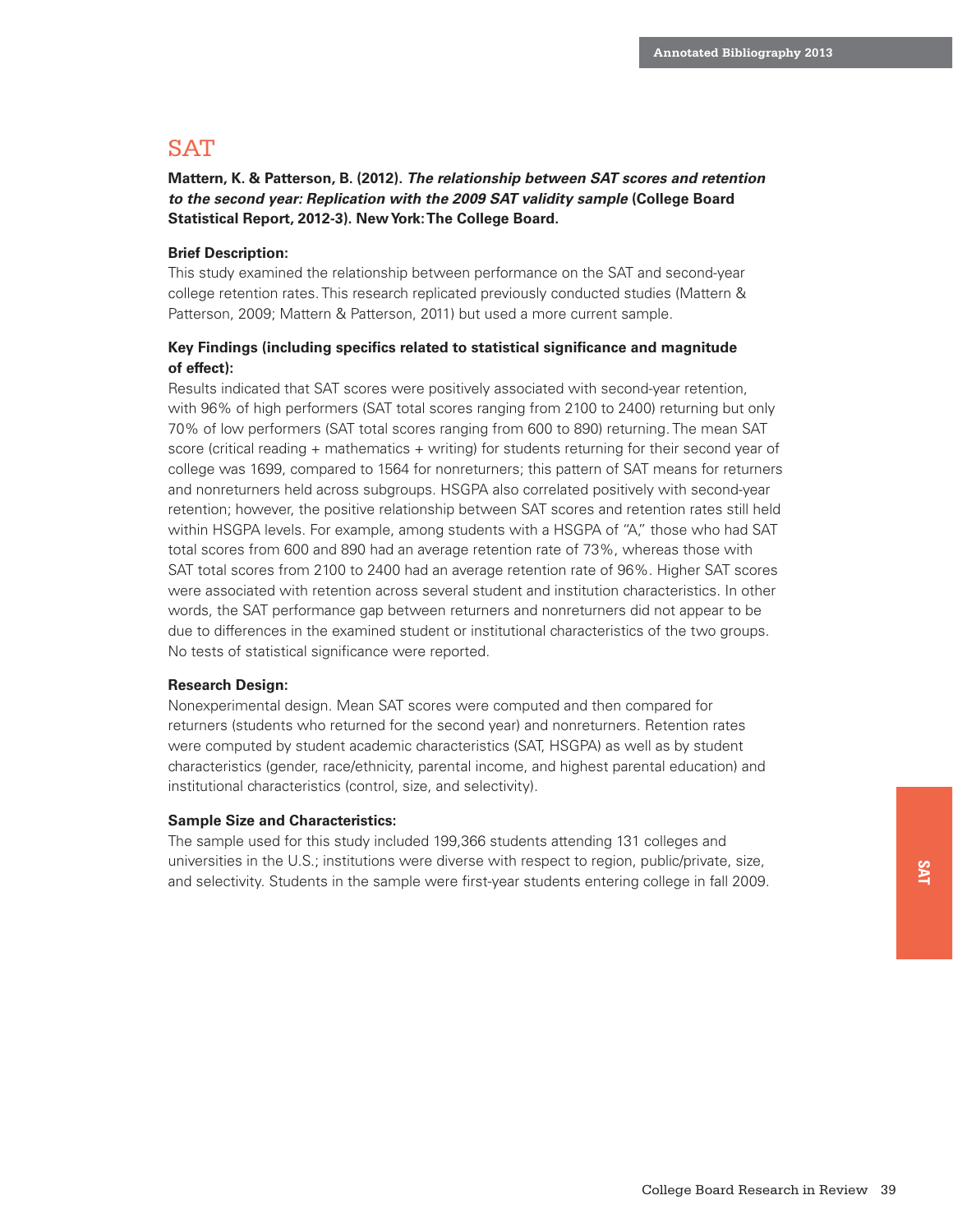**Mattern, K., Patterson, B., & Kobrin, J. (2012).** *The validity of SAT scores in predicting first year mathematics and English grades* **(College Board Research Report 2012-1). New York: The College Board.**

#### **Brief Description:**

This study examined the extent to which the SAT and its sections predicted first-year grades in college English and mathematics courses.

#### **Key Findings (including specifics related to statistical significance and magnitude of effect):**

SAT scores were positively correlated with first-year English and mathematics course grades in college. Stronger correlations were found when the SAT section scores were aligned with the college course content (i.e., SAT M and first-year mathematics and SAT-W and first-year English). Correlations corrected for restriction of range were *r* = .52 for SAT-M and mathematics grades, *r* = .33 for SAT-CR and English grades, and *r* = .37 for SAT-W and English grades. Positive correlations held across student and institutional characteristics including gender; race/ethnicity; best language; and school control, size, and selectivity.

#### **Research Design:**

Correlational. Correlations were estimated by student characteristics, such as gender, ethnicity, and best language; institutional characteristics, such as size, selectivity, and public/ private control; and course content. Correlations were corrected for restriction of range.

#### **Sample Size and Characteristics:**

SAT takers enrolling in one of 110 undergraduate institutions in fall 2006: 96,589 students in the sample predicting performance in 222 English courses, and 70,840 students in the sample predicting performance in 378 mathematics courses. The institutions were diverse with respect to region, public/private, size, and selectivity.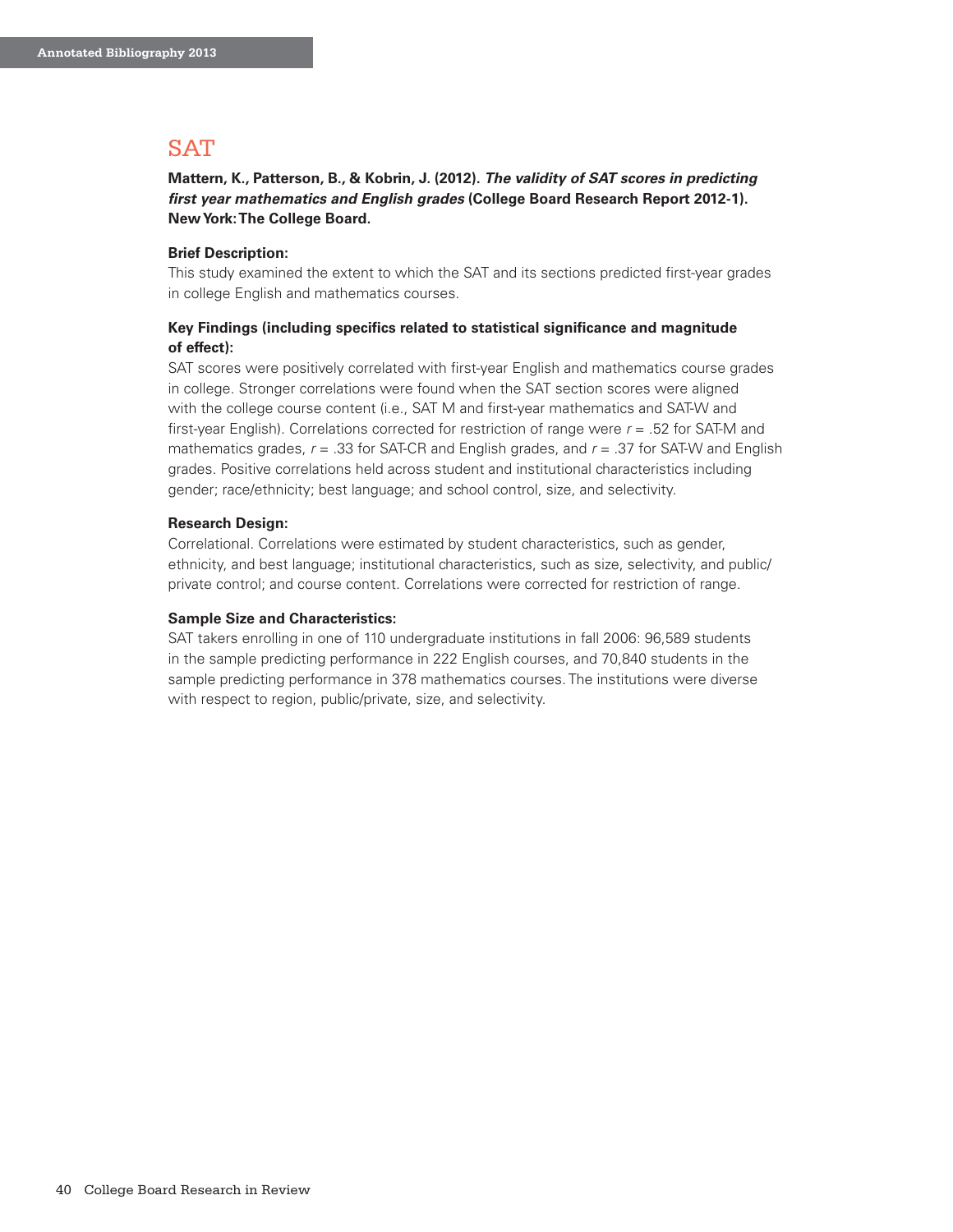**Mattern, K., Patterson, B., Shaw, E., Kobrin, J., & Barbuti, S. (2008).** *Differential validity and prediction of the SAT* **(College Board Research Report 2008-4). New York: The College Board.**

#### **Brief Description:**

This study examined the extent to which the revised SAT displayed differential validity and differential prediction for various subgroups.

#### **Key Findings (including specifics related to statistical significance and magnitude of effect):**

The results, in general, showed smaller, though still significant, correlations between SAT scores and FYGPA for African American and Hispanic students compared to those of white students. A similar pattern emerged from HSGPA, with higher correlations for white students compared to those of minority groups. The correlation between SAT scores and FYGPA was generally slightly higher for females than for males. There was a similar pattern for HSGPA, with a larger correlation for females compared to males. Finally, for best language, the correlation between SAT scores and FYGPA was highest for students whose best language was English, in the middle for students who spoke English and another language, and lowest for students whose best language was something other than English; again, a similar pattern emerged for HSGPA.

In terms of differential prediction, SAT scores overpredicted FYGPA for males and African American, American Indian, and Hispanic students but underpredicted FYGPA for females and students whose best language was not English. Similar patterns of over- and underprediction were seen when using HSGPA to predict FYGPA. Using a combination of SAT and HSGPA tended to result in the least amount of over- and underprediction of FYGPA. Underprediction occurs when students' SAT scores predicted a FYGPA that were lower than what the students actually obtained, whereas overprediction occurs when a students' SAT scores predicted a FYGPA that were higher than what the students actually obtained.

#### **Research Design:**

Nonexperimental design. Differential validity was assessed by computing the correlation between SAT scores and HSGPA with FYGPA by subgroup. Correlations were corrected for restriction of range. To assess the extent to which the SAT, as well as HSGPA, exhibited differential prediction, regression equations within each institution were calculated and mean residuals by subgroup was computed.

#### **Sample Size and Characteristics:**

This study included students entering 110 four-year colleges and universities in fall 2006. The sample was representative of the 2006 SAT College-Bound Seniors cohort ( $n = 151,316$ ).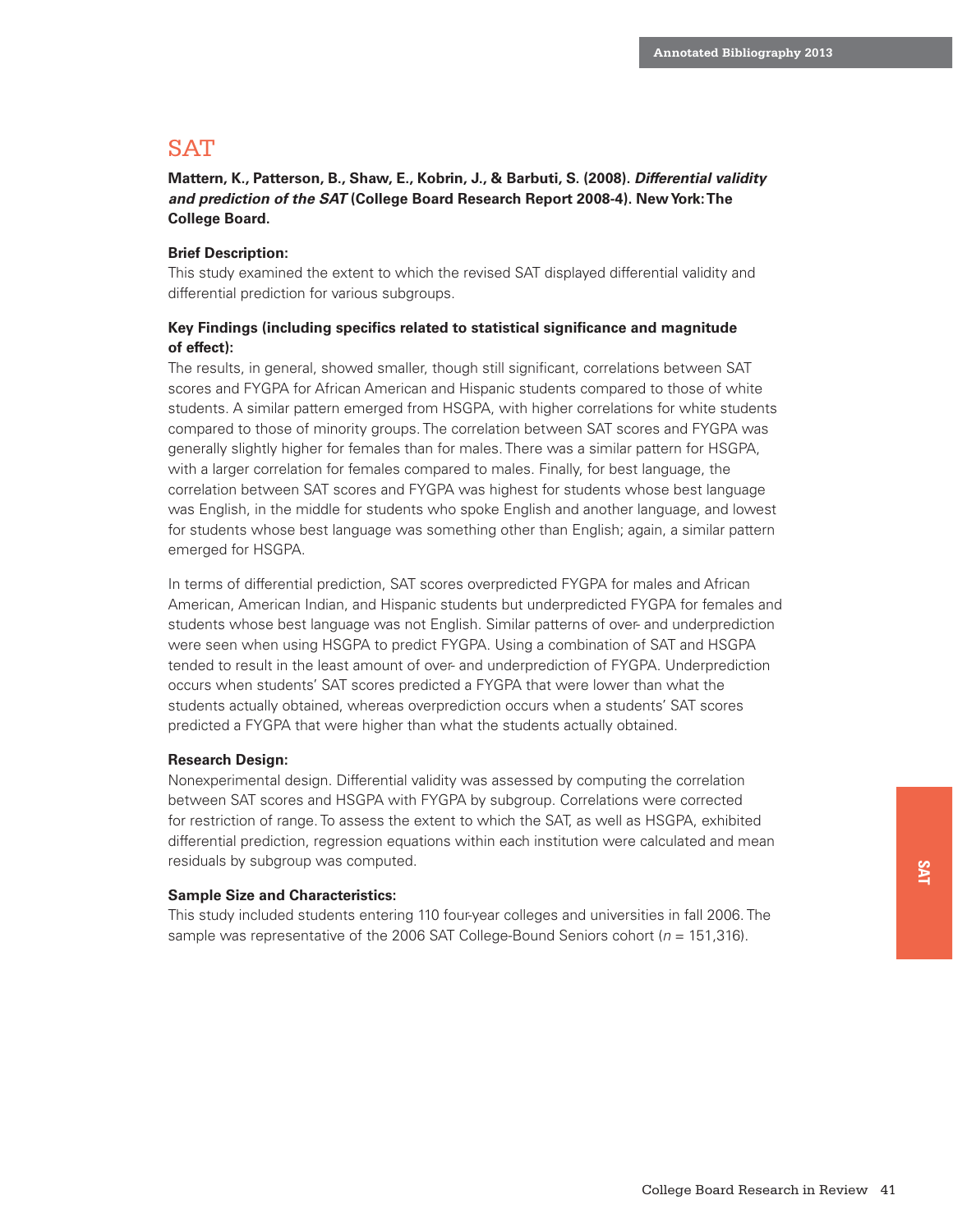**Mattern, K. D., Shaw, E. J., & Kobrin, J. L., (2011).** *An alternative presentation of incremental validity: Discrepant SAT and HSGPA performance. Educational and Psychological Measurement, 71***, 638–662.**

#### **Brief Description:**

In this study, the authors examined an alternative way to present incremental validity by examining discrepant SAT and HSGPA performance, how it relates to other measures of academic performance, and whether FYGPA was overpredicted or underpredicted when using SAT alone, HSGPA alone, or SAT and HSGPA.

#### **Key Findings (including specifics related to statistical significance and magnitude of effect):**

Researchers first created a measure indicating the discrepancy between standardized SAT score and standardized HSGPA. Values of zero on this discrepancy measure indicate that students perform the same on the two measures, whereas positive values indicate higher SAT scores relative to their HSGPA and vice versa. Subgroup differences on the SAT–HSGPA discrepancy measure were then analyzed, and females, minority, low SES, and nonnative English-speaking students were more likely to have higher HSGPAs relative to SAT scores.

When considering the relationship between the discrepancy measure and other measures of academic performance, the SAT–HSGPA discrepancy measure was positively correlated with high school rigor, such that students who perform relatively higher on the SAT as compared to HSGPA tend to take more rigorous courses in high school whereas students who have relatively higher HSGPAs as compared with their SAT scores tend to take less rigorous courses. The SAT–HSGPA discrepancy was not significantly correlated with either FYGPA  $(r = -.005, p = .054)$  or retention to the second year  $(r = -.004, p = .158)$ . However for students with the same HSGPA, those who have relatively higher SAT scores compared with their HSGPA earn higher FYGPAs in college; this finding also held for retention.

Finally, regression results indicated that using only HSGPA for admission would overpredict college performance for students with higher HSGPAs compared to SAT scores; college performance would be underpredicted for students with higher SAT scores compared to HSGPA. Using only SAT for admission would overpredict college performance for students with higher SAT scores compared to HSGPA, and would underpredict college performance for students with higher HSGPA compared to SAT. Using both SAT scores and HSGPA for admission would not appear to result in similar over- and underpredictions. Underprediction occurs when students' SAT scores predicted a FYGPA lower than what the students actually obtained, whereas overprediction occurs when students' SAT scores predicted a FYGPA higher than what the students actually obtained.

#### **Research Design:**

Nonexperimental design. Analyses included single group *t*-tests, correlations, and regression analyses.

#### **Sample Size and Characteristics:**

The sample consisted of 150,377 students from 110 postsecondary institutions; these institutions were diverse with respect to region, public/private, size, and selectivity. The students in the sample would have been entering college students in 2006.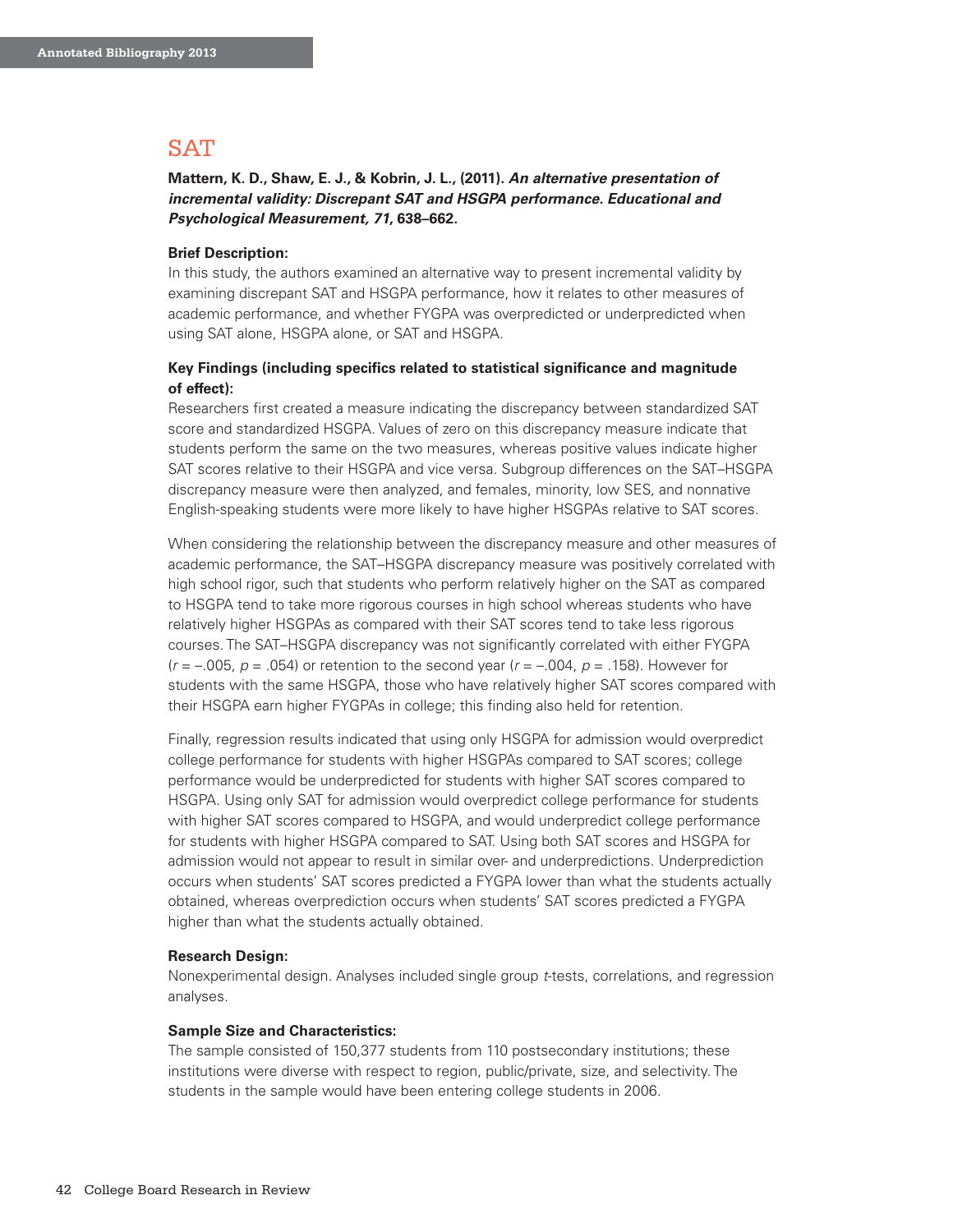**Patterson, B., & Mattern, K. (2012).** *Validity of the SAT for predicting first-year grades: 2009 validity sample* **(College Board Statistical Report 2012-2). New York: The College Board.**

#### **Brief Description:**

This study evaluated the validity of the SAT for predicting FYGPA. The study provided a more recent update to that published previously regarding the validity of the SAT for predicting FYGPA.

#### **Key Findings (including specifics related to statistical significance and magnitude of effect):**

Unadjusted correlations with the FYGPA ranged from 0.27 to 0.45 for the three SAT sections (moderate effect sizes). Corrected correlations with FYGPA ranged from 0.48 to 0.62 for the three SAT sections (large effect sizes). Of the three sections of the SAT, the writing section had the highest correlation with FYGPA.

When controlling for HSGPA, a positive relationship remained between SAT scores and FYGPA. The best predictor of FYGPA was a combination of HSGPA and SAT scores, increasing the predictive validity by .08.

#### **Research Design:**

This study used a correlational (nonexperimental) design. The study looked at SAT and HSGPA, and their correlations with FYGPA.

#### **Sample Size and Characteristics:**

The study sample included first-year students at 131 four-year colleges and universities. Students who had valid SAT scores, HSGPA, and FYGPA were included, resulting in a sample size of 198,253.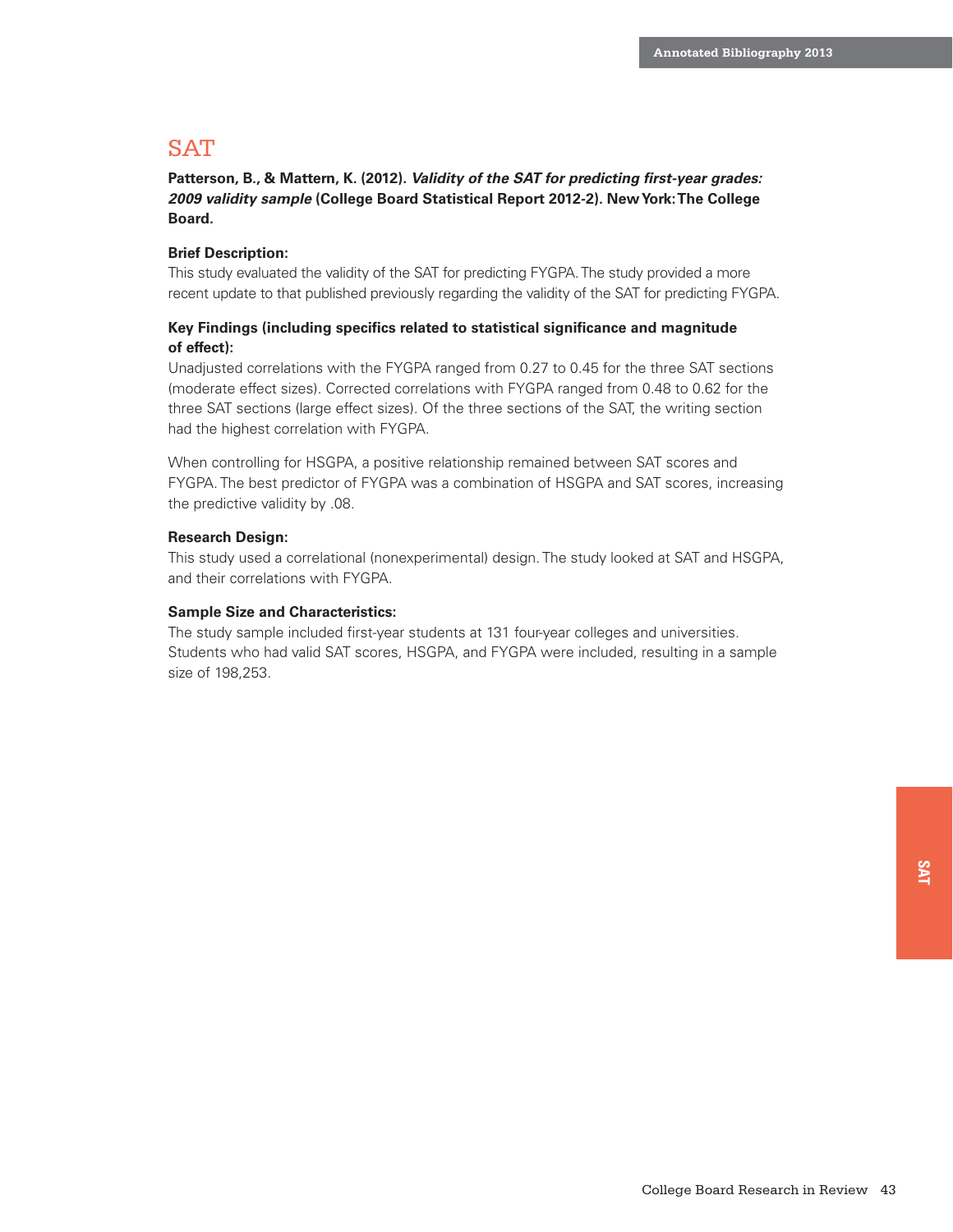**Shen, W., Sackett, P., Kuncel, N., Beatty, A., Rigdon, J.L., Kiger, T. (2012): All validities are not created equal: Determinants of variation in SAT validity across schools.** *Applied Measurement in Education, 25***(3),197–219.**

#### **Brief Description:**

In this study, the researchers examined the validity of the SAT across a sample of 110 universities to understand whether institutional characteristics moderated the size of SAT validities after removing the effects of statistical artifacts.

#### **Key Findings (including specifics related to statistical significance and magnitude of effect):**

Researchers first made corrections for criterion unreliability and national range restriction for the SAT-FYGPA correlation for all schools in the database. Both types of validities showed that there is still substantial variability in test validity after accounting for statistical artifacts. Researchers noted that the SAT-FYGPA relationship is stronger when estimating the strength of the relationship for the entire test-taking population than for the group of specific institutions.

Next, researchers looked at the nine categories of Institutional characteristics and used them to predict variability in SAT validity across institutions at the school applicant population and the national test-taker population. Researchers found that validity differences across schools are predictable by these school characteristics. It was determined that expensive, selective schools that provide a more homogeneous campus life experience and institutions that rely on standardized tests and school records to select students generally show a stronger relationship between SAT and FYGPA. Lower validity when using the SAT to predict FYGPA was found in larger schools, schools that rely more on nontraditional selection tools, and schools with a higher percentage of traditionally disadvantaged minority students.

#### **Research Design:**

Nonexperimental design. Analyses included correlations, multilevel modeling, and regression analyses.

#### **Sample Size and Characteristics:**

The sample consisted of students from 110 postsecondary institutions; these institutions were diverse with respect to region, public/private, size, and selectivity. The students in the sample would have been entering college in the fall of 2006.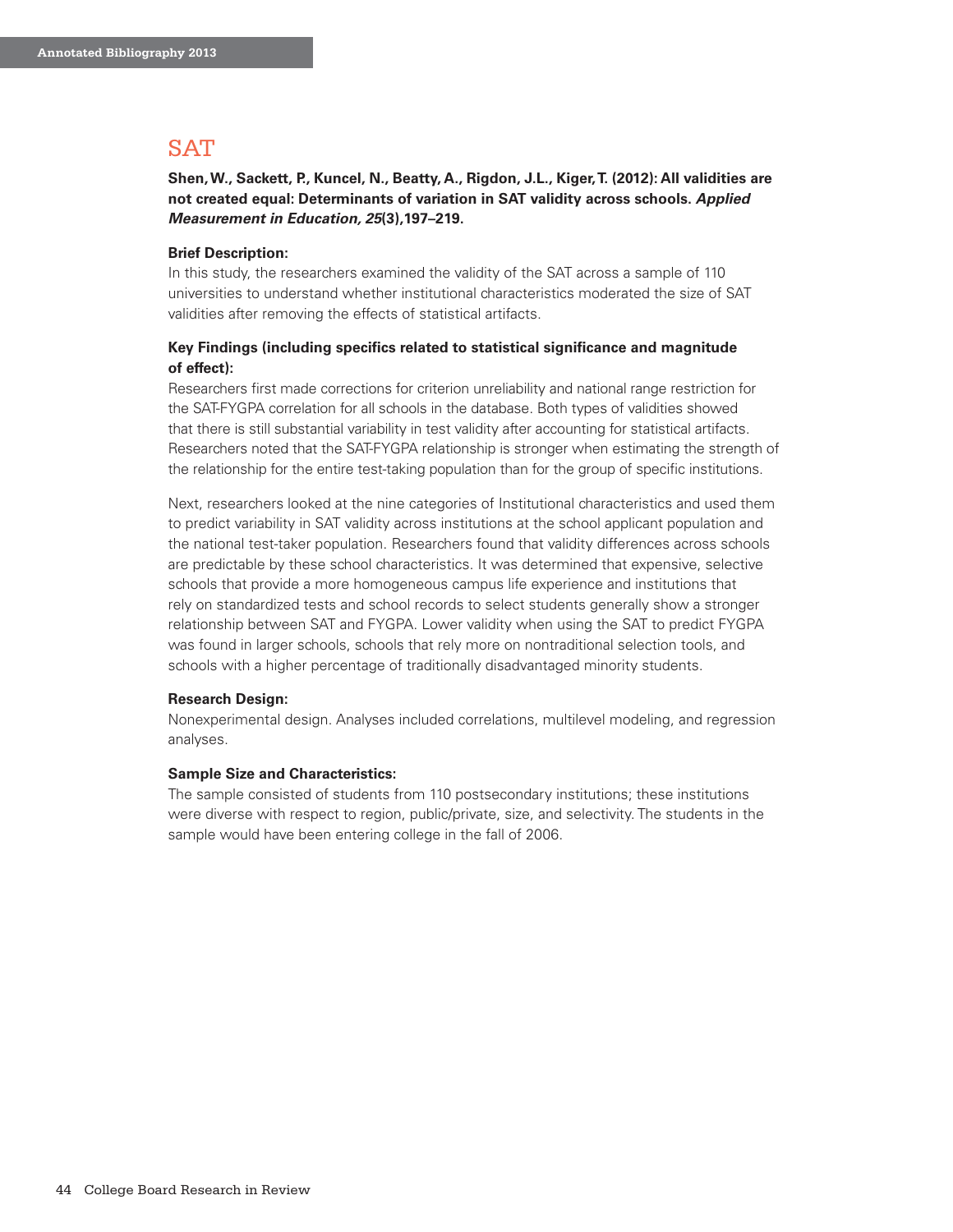## SpringBoard®

*As the foundation of the College Board's College Readiness System***™***, SpringBoard* **®** *infuses rigor, sets high expectations, and expands access and opportunity for all students. SpringBoard provides culturally and personally relevant activities designed to engage students in problem solving, academic discourse, and critical analysis. This unique approach to individualized learning provides teachers with a road map for opening the doors to a bright future for all students.*

#### Key Findings

| <b>Key Finding 1:</b> SpringBoard students at all grade levels performed significantly higher |
|-----------------------------------------------------------------------------------------------|
| than non-SpringBoard students on both the English language arts and mathematics               |
| sections of the FCAT.                                                                         |
| 46                                                                                            |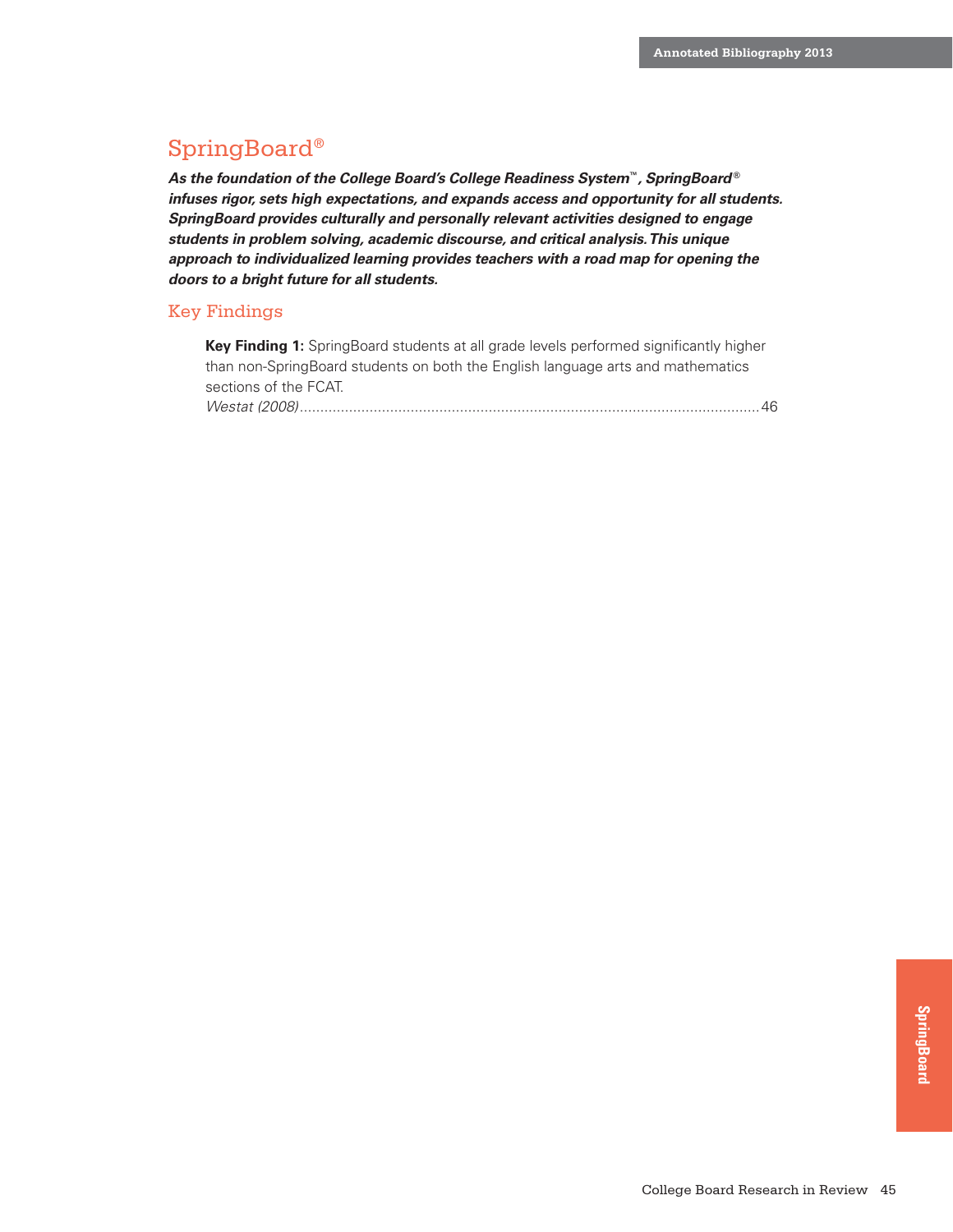## SpringBoard

#### **Westat (2008).** *SpringBoard longitudinal evaluation: Report 2008 executive summary***. Rockville, MD: Author.**

#### **Brief Description:**

This study evaluated the impact of the SpringBoard program on student achievement. The evaluation included a systemwide teacher survey comparing SpringBoard and non-SpringBoard teachers to assess teachers' attitudes and opinions regarding conditions at their school, as well as SpringBoard implementation patterns. Teachers who participated in SpringBoard training in 2005 or 2006 were recruited for this study. The evaluation also included case studies of selected SpringBoard districts and schools, and a preliminary analysis of student achievement related to SpringBoard participation in selected districts.

#### **Key Findings (including specifics related to statistical significance and magnitude of effect):**

SpringBoard students at all grade levels performed significantly higher than non-SpringBoard students on both the English language arts and mathematics sections of the FCAT ( $p < .01$ ). In SpringBoard English Language Arts, the estimated annual effect was 25.5 to 37.3 (Florida developmental scale score) units, or 2.5 months to more than a year of additional growth per year. A student who stayed in SpringBoard for three years could be expected to grow about the same extra amount per year, which could add up to an additional three years of achievement, or a total of six years of growth in three years. In SpringBoard Mathematics, the estimated effect was between 4.4 to 19.4 scale score units, or 0.4 to 4.5 months of additional growth per year.

#### **Research Design:**

Quasi-experimental design (weak). The data were analyzed using a repeated-measures, multilevel modeling approach in which the growth in students' test scores for any given year was predicted based on their gender, race, free/reduced-price lunch participation, participation in SpringBoard, a variable to measure trends over time, and two variables measuring school characteristics (percentage eligible for free/reduced-price lunch and the percentage of students who were minority). The major variable of interest was participation in SpringBoard and its ability to explain differences in student achievement after some other differences in the groups were accounted for.

#### **Sample Size and Characteristics:**

Four districts in the state of Florida submitted student-level achievement data from the state assessment (FCAT) from both SpringBoard students and non-SpringBoard students. The reading data from Florida included 419,709 students and 1,370,654 test scores over seven years. The reading test scores represented 134,426 SpringBoard observations and 1,236,228 non-SpringBoard comparison observations. The mathematics test scores represented 113,944 SpringBoard observations and 1,240,298 non-SpringBoard observations.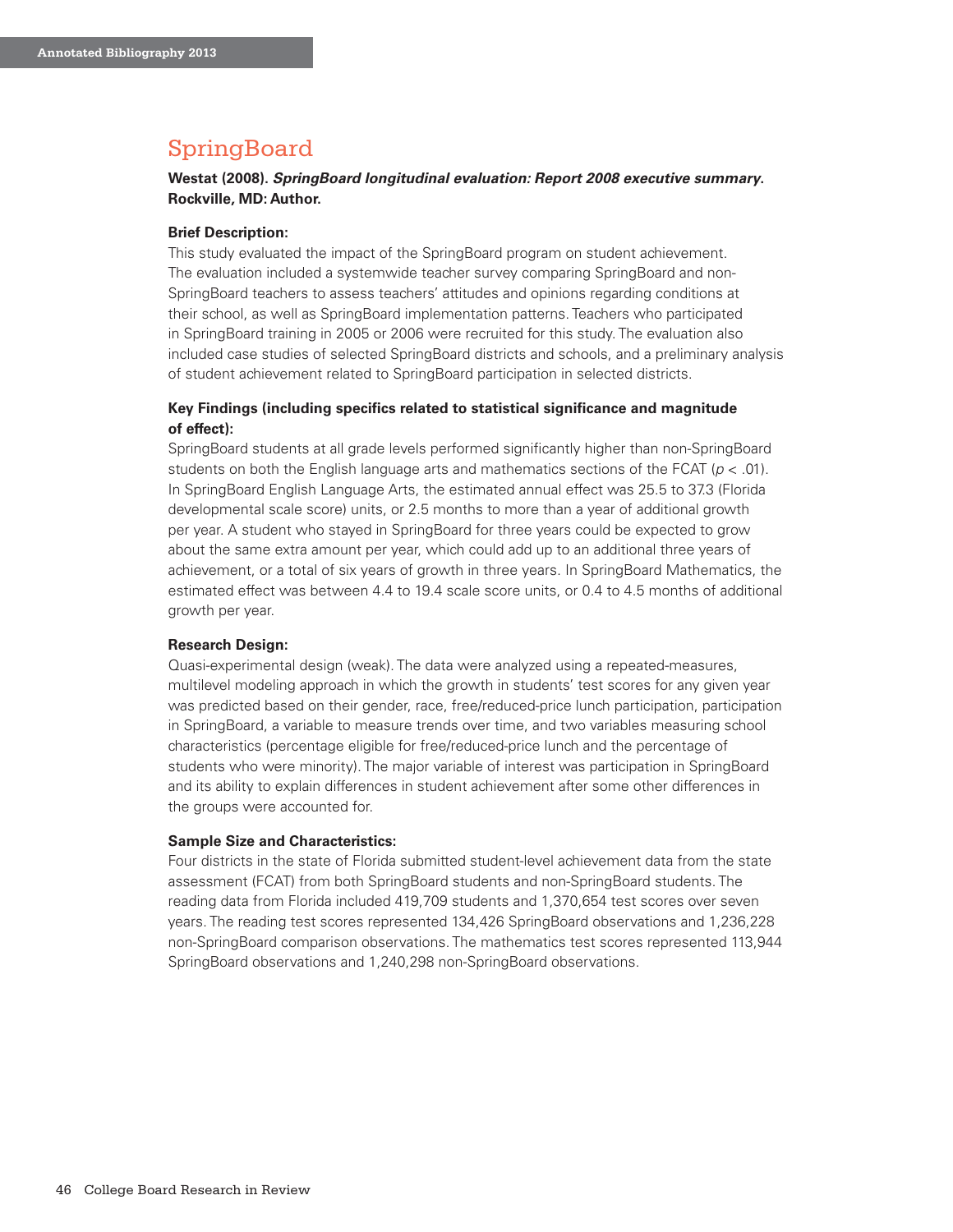## Glossary of Terms

- **Control Variable** A control variable is held constant in an analysis in order to assess or clarify the relationship between two other variables. For example, to better understand the relationship an intervention in high school predicts SAT assessments scores, a researcher would want to control for achievement prior to the intervention (such as through PSAT/ NMSQT assessment scores). It is not to be confused with the creation of a matched sample, as is done in strong quasi-experimental research designs (see below).
- **Correlation** A correlation means that one variable is related to another. It can suggest a possible causal relationship, but a correlation does not mean causation. A negative correlation suggests that as one variable increases, the other decreases; for example, as a student's achievement test scores increase, the likelihood that they will need remediation before beginning college courses decreases. A positive correlation suggests that as one variable increases, the other increases: As a student's achievement test scores increase, his or her likelihood of being accepted and succeeding in college increases. In statistics, a correlation is often demonstrated with a Pearson correlation coefficient (*r*) with a scale that ranges from -1 (for a perfect negative linear relationship), 0 (for no relationship) to 1 (a perfect positive linear relationship). For example, in the study of Proctor and Kim (2010), students' test scores on the PSAT/NMSQT critical reading section during the sophomore year in 2007 were positively correlated with their test scores on this same section of the PSAT/NMSQT during the junior year in 2008 (p. 28). The correlation coefficient is 0.85 in this example.
- **Selection Bias** Researchers must concern themselves with two types of selection bias in any study that is not an experiment.
	- 1. Sampling bias: Is the sample they are studying representative of the larger population in which they are interested? For example, are high school senior SAT takers in a given state representative of the entire high school senior population of that state? If the sample is substantially different from the larger population in ways that would lead to differences in the outcomes of interest, then there is a problem with selection bias; in other words, the "selection" of the sample is biased.
	- 2. Within-sample selection bias: Given an outcome of interest (such as college enrollment), are students who receive a certain "treatment" (e.g., take an AP course in high school) different from students in the "control" group (students who do not take an AP course) in ways that make the treatment group more likely to get the outcome of interest with or without the "treatment"? For example, are students who have high achievement scores at the start of high school more likely to enroll in AP courses and enroll in college?
- **Statistical Significance** Statistical significance refers to the probability that a result occurred by chance alone. A result is generally considered "statistically significant" if the probability it occurred by chance alone is 5% or less.
- **Effect Size/Magnitude of Effect** Sometimes statistically significant effects are found in a study simply because the sample size is very large and it is therefore difficult to know whether the significance has any practical meaning. Calculating the effect size helps researchers understand the magnitude of the effects seen because it takes into account the sample size and variation in the outcome measure across the population(s).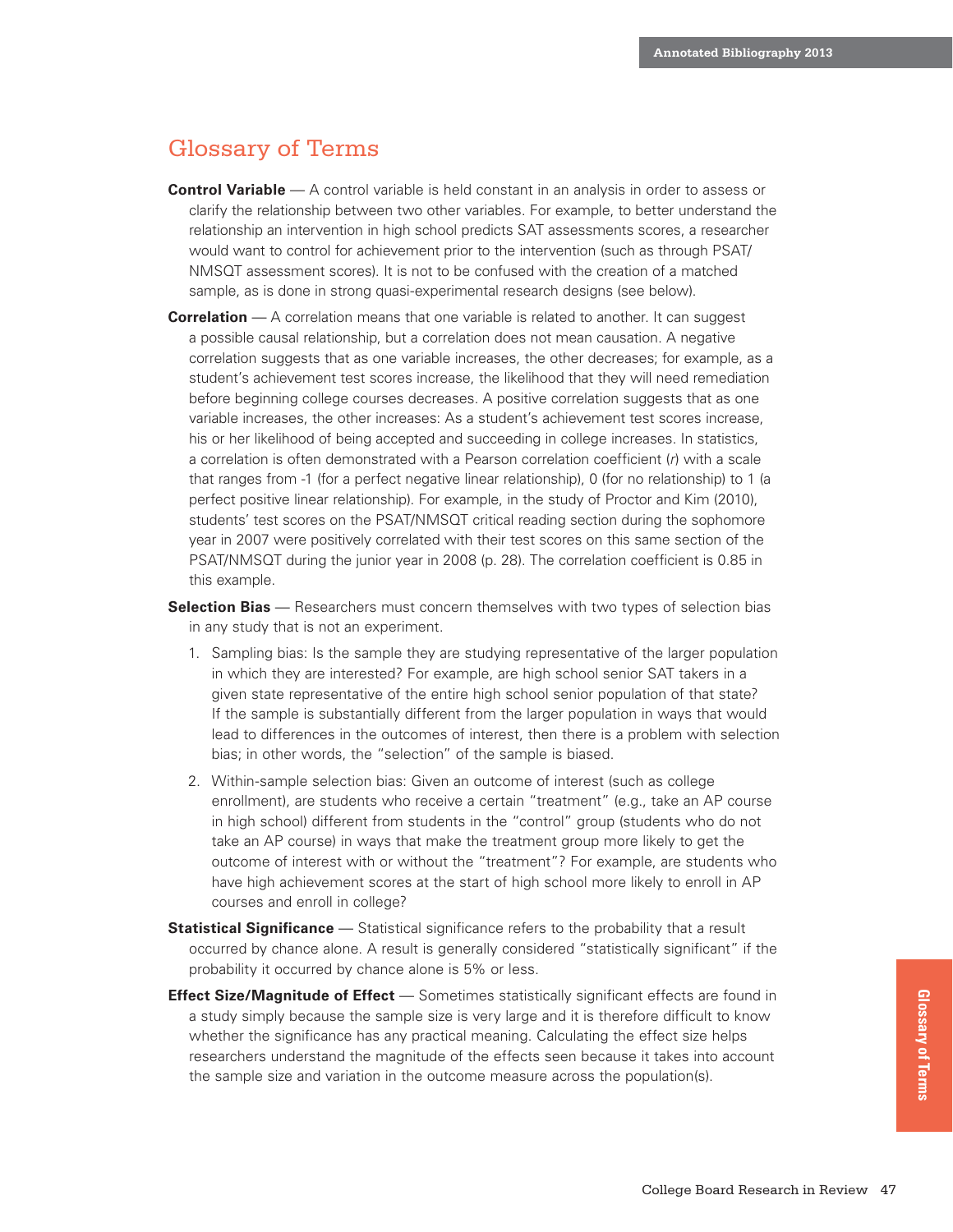#### Research Design

**Nonexperimental** — Includes studies that are descriptive, comparative, or correlational. No causal conclusions about relationships can be drawn from these types of studies, although they can suggest relationships that warrant further research.

Descriptive: This includes studies that report the number and percentage of students taking different types of assessments. It includes studies that report descriptive outcomes of surveys (i.e., percentage of respondents who answered a question in a certain way).

Comparative or correlational: Studies that examine the relationship between two variables but do not account for other factors that may impact this relationship.

**Quasi-Experimental Design (QED**) — A research design in which subjects are assigned to "treatment" (that is, they receive the intervention being studied) and "comparison" groups through a process that is not random. QED studies may be classified as weak or strong, depending on the level of rigor with which the treatment and comparison groups are truly similar before the treatment occurs. Strong QED designs can address problems of within-sample selection bias that weak QED designs (and comparative and correlational designs) cannot.

Weak QED: The design controls for certain background characteristics of treatment and comparison groups.

Strong QED: The treatment and comparison groups must be similar in terms of the outcomes being studied before the treatment is applied (includes comparative interrupted time series studies and other analyses using matched comparison groups, such as propensity score matching).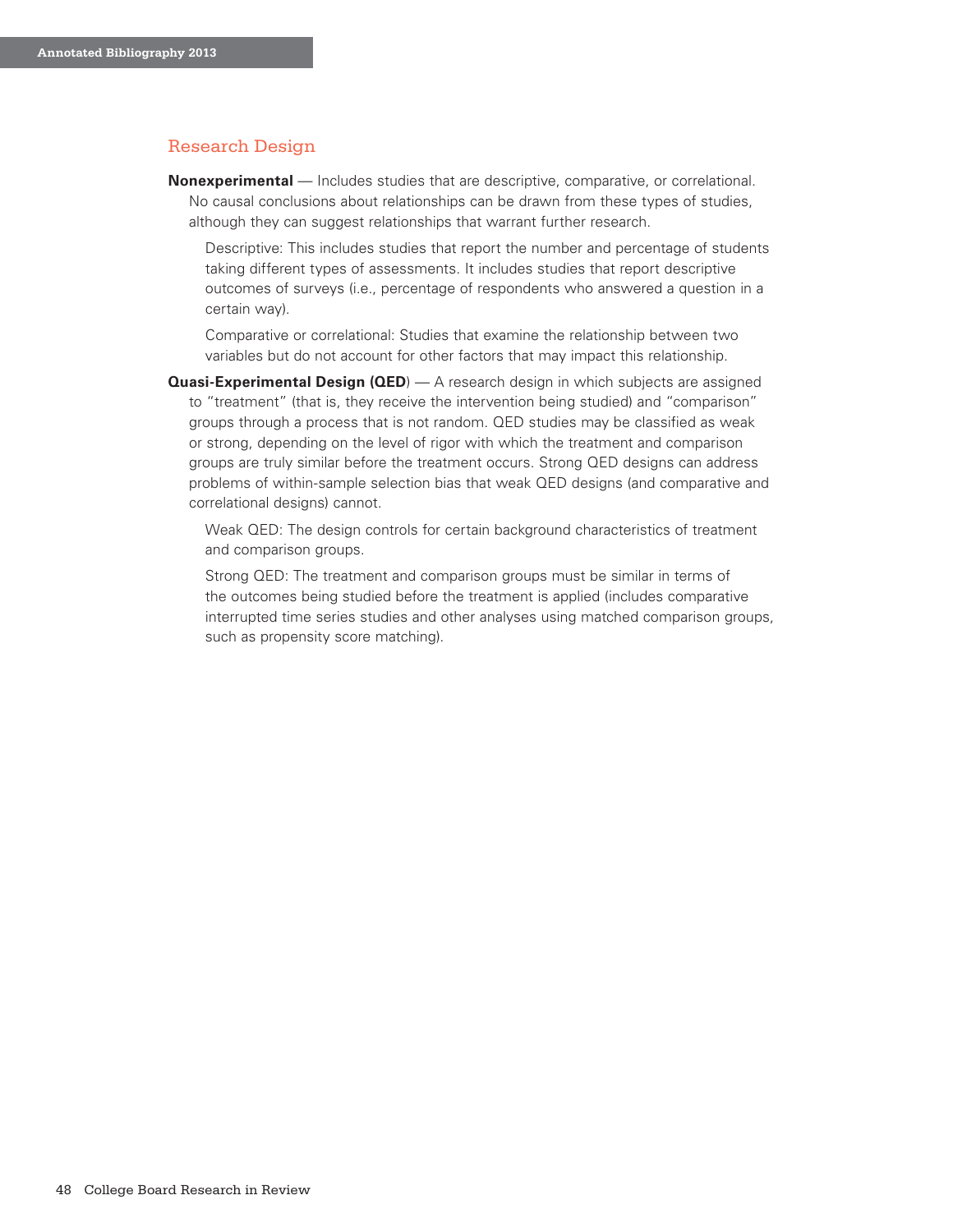## The Research department actively supports the College Board's mission by:

- **• Providing data-based solutions to important educational problems and questions**
- **• Applying scientific procedures and research to inform our work**
- **• Designing and evaluating improvements to current assessments and developing new assessments as well as educational tools to ensure the highest technical standards**
- **• Analyzing and resolving critical issues for all programs, including AP®, SAT®, PSAT/NMSQT®**
- **• Publishing findings and presenting our work at key scientific and education conferences**
- **• Generating new knowledge and forward-thinking ideas with a highly trained and credentialed staff**



## Our work focuses on the following areas